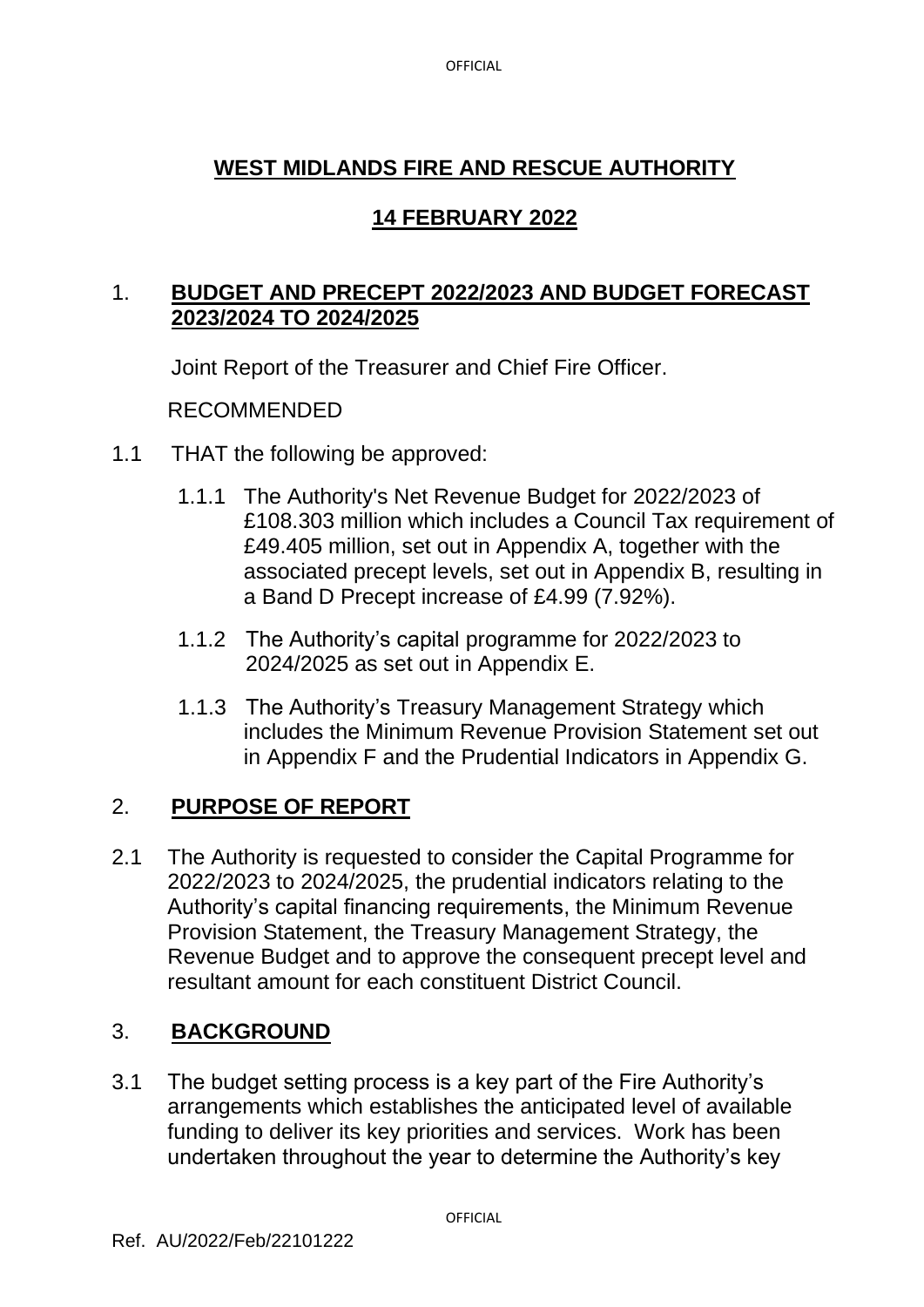priorities, outcomes and strategic objectives contained in the 3 Year Strategy 2022-25 and Annual Plan 2022-23.

- 3.2 On 16 December 2021, the Secretary of State for the Department for Levelling Up, Housing and Communities (DLUHC) announced the provisional settlement for 2022/23 at £53.590m, resulting in a funding increase of £0.588m (1.1%). In addition, it was indicated A new 'oneoff' Services Grant would be distributed through the existing Settlement Funding Assessment formula amounting to approximately £2.3M for this Authority (additional national insurance contribution costs of approximately £650k are to be funded from this). The Government also proposed a general Council Tax referendum threshold of 2% for Fire and Rescue Authorities. However, for one year only (2022/23), for the Fire and Rescue Authorities in the lowest charging quartile, there would be flexibility to increase Band D precepts by £5.
- 3.3 The Local Government Finance Settlement is a one year only Settlement for 2022/23, rather than the anticipated three-year Comprehensive Spending Review period. Multi-year settlements are a more effective way of managing resources, aligned to longer term planning and this uncertainty needs to be factored into the Medium Term Financial Strategy.
- 3.4 Fire Authority Members received an overview of the provisional 2022/23 Finance Settlement as part of the Policy Planning Forum on 10 January 2022 with a subsequent update at the Policy Planning Forum on 31 January 2022.
- 3.5 The Fire Authority's provisional budget position was presented at the District Leaders meeting on 26 January 2022. The District Leaders were supportive of the Fire Service and specifically indicated they supported Council Tax for Band D properties being increased by £4.99 in line with the referendum limit that applies to this Authority.
- 3.6 It is anticipated that DLUHC will confirm the Authority's 2022/23 Finance Settlement on 10 February 2022 (this may require some revisions to this report).
- 3.7 The Corporate Risk Register has identified a number of major risks that would seriously affect the Authority's ability to carry out its functions. The very nature of the risks have made it extremely difficult to quantify any funding impact that would arise were the risk to materialise and in the short term would result in a demand on the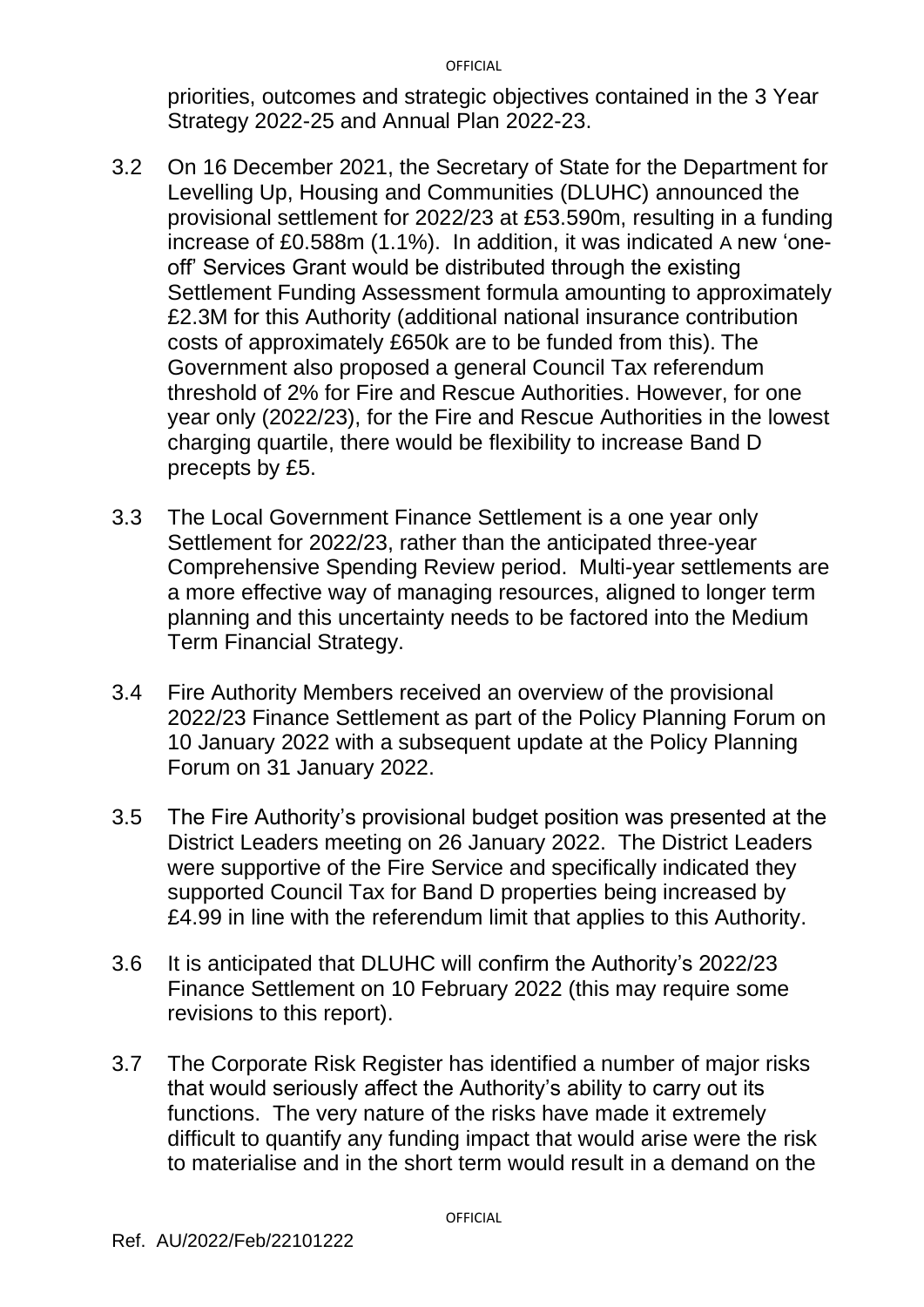Authority's General Balances, which are identified in Section 6 of this report.

- 3.8 In addition, there are ongoing budget uncertainties, particularly Firefighter pension related issues, that have significant funding implications but at this stage still remain unclear in terms of ongoing cost and whether those costs will need to be found by Fire and Rescue Authorities and/or by Government funding.
- 3.9 Furthermore, the Service is likely to continue to be directly impacted to some degree by the effects of COVID during 2022/23 together with the linked requirement to invest in the health, safety and wellbeing of all staff.
- 3.10 Therefore, whilst the Government funding allocation in 2022/23 is higher in cash terms compared to 2021/22, a high level of caution still needs to be applied to future financial years as the funding position remains volatile for the Fire Sector.
- 3.11 Details of the proposed 2022/23 budget are set out in Appendix A, together with revisions to the current year's budget (the 2022/23 budget is replicated for information in the management reporting format in Appendix C).

# **Business Rates Retention**

- 3.12 The Business Rates Retention Scheme was introduced in April 2013 and provides a direct link between business rates growth and the amount of money local authorities have to spend on local people and services. Local Authorities are able to keep 50% of the business rates revenue, adjusted for any growth or reduction on the revenue that is generated in their area. This is intended to provide a strong financial incentive for Authorities to promote economic growth.
- 3.13 The main impact on this Authority is that a proportion of income previously paid by the Government is received via the 7 West Midlands Metropolitan Councils. Under these arrangements this Authority is entitled to a payment equivalent to 2% of the amount of Business Rates retained by the 7 West Midlands Councils. This is approximately £10m.
- 3.14 The Chancellor announced in the Spending Review in November 2015 the intention to localise 100% of business rates to local authorities by 2019/20. However, this intention was modified in an announcement by the Secretary of State for Ministry of Housing,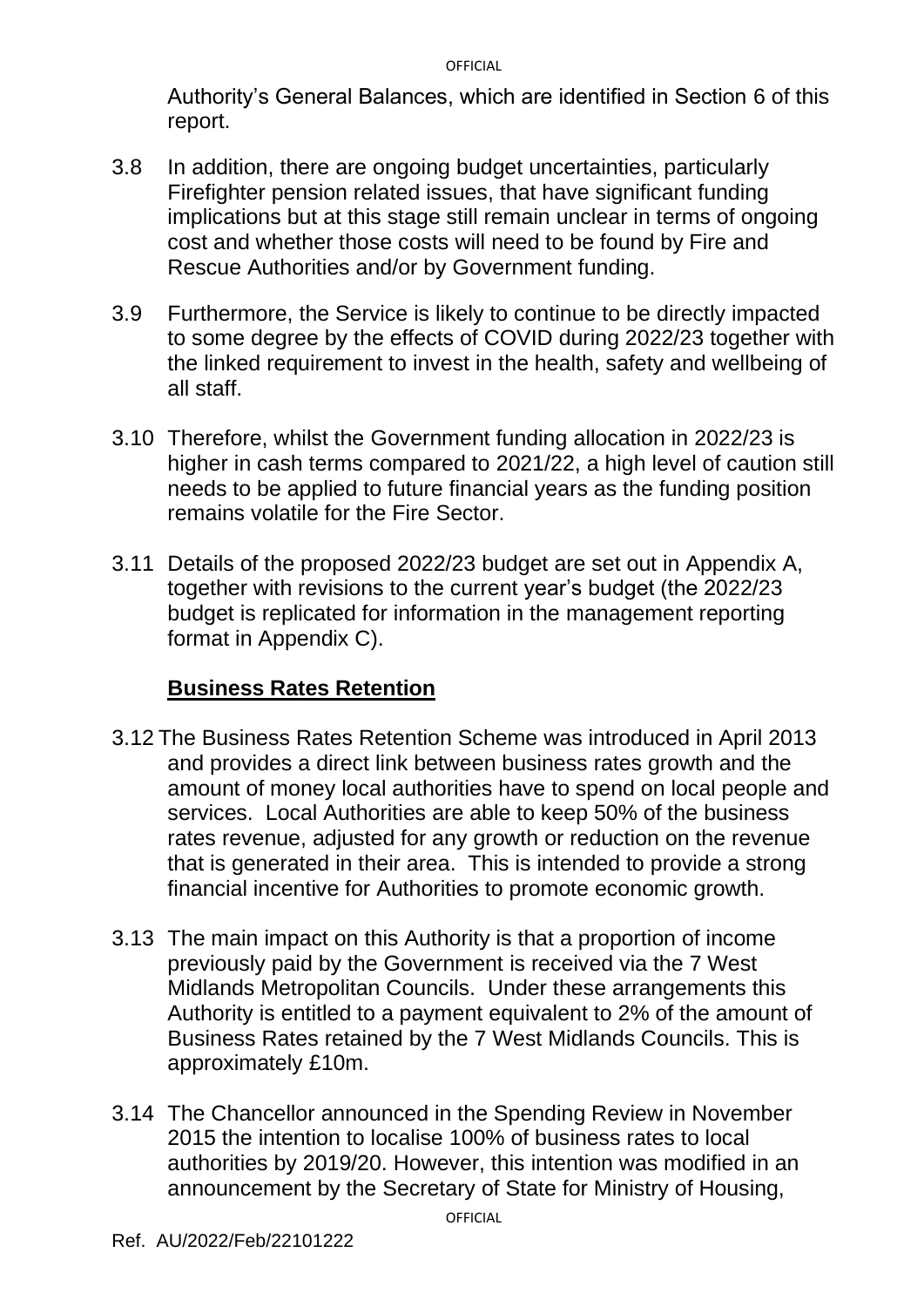Communities and Local Government (MHCLG) as part of the provisional settlement for 2019/20, indicating the Government's aim was to increase the local share of business rates retention to 75% from 2020/21 in a way that was fiscally neutral and ensured local councils would have the levers and incentives they needed to grow their local economies.

- 3.15 In September 2019, the Secretary of State for MHCLG announced that the implementation of changes to local government funding, including business rates retention, had been postponed. Authorities were notified that in order to provide certainty and stability for 2020/21, there would be a delay to the introduction of the scheme until 2021/22, a year later than planned. These plans were subsequently deferred again, until at least 2022/23.
- 3.16 In November 2021, the Government's Communities Secretary announced that the 75% business rates retention approach would conflict with the Government's 'levelling up agenda' and that the Government would now look at the mechanism for redistributing funding to those Authorities most in need, effectively appearing to abandon plans to allow councils to retain 75% of their business rates.

#### **Fair Funding Review**

- 3.17 The Government considered the need for a 'Fair Funding Review' a number of years ago. The outcome of such an exercise would affect how funding is allocated and redistributed between local authorities and was originally intended to determine the relative share received by each individual Fire and Rescue Authority from the total Fire Service funding received from Central Government.
- 3.18 It was originally proposed that the new arrangements would be introduced from 2021/22 but the introduction was subsequently deferred until at least 2022/23.
- 3.19 It is now the Government's intention to undertake a Fair Funding Review across Local Authorities, although it is not now intended to include Fire and Rescue Authorities directly within the process. The timescales, to achieve an appropriate outcome in time to affect Finance Settlements from 2023/24 onwards, are challenging. Whilst it is not intended for the Fire Sector to be directly part of the exercise, issues such as the scale of Council Tax revenue generated by individual Local Authorities could have an indirect impact on resource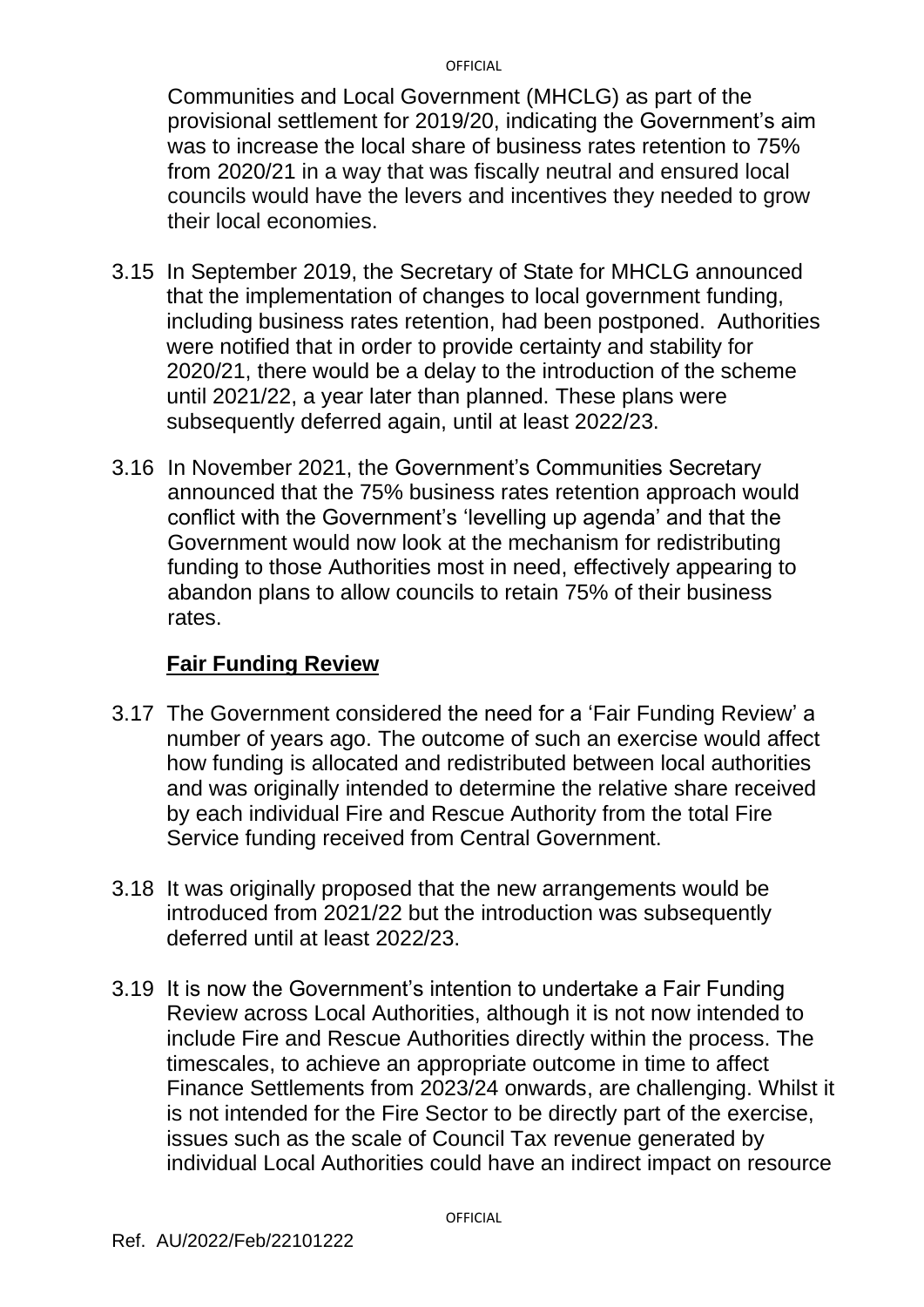allocations within the Fire Sector and so this review adds another complexity and volatility to long term financial planning.

### **Update 3 Year Strategy 2022-25 and Annual Plan 2022-23**

- 3.20 A key element of developing the Authority's plans is to seek the opinions of those people that live, work and travel within the West Midlands. As part of this, a public consultation is undertaken every three years and/or when changes to the core services are being considered by the Authority.
- 3.21 The Authority consulted the public in 2020. This provided the opportunity for the public to influence the way the Service works. The Community Safety Strategy (the Community Risk Management Plan) is the risk analysis which identifies what the risk profile of the West Midlands community is and provides analysis of where resources are required to enable effective management of these risks in order to achieve a five-minute risk-based attendance standard for the most serious emergencies.
- 3.22 The "3 Year Strategy 2022-25 and Annual Plan 2022-23" sets the Authority's strategic direction for the next three years and defines those outcomes, priorities and strategic objectives, for the first year, which are to be provided with the available resources in 2022/23 and forecasted in future years.

# **Firefighters' Pension Scheme – Employers' Contributions**

- 3.23 HM Treasury announced changes to the discount rate for unfunded public sector pensions on 6 September 2018. This, combined with the earlier 2016 Budget announcement, resulted in a reduction to the discount rate from 3% to 2.4%, and had the effect of increasing the employer contributions (to include ill-health costs) from an average 17.6% to 30.2% from April 2019.
- 3.24 The Government Actuary's Department estimated that the additional cost to the Fire sector would be around £125m per annum. However, HM Treasury provided additional funding in 2019/20 in order to mitigate most of this increase, with the sector paying only the additional costs announced at the Budget 2016 (a reduction in the discount rate from 3% to 2.8%). This meant that the Fire sector paid approximately £10m of the additional costs in 2019/20, with the remaining £115m being provided via a grant under the s31 Local Government Act 2003.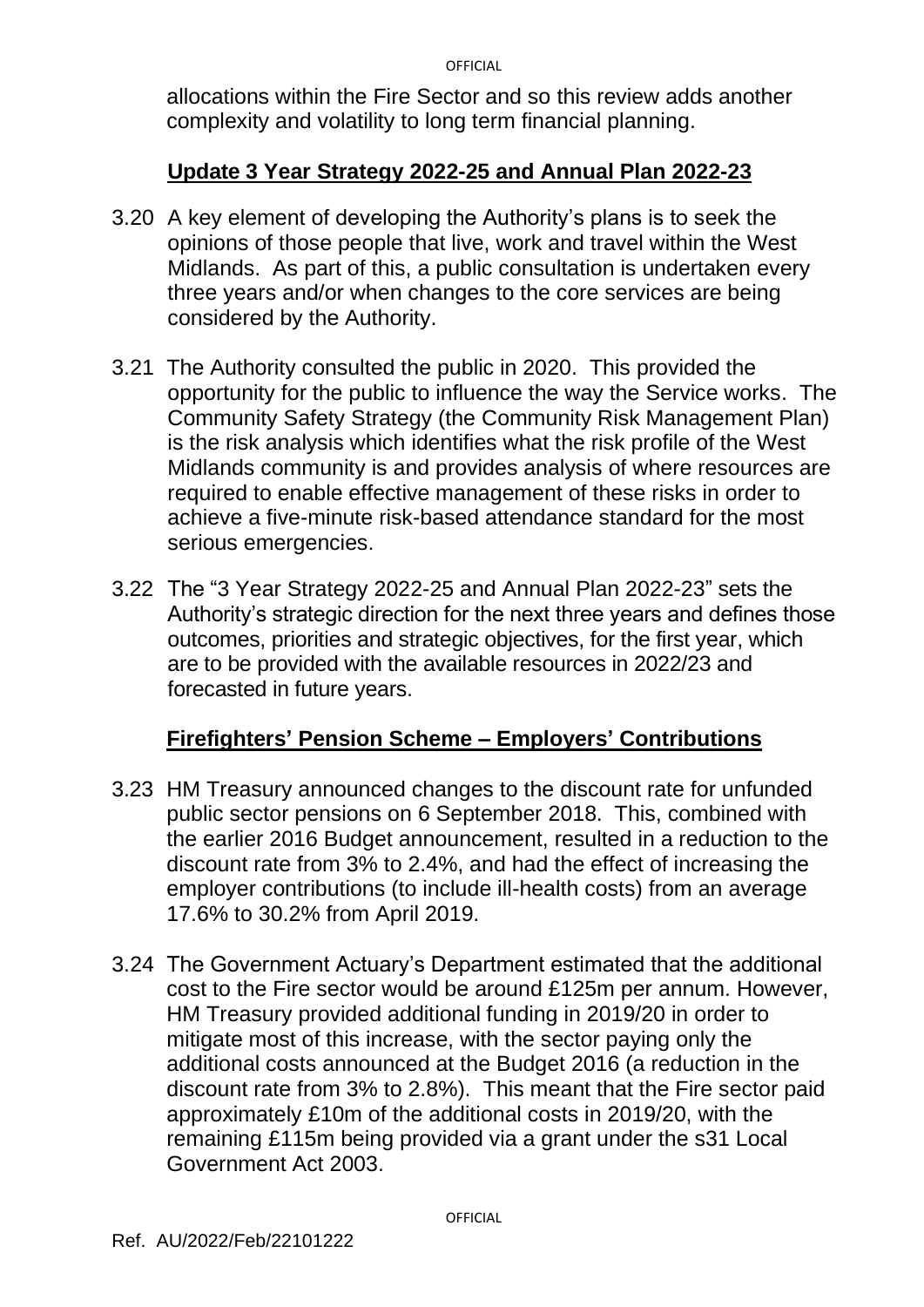3.25 For this Authority, a Section 31 government grant of £5.7m was allocated in 2019/20, with a similar arrangement being made subsequently in both 2020/21 and 2021/22. It was anticipated that this matter would be considered within the base funding for the Fire Sector as part of the 2022 Comprehensive Spending Review to avoid the uncertainty around funding and the one-year only funding arrangement. However, this did not form part of the 2022/23 Finance Settlement but an equivalent level of grant is anticipated for 2022/23.

### **Firefighters' Pension Scheme – Court of Appeal Judgement**

- 3.26 On 20 December 2018, the Court of Appeal handed down the judgement in the Firefighters' transitional appeals case, finding that the transitional protections introduced with the new Pension scheme in 2015 were unlawfully discriminatory on grounds of age.
- 3.27 The decision related only to the transitional protection arrangements in the 2015 firefighters' pension scheme that applied to members of the 1992 Firefighters' Pension scheme and whether these were discriminatory. It did not address the introduction of that scheme itself by the primary legislation of the Public Service Pensions Act 2013.
- 3.28 On 18th December 2019 the Employment Tribunal issued an interim Order which provided claimants with a right to be treated as if they had met the criteria for full protection under the scheme rules. Following the Publication of this Order, the Government made a written statement and launched a Consultation on removing the discrimination from all Public Service Pension Schemes. The consultation closed on 11th October 2020 and the Governments response was published on 4th February 2021.
- 3.29 The response proposed that scheme members with benefits in the legacy schemes, those that existed before 1st April 2015, should have the opportunity to have their benefits calculated as if their membership of those schemes had continued until 31st March 2022. From 1st April 2022 all employees will be moved into the reformed pension scheme. In the case of Firefighters this will be the 2015 Firefighters Pension scheme.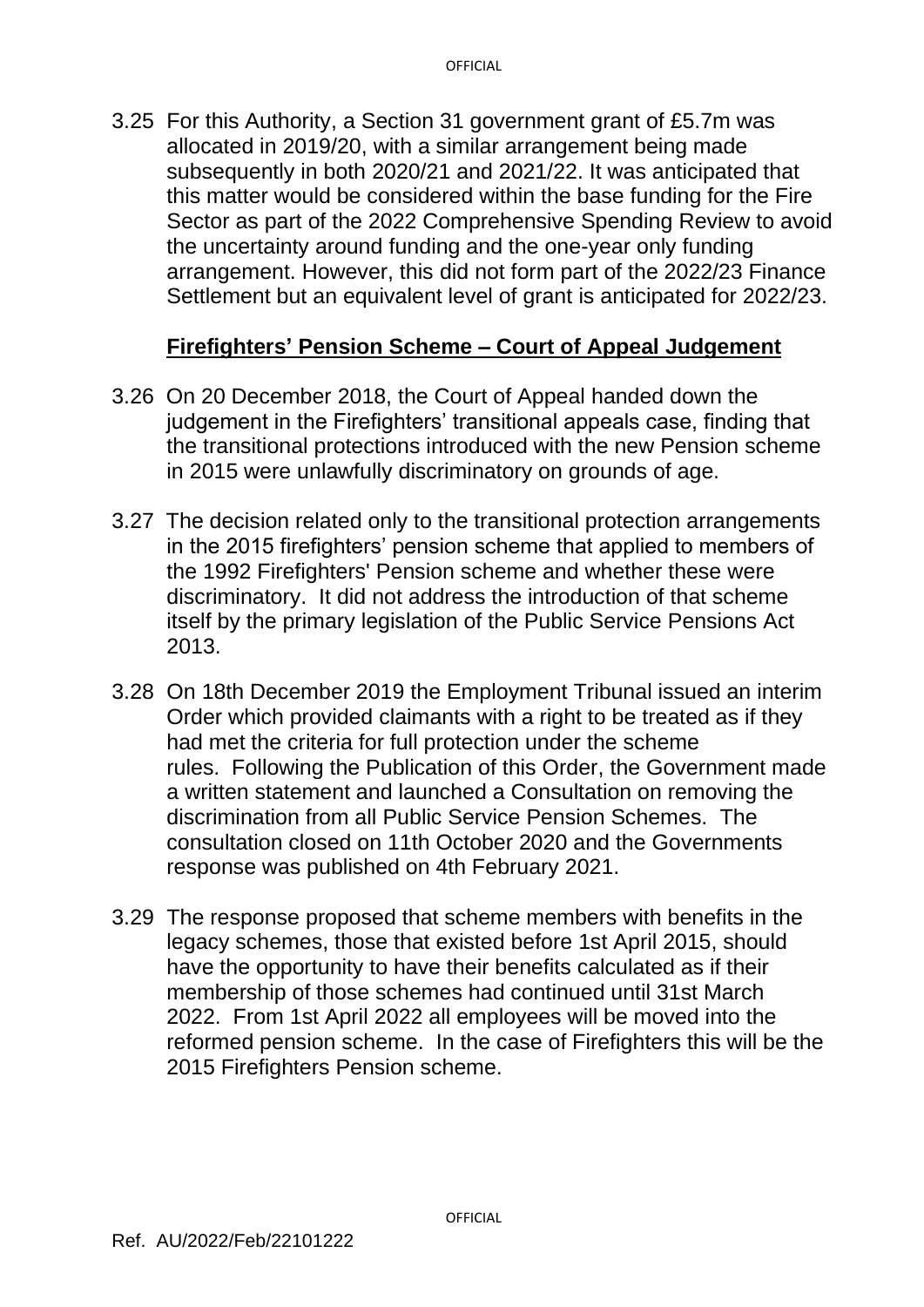3.30 However, the situation regarding 'Immediate Detriment' cases i.e. those staff affected by the introduction of the new Pension scheme in 2015, is still affected by a number of legal and financial uncertainties. As a result, this still represents another complexity to the Authority's pension and budgetary considerations.

#### 4. **PRECEPT 2022/2023**

- 4.1 Under the Council Tax arrangements, the allocation of the total sum required by the Authority between constituent District Councils is based on the relevant tax base for each District.
- 4.2 All District Councils have now formally set their Council Tax base and have notified the Authority accordingly. The total relevant Council Tax base for the Authority is 726,271.98 (714,480.38 in 2021/22).
- 4.3 For 2021/22 budget setting the Government amended secondary legislation to allow Authorities to spread the estimated deficit on the 2020/21 Collection Fund over the three years 2021/22 to 2023/24, following concerns that spending on local services could be significantly curtailed and/or Authorities' financial viability put at risk in 2021/22. For this Authority, the spread of the deficit was £272k in 2021/22, £169k in 2022/23 and £169k in 2023/24.
- 4.4 The District Councils have now confirmed their Council Tax surplus/deficits for 2021/22 which has resulted in an overall deficit for this Authority of £425k. As a result, the total deficit to be considered for the 2022/23 budget funding arrangements is £594k
- 4.5 The appropriate precept has now been calculated for each District and is set out in Appendix B, paragraph 1.4, for the Authority's approval.
- 4.6 The Council Tax at Band D for 2022/23 would be £68.03, an increase of £4.99 (7.92%) per annum.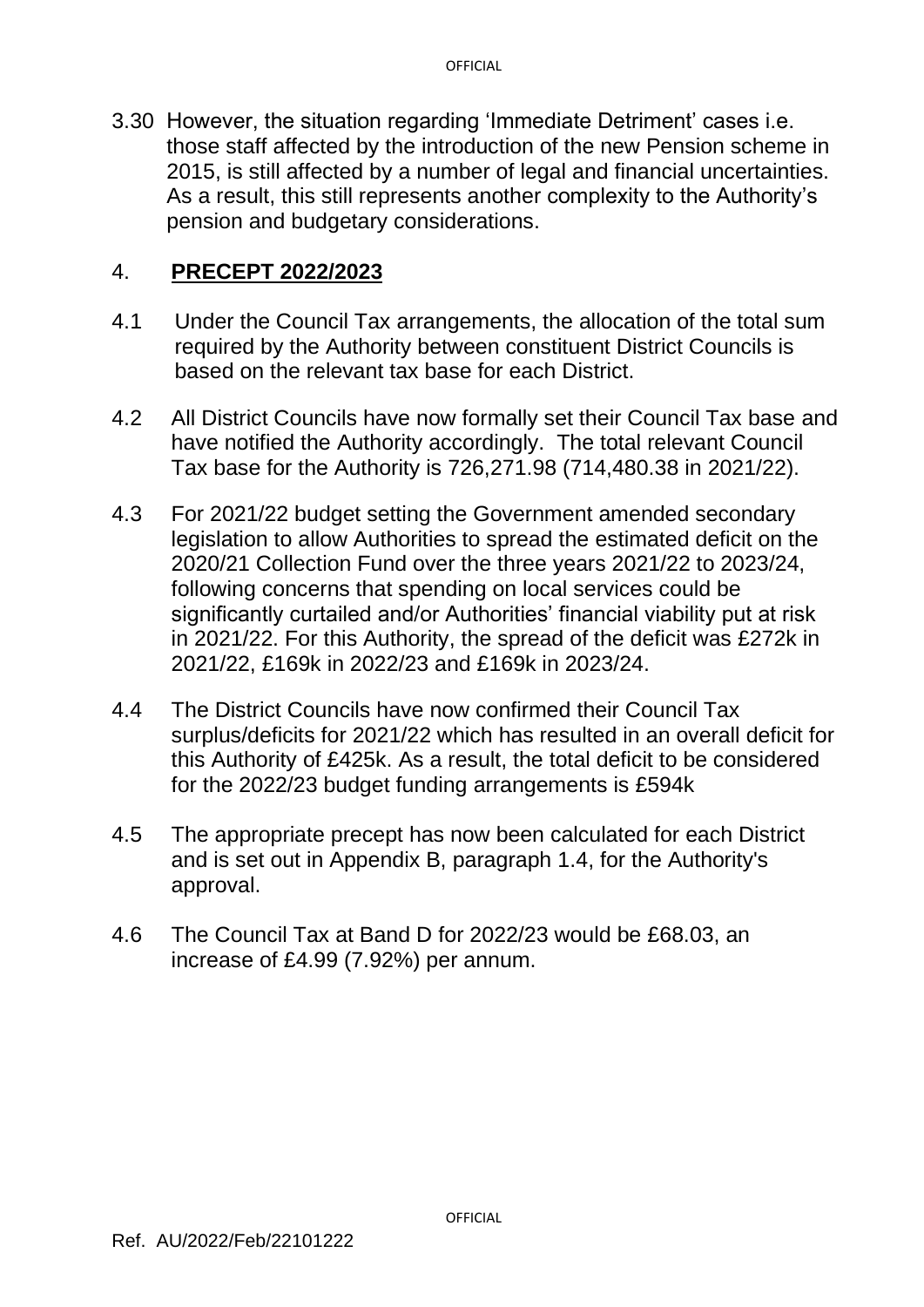### 5. **FUNDING OF EXPENDITURE 2022/2023**

The figures from external funding sources are shown in the Table below:

|                                            | £000    |
|--------------------------------------------|---------|
| <b>Core Funding</b>                        | 53,590  |
| Section 31 Grant                           | 3,577   |
| Services Grant (2022/23 only)              | 2,325   |
| Share of Collection Fund Surplus/(Deficit) | (594)   |
| <b>Council Tax</b>                         | 49,405  |
| <b>Net Revenue Budget</b>                  | 108,303 |

In addition to external funding, it is estimated that the Authority will generate income of £3.054m (£2.969m in 2021/22) (Appendix D). The 2022/23 budget does not assume the use of any general balances.

# 6. **GENERAL BALANCES STRATEGY**

- 6.1 Based on the current forecast of net expenditure in 2021/2022, the Authority's General Balances at 1 April 2022 would be approximately £6 million. At this level, the amount of General Balances would equate to approximately 6% of the Authority's 2022/2023 Net Revenue Budget. The actual level of General Balances at 1 April 2022 will not be determined until the completion of the Authority's 2021/22 closedown of accounts process.
- 6.2 As part of considering the Authority's 2022/23 budget, following notification of the core funding settlement, the overall funding does not require the use of General Balances to support the Net Revenue Budget requirement. This would therefore result in the Authority's available General Balances remaining at approximately £6 million by the end of 2022/2023 (6% of the Authority's 2022/2023 Net Revenue Budget).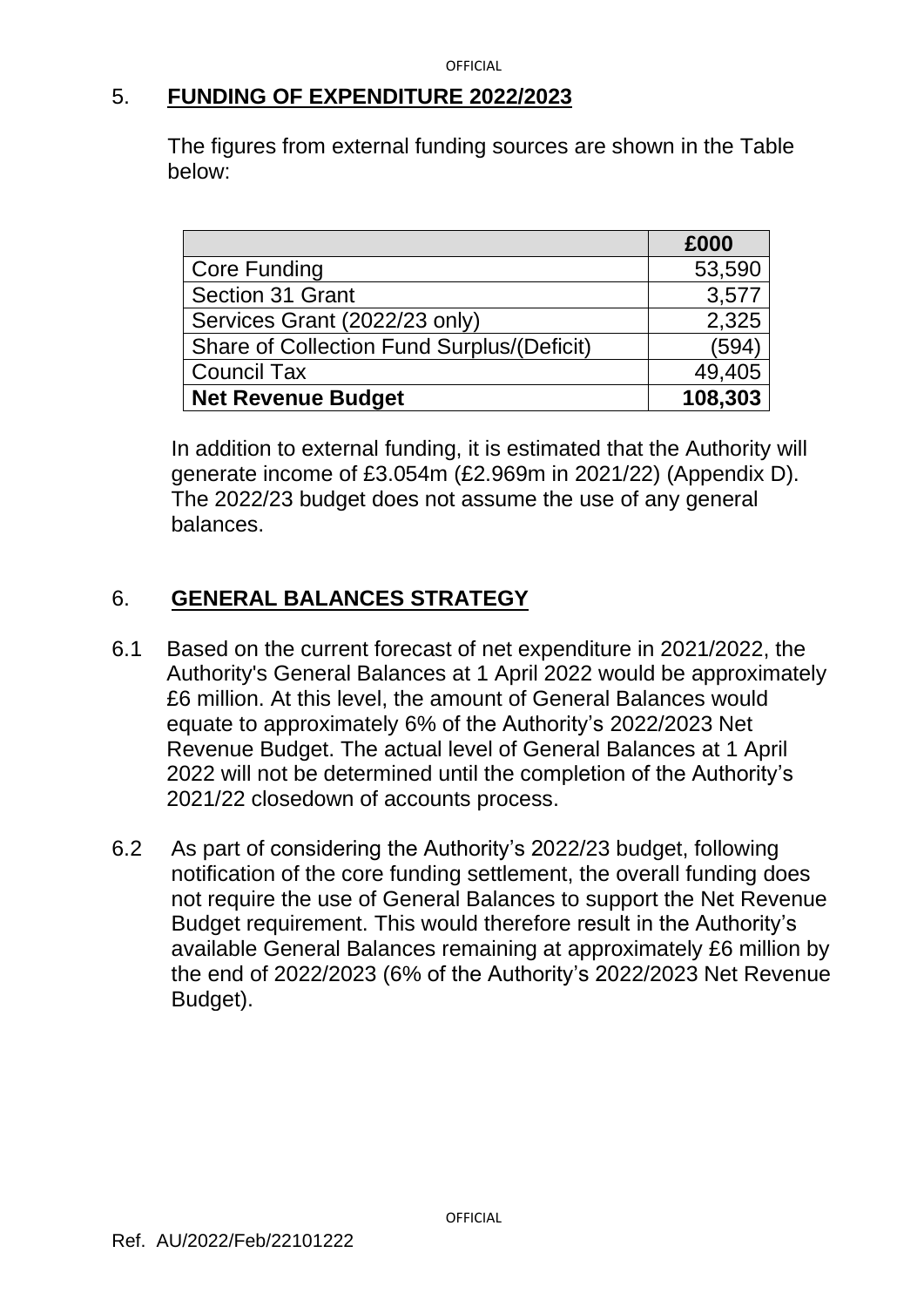- 6.3 The funding settlement for 2022/23 is a one year only arrangement. There is no clarity over funding levels, nationally and/or locally, after that date which hampers meaningful financial planning over the longer term.
- 6.4 Additional potential budget pressures, e.g. anticipated increases in firefighter pension employer rates, pay award demands, uncertainty around Government funding from 2023/24 onwards, the likely ongoing impact of COVID on the Services activities and a lack of any direct capital and transformation funding being available, means that the estimated level of General Balances of approximately £6 million by the end of 2022/23 is considered appropriate given the issues highlighted.

# 7. **CAPITAL PROGRAMME**

- 7.1 At the Authority meeting on 15 February 2021, consideration and approval was given to the current three-year Capital Programme. The Programme has been monitored during the year at Authority meetings.
- 7.2 It is estimated that commitments in respect of those projects which make up the proposed capital programme are as follows:

|           | £m    |
|-----------|-------|
| 2022/2023 | 5.225 |
| 2023/2024 | 4.876 |
| 2024/2025 | 5.964 |

The full list of projects is shown on Appendix E. It should be noted that the figures reflected against the Vehicle Replacement Programme are based on the current fleet profile and operational life cycles and it is anticipated that a review of these provisions will be required following the completion of the 'Blended Fleet' workstream within the Community Risk Management Plan objectives.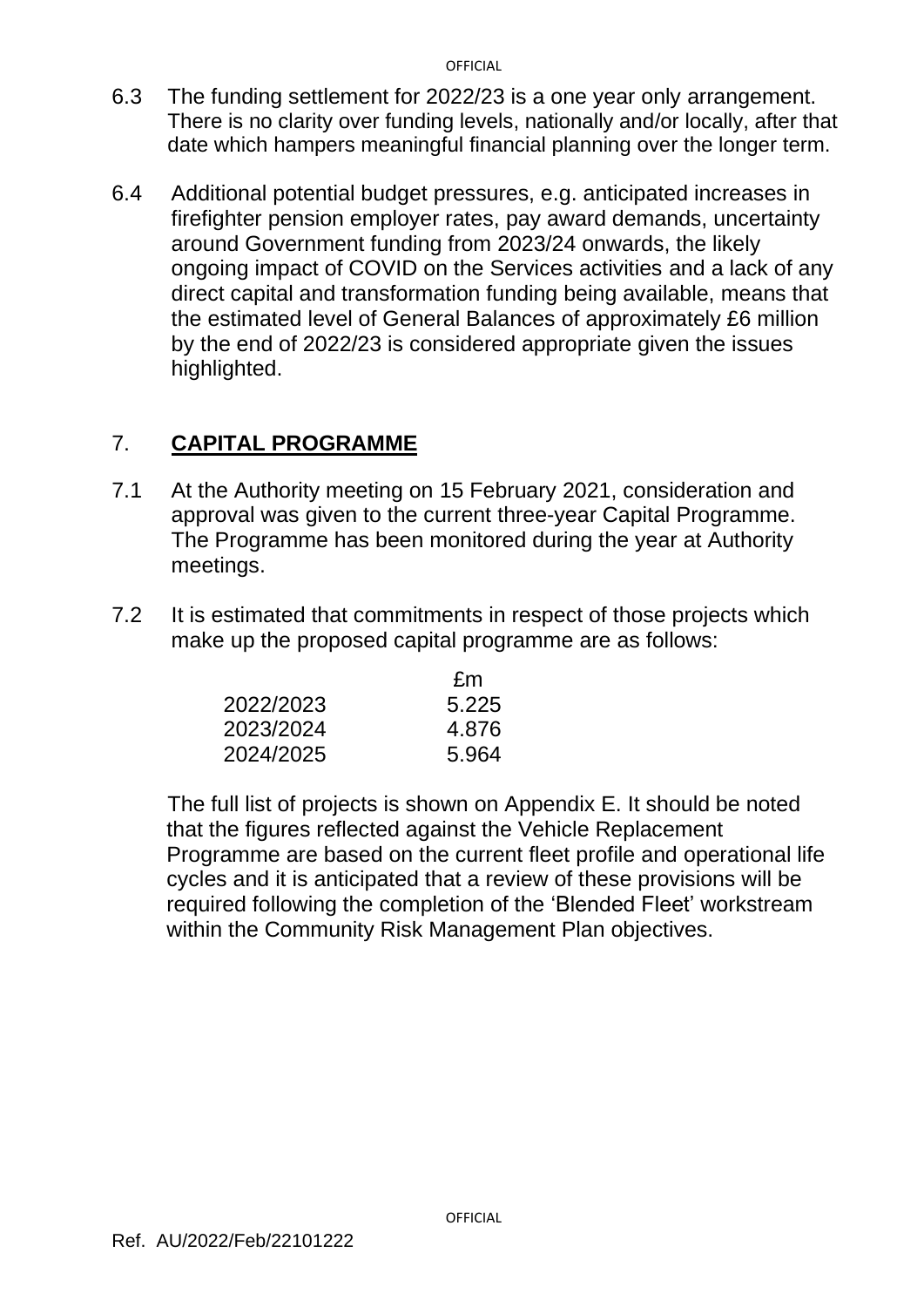7.3 The Table below compares the expenditure on those projects within the capital programme which are committed against a forecast of projected resources for the period 2022/23 to 2024/2025.

|                                  | 2022/23 | 2023/24 | 2024/25 |
|----------------------------------|---------|---------|---------|
|                                  | £m      | £m      | £m      |
| <b>Capital Receipts</b>          |         | 1.804   | 0.945   |
| <b>Capital Grants</b>            | -       | -       |         |
| <b>Revenue Funding</b>           | 5.225   | 3.072   |         |
| Total                            | 5.225   | 4.876   | 0.945   |
| <b>Capital Resources</b>         |         |         |         |
| <b>Less: Commitments</b>         | 5.225   | 4.876   | 5.964   |
| <b>Funding Surplus/(Deficit)</b> |         |         | (5.019) |

- 7.4 At the time of announcing the funding settlement for 2022/23, no specific announcements have been made by the DLUHC in relation to capital funding. The lack of any specific capital funding allocations continues to be an issue for the Fire sector which central Government have been asked to address.
- 7.5 The Authority's capital programme has predominantly been funded by earmarked reserves and this continues to be the case over the period 2022/23 to 2024/25. However, because of the ongoing use of earmarked reserves it needs to be highlighted that at this stage there is a deficit in the capital programme summarised in the above Table, specifically in 2024/25.

# 8. **TREASURY MANAGEMENT AND THE PRUDENTIAL CODE**

- 8.1 The Fire Authority recognises the importance of Treasury Management to the economy and efficiency of its finances. It also recognises that delivering quality services in this area requires expertise and skills that can best be provided by specialist professions from external organisations.
- 8.2 West Midlands Fire Service's Treasury Management functions are provided by Sandwell MBC who have in turn appointed external advisors to support them. The Fire Authority has also linked its appointment of bankers to that of Sandwell MBC in order to benefit from efficiencies in tendering, cash flow management and investment.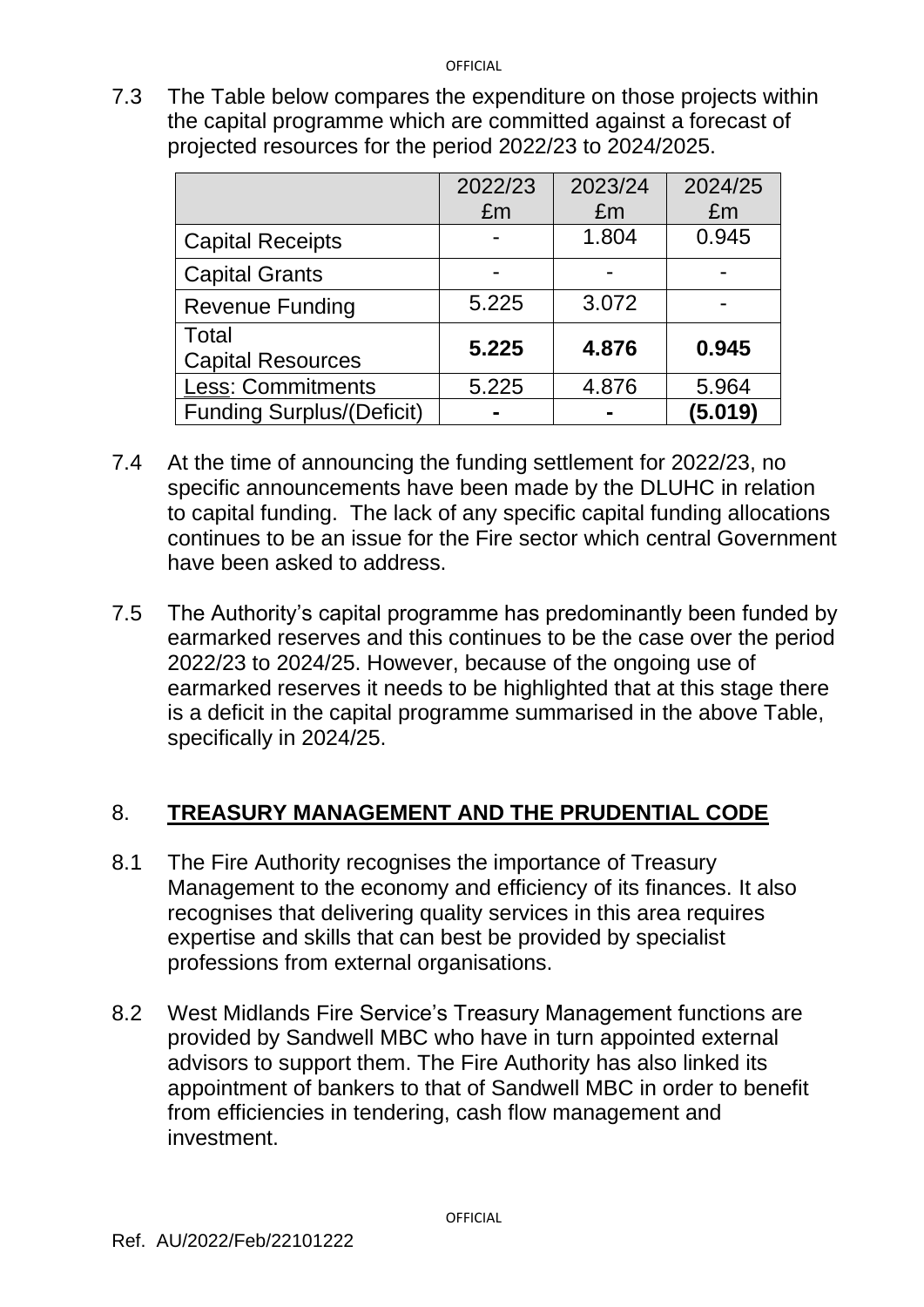- 8.3 The Treasury Management Strategy for 2022/23 is set out in Appendix F.
- 8.4 Under the Local Government Act 2003, credit approvals were abolished, and a new prudential capital finance system was introduced from 1 April 2004. CIPFA has prepared a Prudential Code which underpins the system of capital finance. Local authorities are required by Regulation to have regard to the Prudential Code under Part 1 of the Local Government Act 2003.
- 8.5 The key objectives of the Prudential Code are to ensure that the capital investment plans of the Authority are affordable, prudent and sustainable. A further key objective is to ensure that treasury management decisions are taken in accordance with good professional practice and in a manner that supports prudence, affordability and sustainability.
- 8.6 To demonstrate that local authorities have fulfilled these objectives, the Prudential Code sets out the indicators that must be used and the factors that must be taken into account. The indicators are designed to support and record local decision making.
- 8.7 The Prudential Indicators that have been calculated for this Authority are detailed on Appendix G.

# 9. **PLANNING FOR THE 2023/2024 TO 2024/2025 BUDGET**

- 9.1 In preparing the draft revenue budget for 2022/2023, an expenditure forecast for 2023/2024 to 2024/2025 has also been undertaken by "rolling forward" the 2022/23 draft budget; updating for specific known budget pressures, anticipated inflation and pay awards, adding in commitments, adjusting for anticipated staff turnover levels, setting efficiency targets, etc. (Appendix H).
- 9.2 The funding settlement for 2022/23 is a one year only arrangement and in the Secretary of State for DLUHC settlement announcement there was no indication of further funding levels beyond 2022/23. In planning for the 2023/24 budget, an increase of 1% has been reflected in the overall core funding and a further 1% in 2024/25. It should be noted that this is a very provisional figure and there is the potential for the scale of increases to be greater than this base assumption (or that reductions may apply). Every 1% increase/reduction in core funding represents an impact of circa £0.536m funding for the Authority.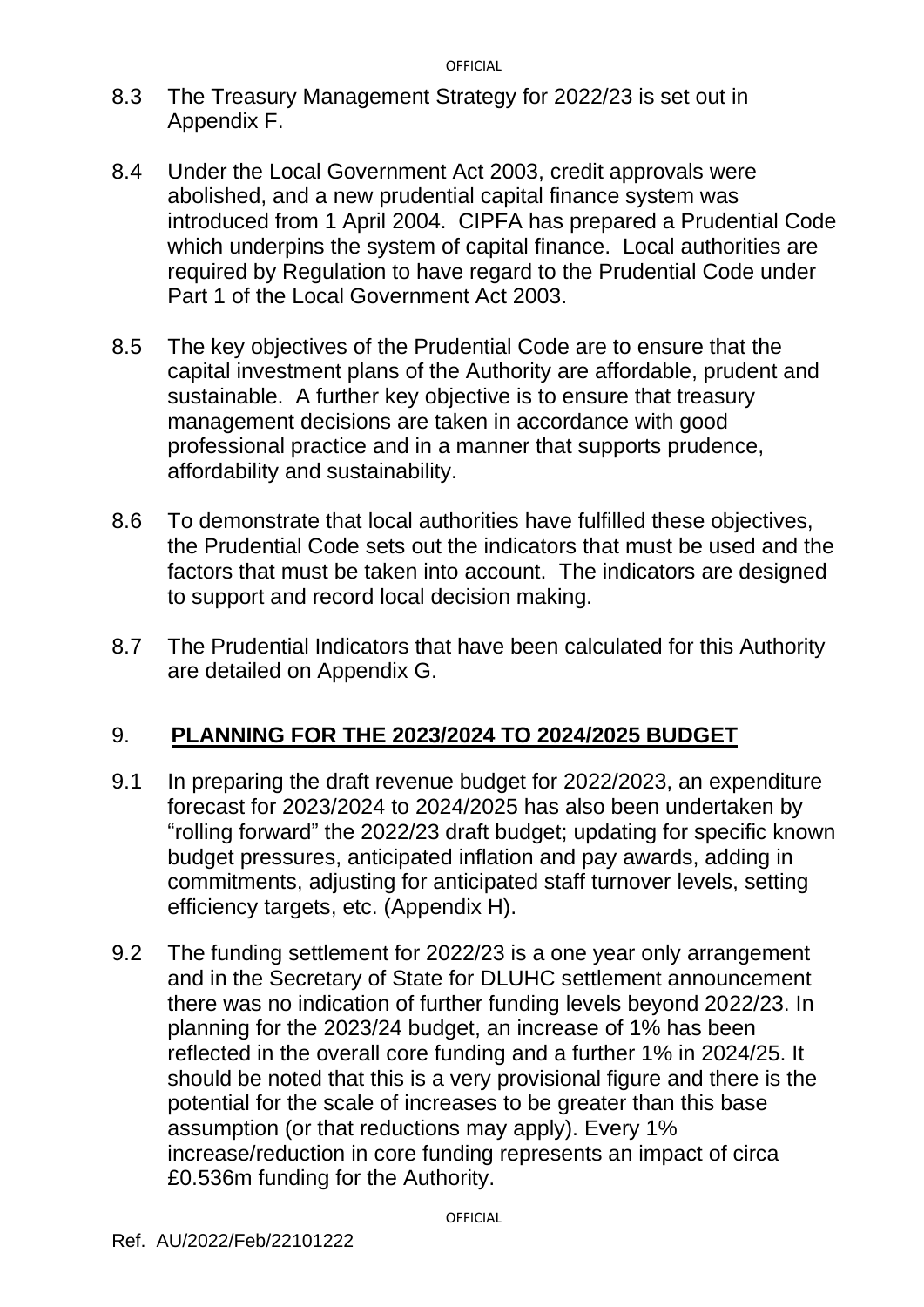9.3 A summary of the impact of the indicated increases in core funding is shown in the table below:

**Estimated position based on the financial settlement for core funding for 2022/23 and an increase of 1% in 2023/24 and 2024/25 (with a Band D Council Tax increase of £4.99 (7.92%) in 2022/23 and 2% in 2023/24 and 2024/25)**

|                                      | 2022/23 | 2023/24 | 2024/25 |
|--------------------------------------|---------|---------|---------|
|                                      | £m      | £m      | £m      |
| <b>Net Budget Requirement</b>        | 108.303 | 107.850 | 109.568 |
|                                      |         |         |         |
| <b>Core Funding</b>                  | 53.590  | 54.126  | 54.667  |
| Section 31 Grant                     | 3.577   | 3.500   | 3.500   |
| <b>Services Grant</b>                | 2.325   |         |         |
| <b>Council Tax</b>                   | 49.405  | 50.393  | 51.401  |
| <b>Council Tax Surplus/(Deficit)</b> | (0.594) | (0.169) |         |
|                                      |         |         |         |
| <b>Available Resources</b>           | 108.303 | 107.850 | 109.568 |
|                                      |         |         |         |
| <b>Budget Surplus/(Deficit)</b>      |         |         |         |

### 10. **ROBUSTNESS OF THE BUDGET PREPARATION AND ADEQUACY OF RESERVES**

- 10.1 In accordance with the Local Government Act 2003 (S25-S27) and to comply with CIPFA guidance on local authority reserves and balances, the Treasurer is required to formally report to members on the robustness of the budget and the adequacy of reserves.
- 10.2 The budget presented to the Authority has been prepared using reasonable and appropriate estimation techniques for both expenditure and income. The budget process is such that all financial pressures faced by the Authority have been considered and resources allocated as appropriate to fulfil the priorities of the Authority. Where resources have not been allocated to identified pressures either; the pressure has been absorbed into the existing budget or the risk associated with not meeting the pressure has been evaluated and appropriate action taken. The robustness of the budget preparation undertaken by the Authority is therefore considered satisfactory.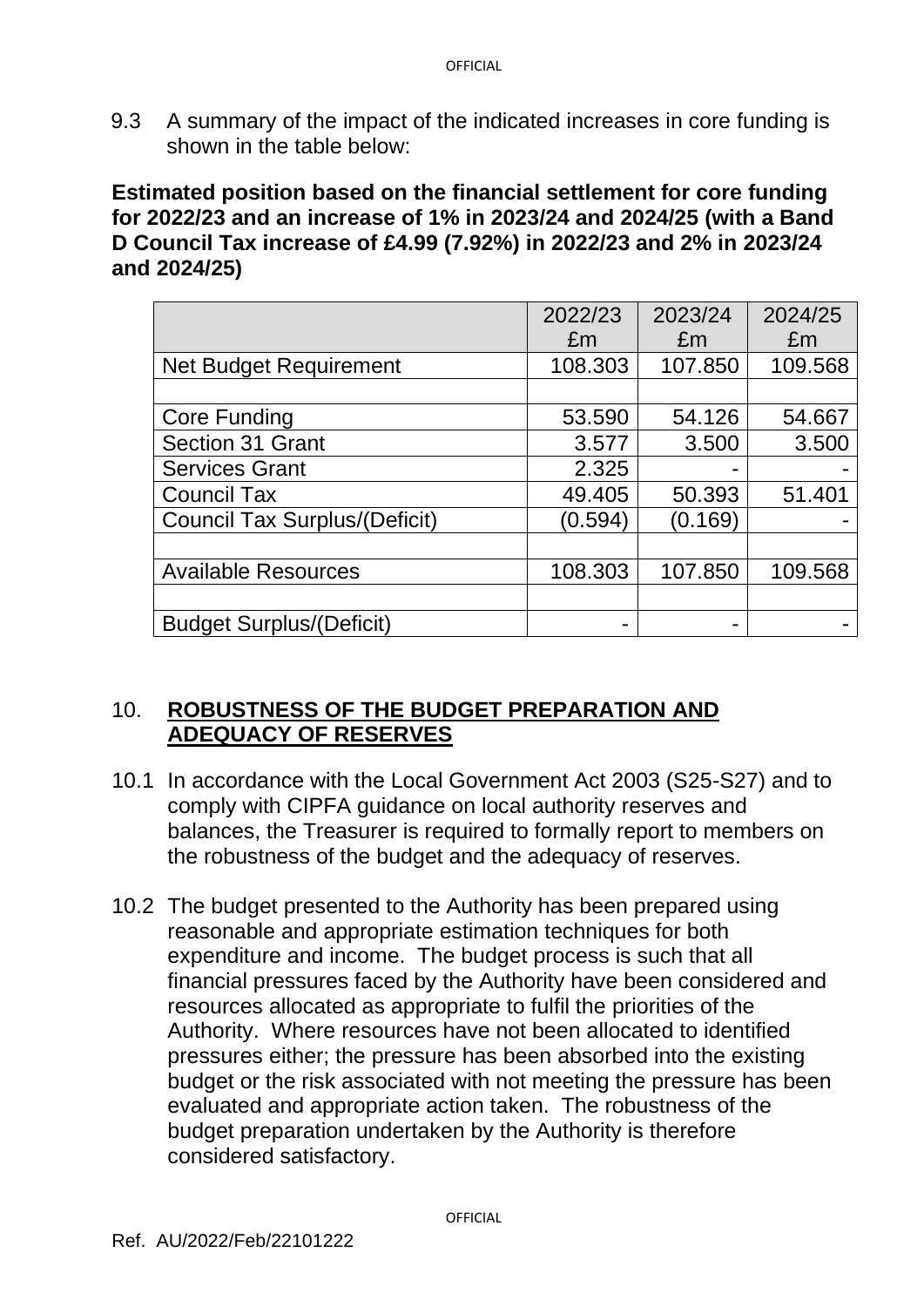- 10.3 The appropriate level of reserves and provisions has been assessed and determined using a variety of mechanisms, including:
	- The budget setting process, the annual financial cycle and contributions from the strategic leadership of the organisation.
	- Considering the budget at various stages of construction including the reasonableness of the key budget assumptions such as estimates of inflationary and corporate financial pressures, realism of income targets and the extent to which known trends and liabilities are provided for.
	- Review of the movements, trends and availability of contingencies, provisions and earmarked reserves to meet anticipated and unforeseen cost pressures in the context of future pressures and issues.
	- The use of professional experience and best professional judgement.
	- The use of appropriate professional, technical guidance and local frameworks.
	- Knowledge of the Officers involved in the process, particularly finance professionals, including their degree of experience and qualifications.
	- Review of the strength of financial management and reporting arrangements including internal control and governance arrangements.
- 10.4 The Authority's aim is to have a prudent level of General Balances informed by an assessment of potential risks to the organisation. The level of General Balances at the end of the financial year 2020/21 was approximately £6m, 6% of the net budget requirement. This level of balances is considered appropriate at this stage due to the assumptions for core funding in future years, volatility of Council Tax collection rates and the absence of capital and transformation funding available to the Authority.
- 10.5 It was deemed that a prudent level of earmarked reserves was established during the Authority's 2020/2021 closedown exercise. A review of these reserves will be undertaken as part of the Authority's 2021/2022 closedown of accounts process.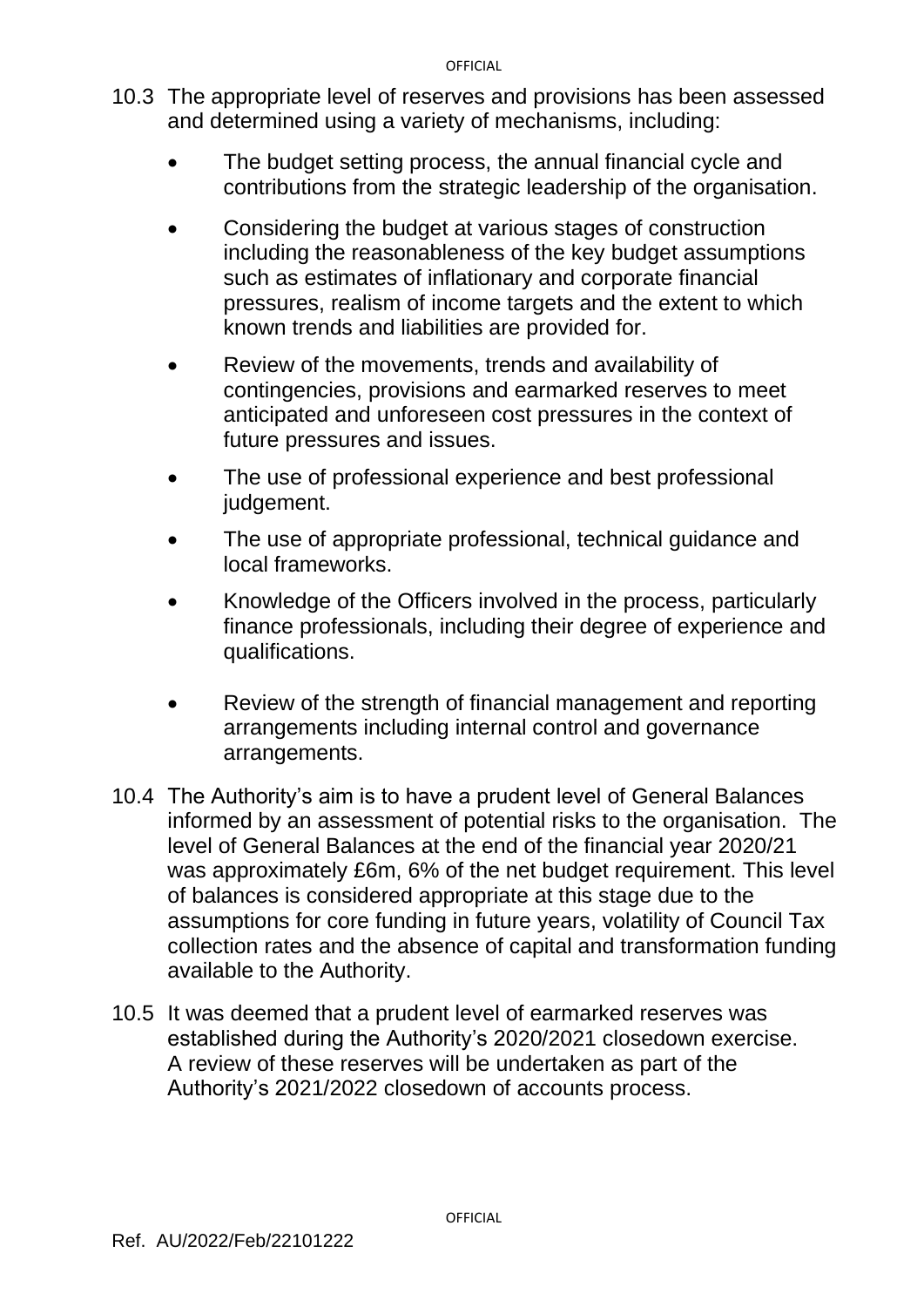- 10.6 Based on known circumstances and financial risk assessments, it is felt that adequate earmarked reserves and provisions were created to meet legal and expected liabilities, as at 31 March 2021. A list of the reserves and the intended strategy for their use in future years is provided in Appendix J.
- 10.7 Consideration will be given to the appropriate level of reserves required as at 31 March 2022 as part of the Authority's closedown of accounts process.
- 10.8 In recommending an adequate level of reserves, consideration is given to the opportunity costs of maintaining particular levels of reserves and balances and compares these to the benefits accrued from having such reserves. The opportunity cost of maintaining a specific level of reserves is the 'lost' opportunity, for example, of investing elsewhere to generate additional investment income or using the funds to invest in service improvements. In assessing this, it is important to consider that reserves can only be used once and are therefore potentially only 'one-off' sources of funding. Therefore, any use of general reserves is only ever used on one-off items of expenditure and/or to assist transformational change. The level of reserves is also determined by use of a comprehensive risk assessment to ensure they represent an appropriately robust 'safety net' which adequately protects against potential unbudgeted costs.
- 10.9 The current level of reserves is considered to be sufficient in all but the most unusual and serious combination of possible events. In this context it is considered that the current level of reserves presents an optimum balance between risk management and opportunity cost. This maintains a suitable and sustainable level of reserves, which include ensuring sound governance and financial stability in the short and longer term.
- 10.10 Best endeavours have been made to ensure that the budget and reserves are adequate using the information available at this date. The budget has been constructed with a professional policy led medium term strategic framework using appropriate assumptions, linking investment and spending to key priorities and having undertaken a comprehensive assessment of risk.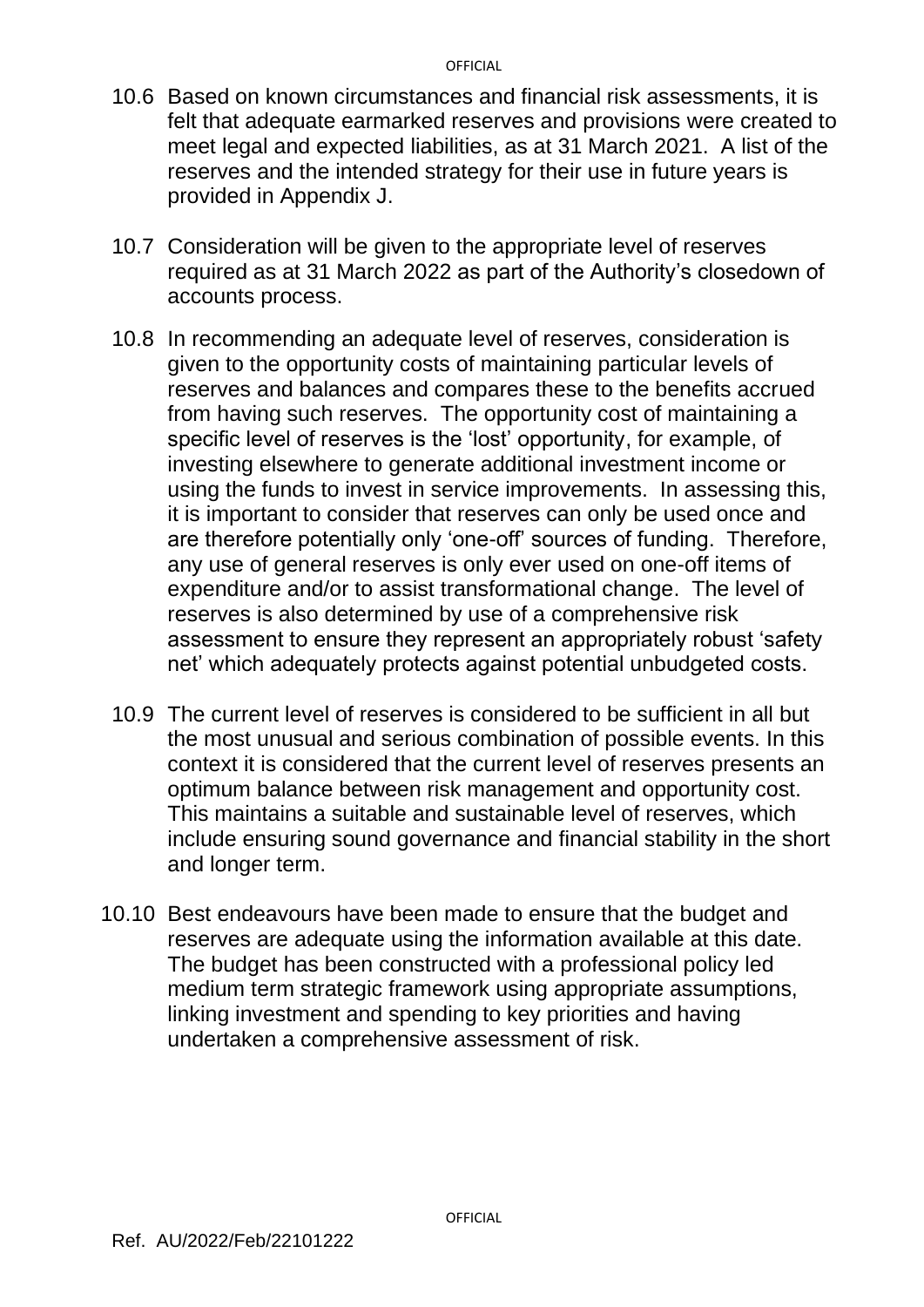10.11 The forecast budget for 2023/24 and 2024/25 shows a balanced budget. As stated earlier, it may be that the scale of funding will vary. In addition, given the number of issues that could have a significant impact on the Authority's budget position over the period of the medium term financial plan i.e.; future Government funding allocations to the Fire Sector, the introduction and impact of the Fair Funding Review, the treatment of firefighter pension related issues, pay award pressures and the indicative deficit in year three of the capital programme, the need for and scale of budget savings required over the period of the medium term financial plan needs to be kept under review. This also needs to be linked to the 3% productivity increase indicated in the collaborative Local Government Association and National Fire Chief's Council's Comprehensive Service Review submitted in the summer of 2021.

# 11. **EQUALITY AND DIVERSITY IMPLICATIONS**

11.1In preparing this report an initial Equality Impact Assessment is not required and has not been carried out because the matters contained in this report will not lead to and/or do not relate to a policy change.

# 12. **LEGAL IMPLICATIONS**

12.1 The course of action recommended in this report does not raise issues which should be drawn to the attention of the Authority's Monitoring Officer.

# **BACKGROUND PAPERS**

DLUHC/Home Office Communications

District Leaders' Meeting 26 January 2022

Policy Planning Forum 10 January 2022 & 31 January 2022

The Plan 2022–2025

The contact name for this report is Wayne Brown, Deputy Chief Fire Officer, 0121 380 6907.

PHIL LOACH MIKE GRIFFITHS CHIEF FIRE OFFICER TREASURER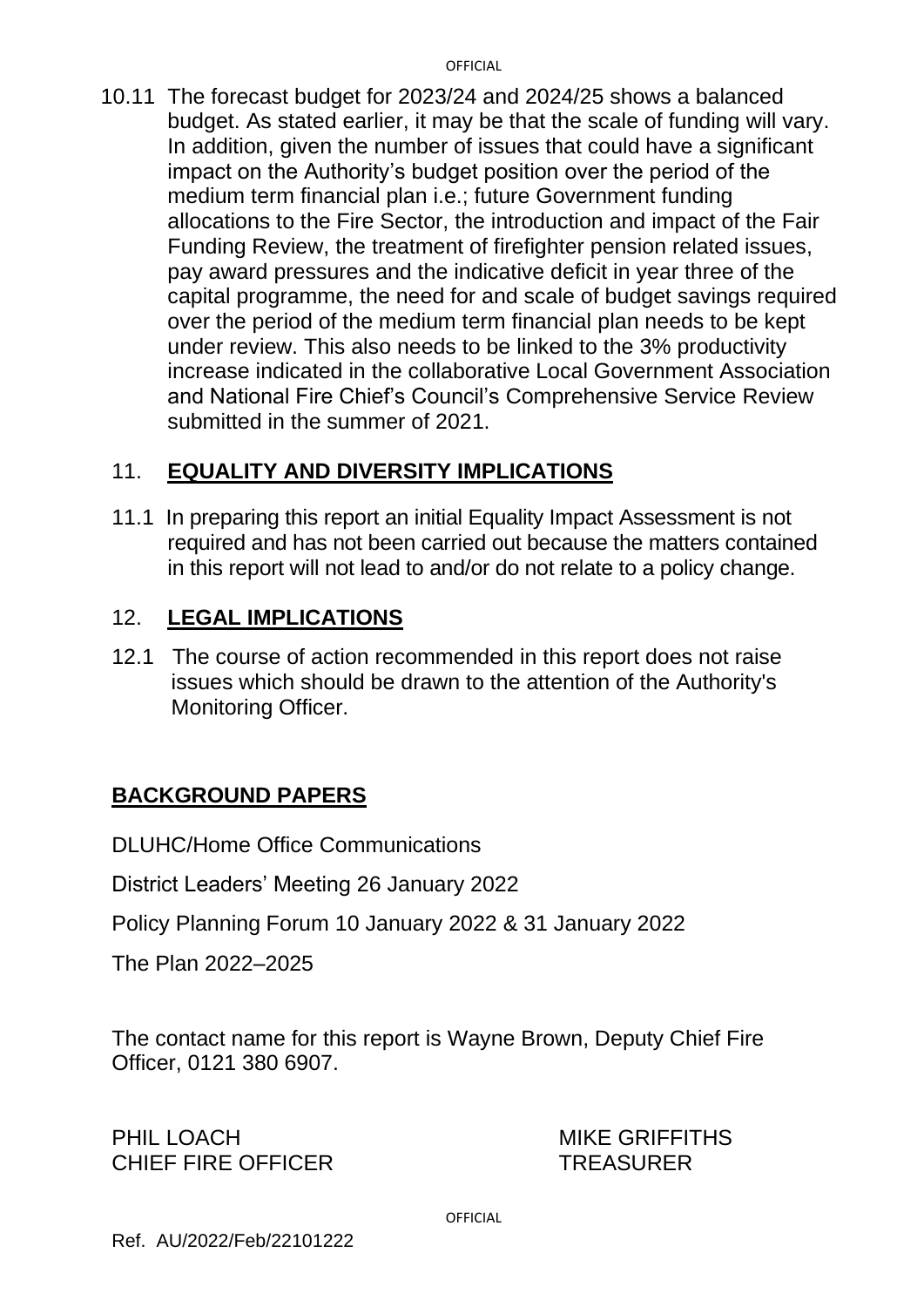#### **SUMMARY OF 2021/2022 AND 2022/2023 BUDGET**

|                                     | Original<br><b>Budget</b><br>2021/22 | <b>Revised</b><br><b>Budget</b><br>2021/22 | Original<br><b>Budget</b><br>2022/23 |
|-------------------------------------|--------------------------------------|--------------------------------------------|--------------------------------------|
|                                     | £000s                                | £000s                                      | £000s                                |
| <b>Expenditure</b>                  |                                      |                                            |                                      |
| <b>Employees</b>                    | 93,396                               | 94,935                                     | 98,340                               |
| <b>Premises</b>                     | 6,048                                | 5,759                                      | 5,969                                |
| Transport                           | 1,423                                | 1,296                                      | 1,535                                |
| <b>Supplies &amp; Services</b>      | 8,129                                | 8,602                                      | 9,800                                |
| <b>Capital Financing</b>            | 10,527                               | 10,439                                     | 7,921                                |
| <b>Appropriations to Reserves</b>   | 100                                  | 100                                        | 100                                  |
| <b>Total Expenditure</b>            | 119,623                              | 121,131                                    | 123,665                              |
| <b>Income</b>                       |                                      |                                            |                                      |
| <b>Government Grants</b>            | (54,070)                             | (53,996)                                   | (56, 520)                            |
| <b>Non-Domestic Rates</b>           | (9,846)                              | (9,846)                                    | (9,846)                              |
| <b>Income from Services</b>         | (2,969)                              | (3,034)                                    | (3,054)                              |
| Collection Fund (Surplus) / Deficit | 272                                  | 258                                        | 594                                  |
| <b>Appropriations from Reserves</b> | (7, 972)                             | (9, 475)                                   | (5, 434)                             |
| <b>Total Income</b>                 | (74, 585)                            | (76,093)                                   | (74, 260)                            |
| <b>COUNCIL TAX REQUIREMENT</b>      | 45,038                               | 45,038                                     | 49,405                               |
| Collection Fund Surplus / (Deficit) | (272)                                | (258)                                      | (594)                                |
| Core Funding (Formula Grant)        | 43,156                               | 43,156                                     | 43,744                               |
| Core Funding (NNDR)                 | 9,846                                | 9,846                                      | 9,846                                |
| Section 31 Grant                    | 3,981                                | 3,982                                      | 5,902                                |
| <b>NET REVENUE BUDGET</b>           | 101,749                              | 101,764                                    | 108,303                              |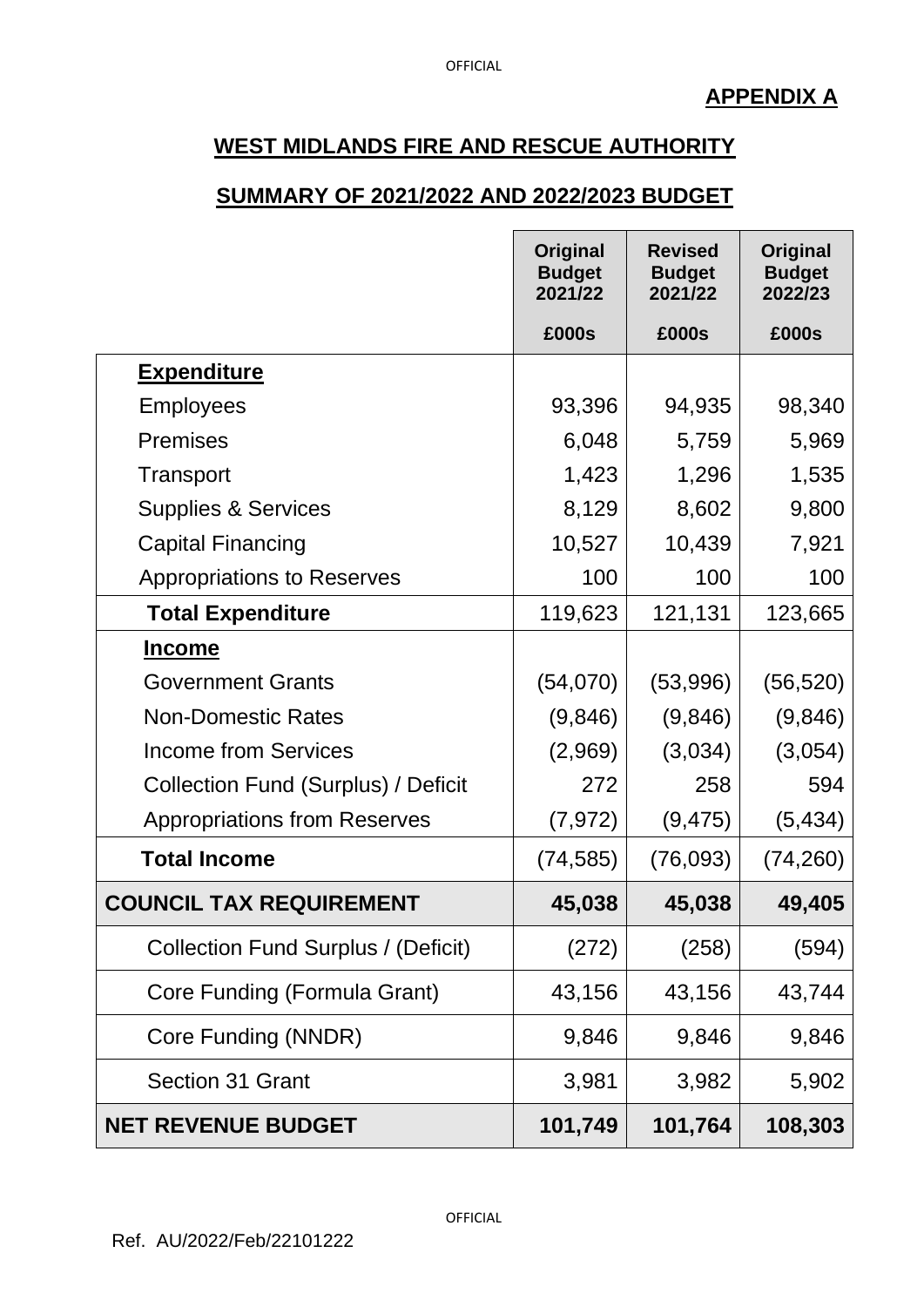#### **BAND D PRECEPT INCREASE OF £4.99 (7.92%)**

1.1 THAT it be noted that the constituent District Councils have formally set their Council Tax bases for the year 2022/2023 in accordance with Regulation 3 of the Local Authorities (Calculation of Council Tax Base) Regulations 1992 made under Section 33(5) of the Local Government Finance Act 1992 as follows:

|                   | <b>Tax Base</b> |
|-------------------|-----------------|
| <b>Birmingham</b> | 258,362.00      |
| Coventry          | 84,264.30       |
| <b>Dudley</b>     | 93,790.94       |
| Sandwell          | 74,858.45       |
| Solihull          | 78,256.00       |
| Walsall           | 71,803.35       |
| Wolverhampton     | 64,936.94       |
|                   | 726,271.98      |

1.2 THAT the following amounts be now calculated by the Authority for the year 2022/2023 in accordance with Sections 40 to 48 of the Local Government Finance Act 1992:

| 1.2.1 £123,665,000 | being the aggregate of the amounts which<br>the Authority estimates for the items set out<br>in Section $42A(2)(a)$ to (d) of the Act.                                                                                        |
|--------------------|-------------------------------------------------------------------------------------------------------------------------------------------------------------------------------------------------------------------------------|
| 1.2.2 £74,260,128  | being the aggregate of the amounts which<br>the Authority estimates for the items set out<br>in Section $42A(3)(a)$ to (b) of the Act.                                                                                        |
| 1.2.3 £49,404,872  | being the amount by which the aggregate at<br>1.2.1 above exceeds the aggregate at 1.2.2<br>above calculated by the Authority in<br>accordance with Section 42A(4) of the Act<br>as its council tax requirement for the year. |
| 1.2.4 £68.03       | being the amount at 1.2.3 above divided by<br>the total amount at 1.1 above, calculated by<br>the Authority in accordance with Section<br>42B(1) of the Act as the basic amount of its<br>Council Tax for the year.           |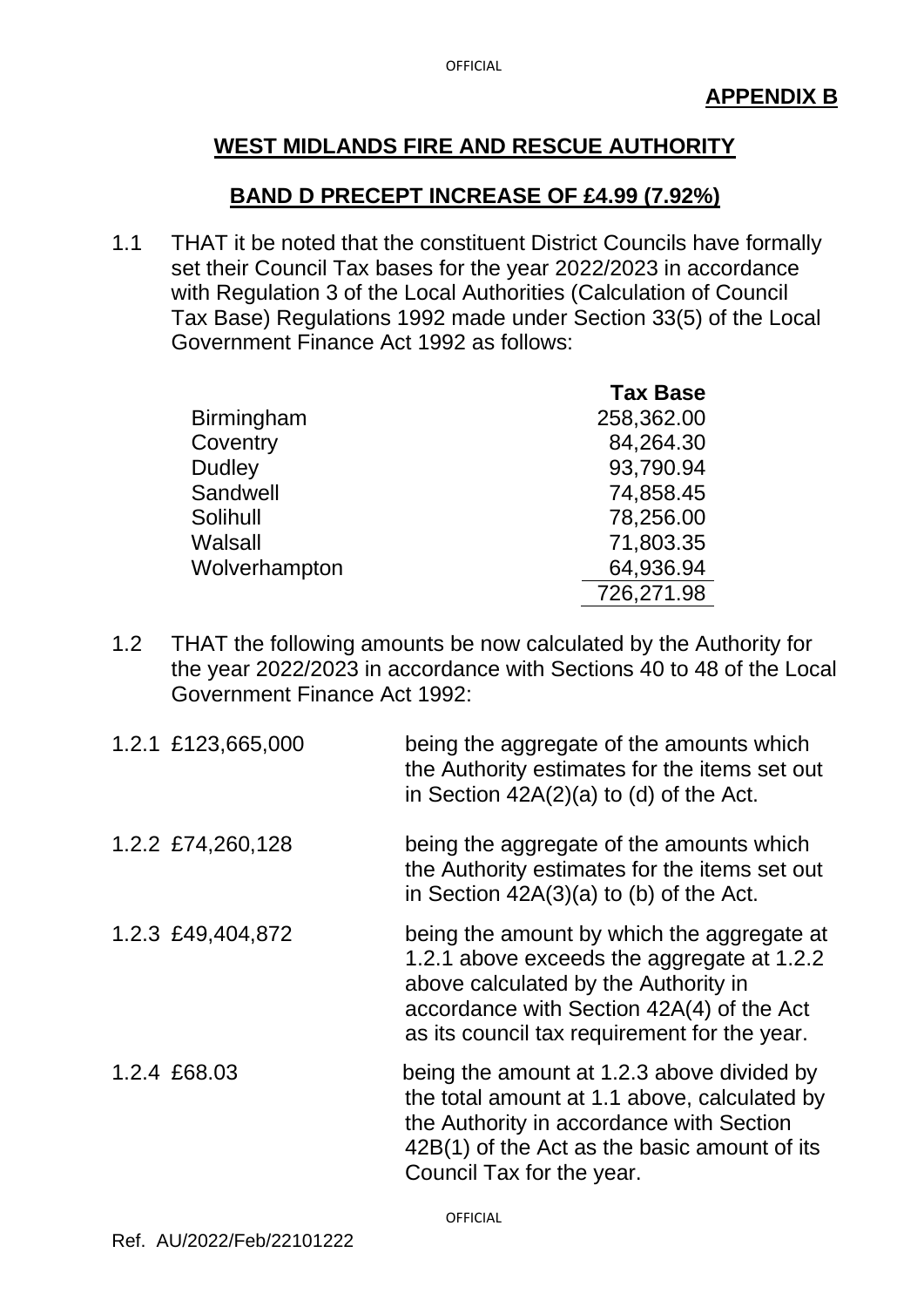| 1.3 | <b>Valuation Bands</b> | £               | £                          |
|-----|------------------------|-----------------|----------------------------|
|     |                        | (to 6 decimals) | (rounded to<br>2 decimals) |
|     | А                      | 45.350202       | 45.35                      |
|     | B                      | 52.908569       | 52.91                      |
|     | С                      | 60.466936       | 60.47                      |
|     |                        | 68.025303       | 68.03                      |
|     | Е                      | 83.142037       | 83.14                      |
|     |                        | 98.258771       | 98.26                      |

being the amounts given by multiplying the amount at 1.2.4 above by the number which in the proportion set out in Section 5(1) of the Act is applicable to dwellings listed in a particular valuation band divided by the number which in that proportion is applicable to dwellings listed in valuation band D, calculated by the Authority in accordance with Section 47(1) of the Act, as the amounts to be taken into account for the year in respect of categories of dwellings listed in different valuation bands.

 **£**

G 113.375505 113.38 H 136.050607 136.05

#### 1.4 Resultant precepts:

| <b>Birmingham City Council</b>    | 17,575,153 |
|-----------------------------------|------------|
| <b>Coventry City Council</b>      | 5,732,105  |
| <b>Dudley MBC</b>                 | 6,380,157  |
| <b>Sandwell MBC</b>               | 5,092,269  |
| <b>Solihull MBC</b>               | 5,323,388  |
| <b>Walsall MBC</b>                | 4,884,445  |
| <b>Wolverhampton City Council</b> | 4,417,355  |
| <b>Total</b>                      | 49,404,872 |

being the amounts given by multiplying the amount at 1.2.4 above by the appropriate tax base at 1.1 above in accordance with section 48(2) of the Act, as the amount of precept payable by each constituent District Council.

1.5 THAT the precept for each District Council as calculated at 1.4 above be issued in accordance with Section 40 of the Local Government Finance Act 1992.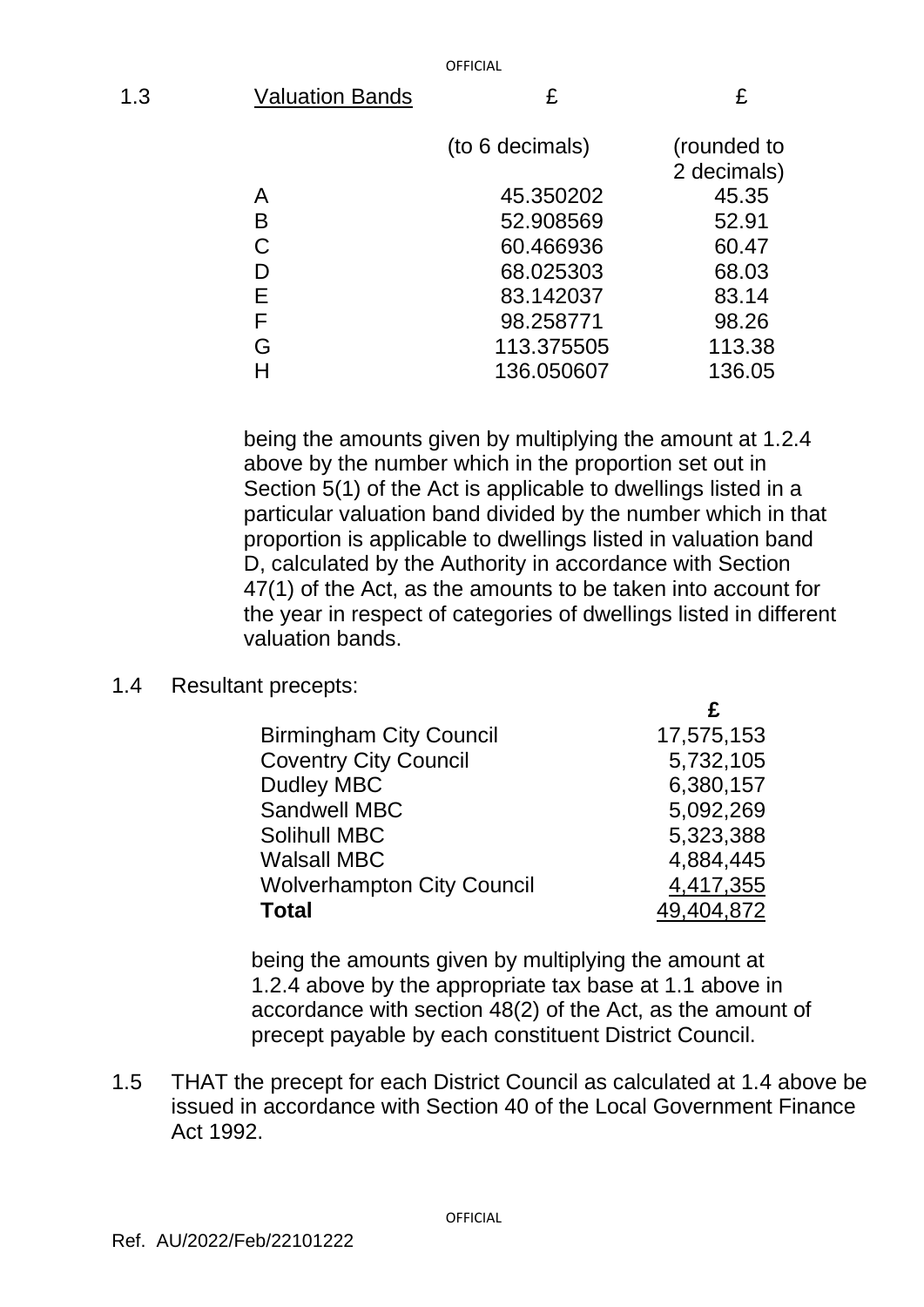#### **SUMMARY OF 2021/2022 AND 2022/2023 BUDGET**

### **SERVICE ANALYSIS**

|                                                   | Original | <b>Revised</b> | Original |
|---------------------------------------------------|----------|----------------|----------|
|                                                   | 2021/22  | 2021/22        | 2022/23  |
|                                                   | £'000    | £'000          | £'000    |
| <b>Devolved Budgets</b>                           |          |                |          |
| Democratic Rep & Brigade Managers                 | 1,135    | 1,115          | 1,126    |
| Portfolio & Organisational Intelligence           | 1,346    | 1,565          | 1,604    |
| Operations North, Preparedness & Response         | 1,824    | 2,231          | 2,166    |
| <b>Operations South &amp; Fire Control</b>        | 2,466    | 2,571          | 2,669    |
| Prevention                                        | 2,122    | 2,045          | 2,142    |
| Protection                                        | 4,724    | 4,713          | 4,807    |
| Resourcing                                        | 5,888    | 6,230          | 5,904    |
| Digital & Data                                    | 5,433    | 5,728          | 5,530    |
| <b>Policy &amp; Organisational Assurance</b>      | 714      | 820            | 749      |
| Communications & Engagement                       | 701      | 1,031          | 767      |
| <b>People Support Services</b>                    | 525      | 587            | 616      |
| <b>Employee Relations</b>                         | 197      | 273            | 154      |
| <b>Organisational Development</b>                 | 58       | 59             | 58       |
| <b>Organisational Learning People Development</b> | 4,024    | 4,520          | 4,181    |
| Health Safety & Wellbeing                         | 2,610    | 2,411          | 2,474    |
|                                                   |          |                |          |
| <b>Corporate Budgets</b>                          |          |                |          |
| Operations North, Preparedness & Response         | (116)    | (159)          | (116)    |
| Prevention                                        | 24       | 16             | 24       |
| Protection                                        | 28       | 11             | (31)     |
| Resourcing                                        | 16,801   | 14,622         | 20,906   |
| Digital & Data                                    | 132      | 232            | 132      |
| <b>People Support Services</b>                    | 2,317    | 2,235          | 2,315    |
| <b>Employee Relations</b>                         | 105      | 105            | 130      |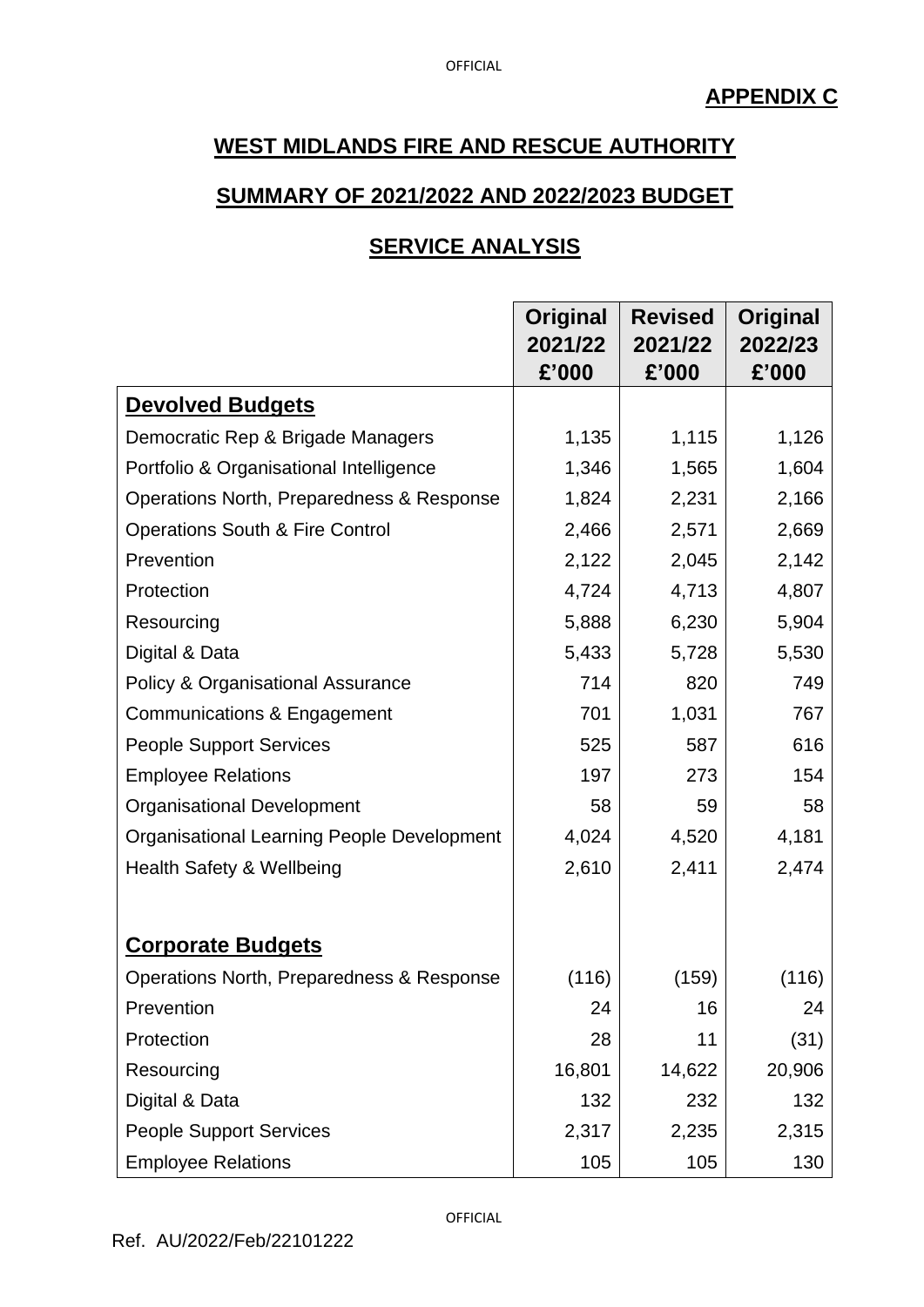| OFFICIAL                                   |         |         |         |
|--------------------------------------------|---------|---------|---------|
| Organisational Learning People Development | 100     | 106     | 100     |
| Health Safety & Wellbeing                  | 46,992  | 47,178  | 48,457  |
| Other Income & Expenditure                 | 1,599   | 1,519   | 1,439   |
| <b>NET REVENUE BUDGET</b>                  | 101,749 | 101,764 | 108,303 |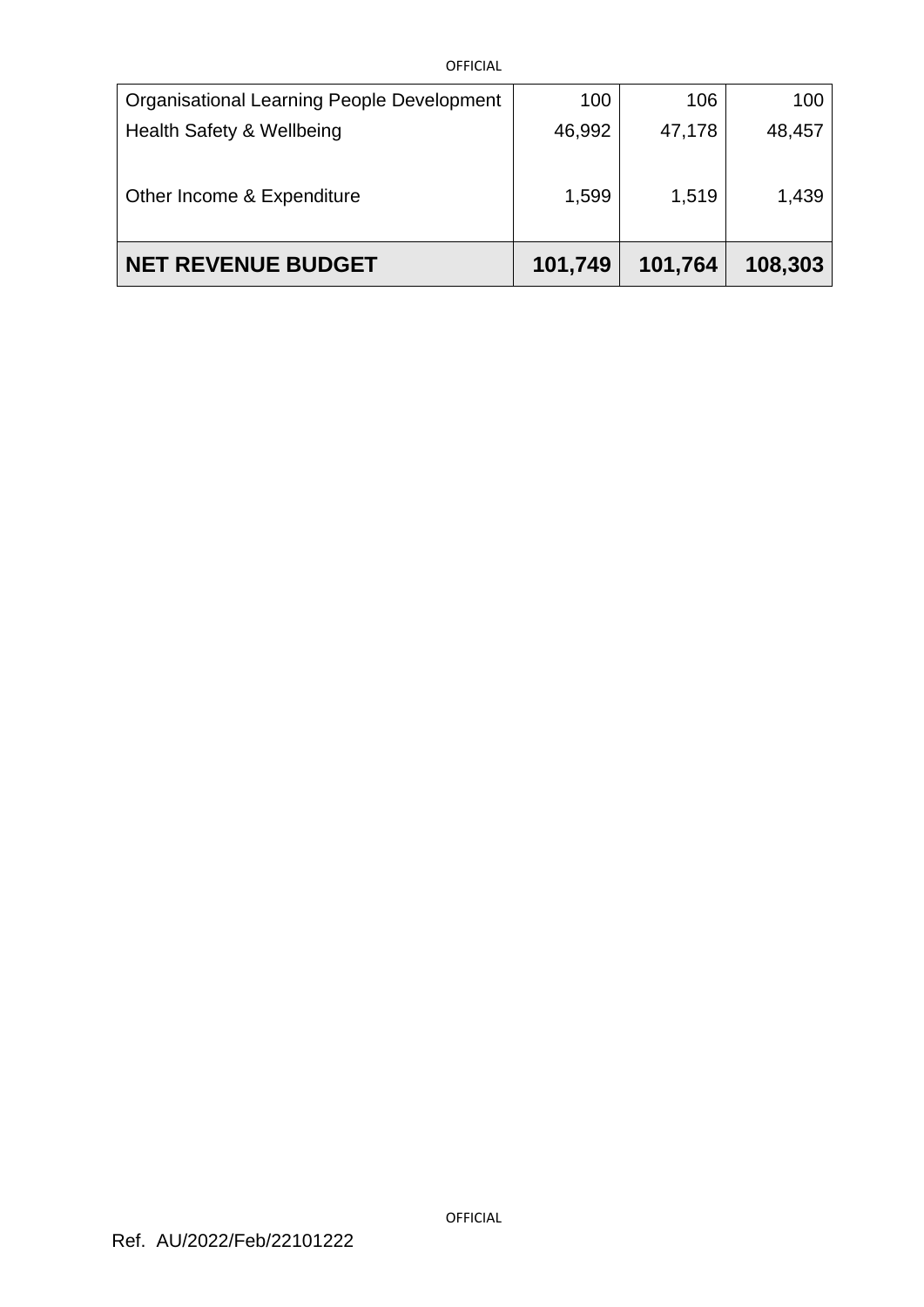#### **SERVICE INCOME BUDGETS 2021/22 AND 2022/23**

|                                   | Original<br><b>Budget</b><br>2021/22 | <b>Revised</b><br><b>Budget</b><br>2021/22 | Original<br><b>Budget</b><br>2022/23 |
|-----------------------------------|--------------------------------------|--------------------------------------------|--------------------------------------|
|                                   | £000s                                | £000s                                      | £000s                                |
|                                   |                                      |                                            |                                      |
| <b>Fees and Charges:</b>          |                                      |                                            |                                      |
| - Fire Control & Contact Centre   | 1,059                                | 1,071                                      | 1,087                                |
| - NFCC                            | 381                                  | 381                                        | 340                                  |
| - Training                        | 280                                  | 206                                        | 288                                  |
| - Mutual Assistance               | 161                                  | 208                                        | 161                                  |
| - Transport Engineering Workshops | 125                                  | 125                                        | 125                                  |
| - ICT                             | 112                                  | 114                                        | 114                                  |
| - External Contracts              | 83                                   | 100                                        | 98                                   |
| - Child Care Vouchers             | 87                                   | 72                                         | 72                                   |
| - Room Hire                       | 50                                   | 10                                         | 42                                   |
| - Other Fees & Charges            | 187                                  | 173                                        | 182                                  |
| <b>Sales</b>                      | 90                                   | 82                                         | 81                                   |
| <b>Rents - Property</b>           | 149                                  | 168                                        | 150                                  |
| <b>Interest</b>                   | 100                                  | 90                                         | 120                                  |
| <b>Partnerships</b>               | 97                                   | 226                                        | 186                                  |
| <b>Other Income</b>               | 8                                    | 8                                          | 8                                    |
| <b>TOTAL SERVICE INCOME</b>       | 2,969                                | 3,034                                      | 3,054                                |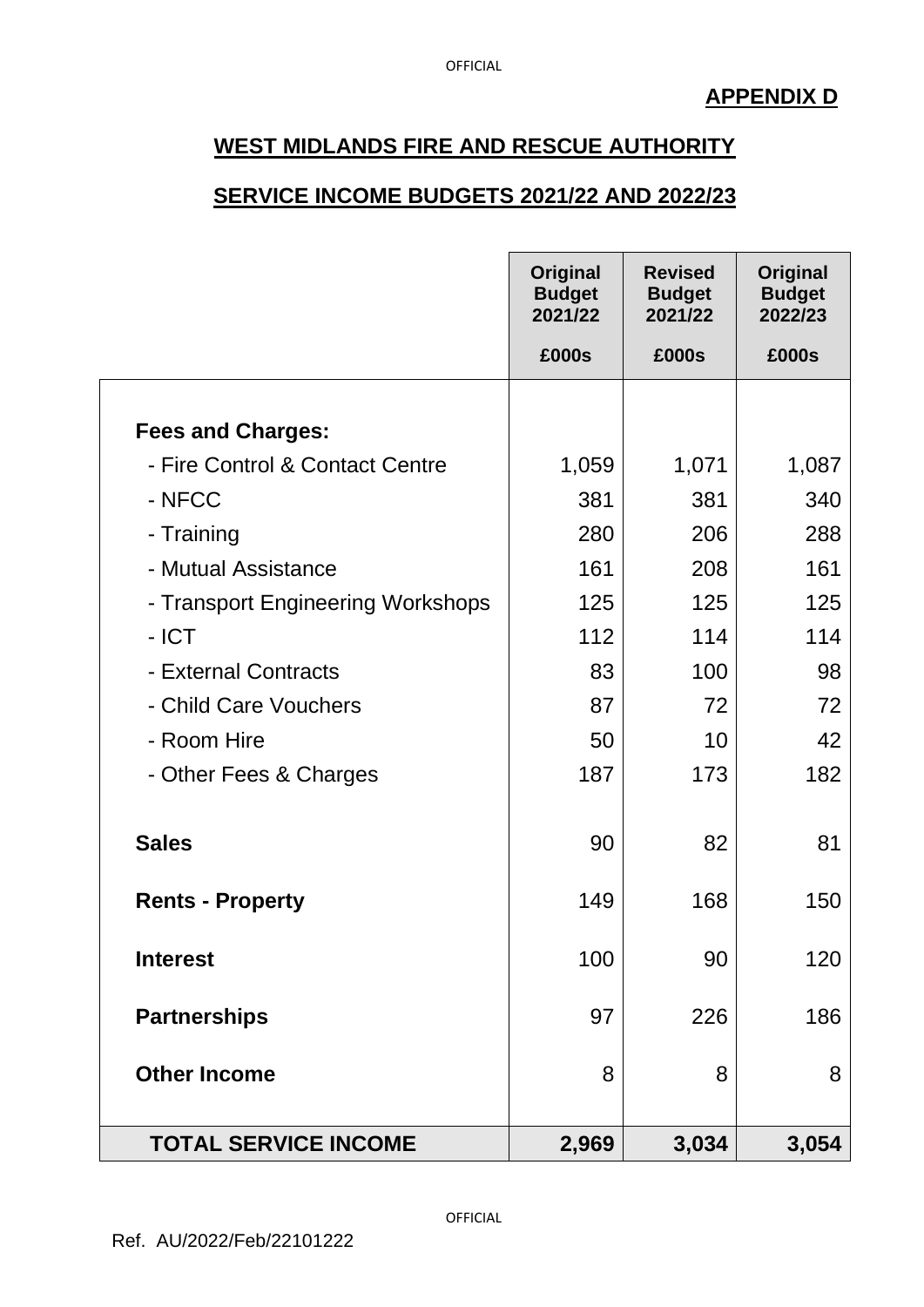#### **CAPITAL PROGRAMME 2022/2023 TO 2024/2025**

| <b>Scheme</b>                                                                                                       | <b>Project</b><br><b>Year In</b><br>2021/22 | 2022/23<br>£000s | 2023/24<br>£000s | 2024/25<br>£000s |
|---------------------------------------------------------------------------------------------------------------------|---------------------------------------------|------------------|------------------|------------------|
| <b>Vehicle Replacement</b><br>Programme (VRP)<br><b>Drill Tower &amp; Burn</b><br><b>Facility Upgrade</b>           | Ongoing<br>$2$ of $2$                       | 3,191<br>624     | 4,336            | 5,570            |
| <b>Boiler Replacement</b><br>Programme                                                                              | Ongoing                                     | 15               | 84               | 100              |
| <b>Rewires</b><br><b>Windows &amp; Door</b>                                                                         | Ongoing                                     |                  | 289              | 117              |
| Replacements                                                                                                        | Ongoing                                     | 683              | 167              | 122              |
| <b>Roof Replacement</b>                                                                                             | Ongoing                                     | 680              |                  | 55               |
| <b>Security Works</b>                                                                                               | 3 of 4                                      | 32               |                  |                  |
| <b>TOTAL COMMITMENTS</b>                                                                                            |                                             | 5,225            | 4,876            | 5,964            |
| <b>Projected Resources</b><br>Available:                                                                            |                                             |                  |                  |                  |
| <b>Prudential Borrowing</b><br><b>Capital Receipts</b><br><b>Capital Grants</b><br>Earmarked<br><b>Reserves/DRF</b> |                                             | 5,225            | 1,804<br>3,072   | 945              |
| <b>TOTAL PROJECTED</b><br><b>RESOURCES</b>                                                                          |                                             | 5,225            | 4,876            | 945              |
| <b>FUNDING</b><br><b>SURPLUS/(DEFICIT)</b>                                                                          |                                             |                  |                  | (5,019)          |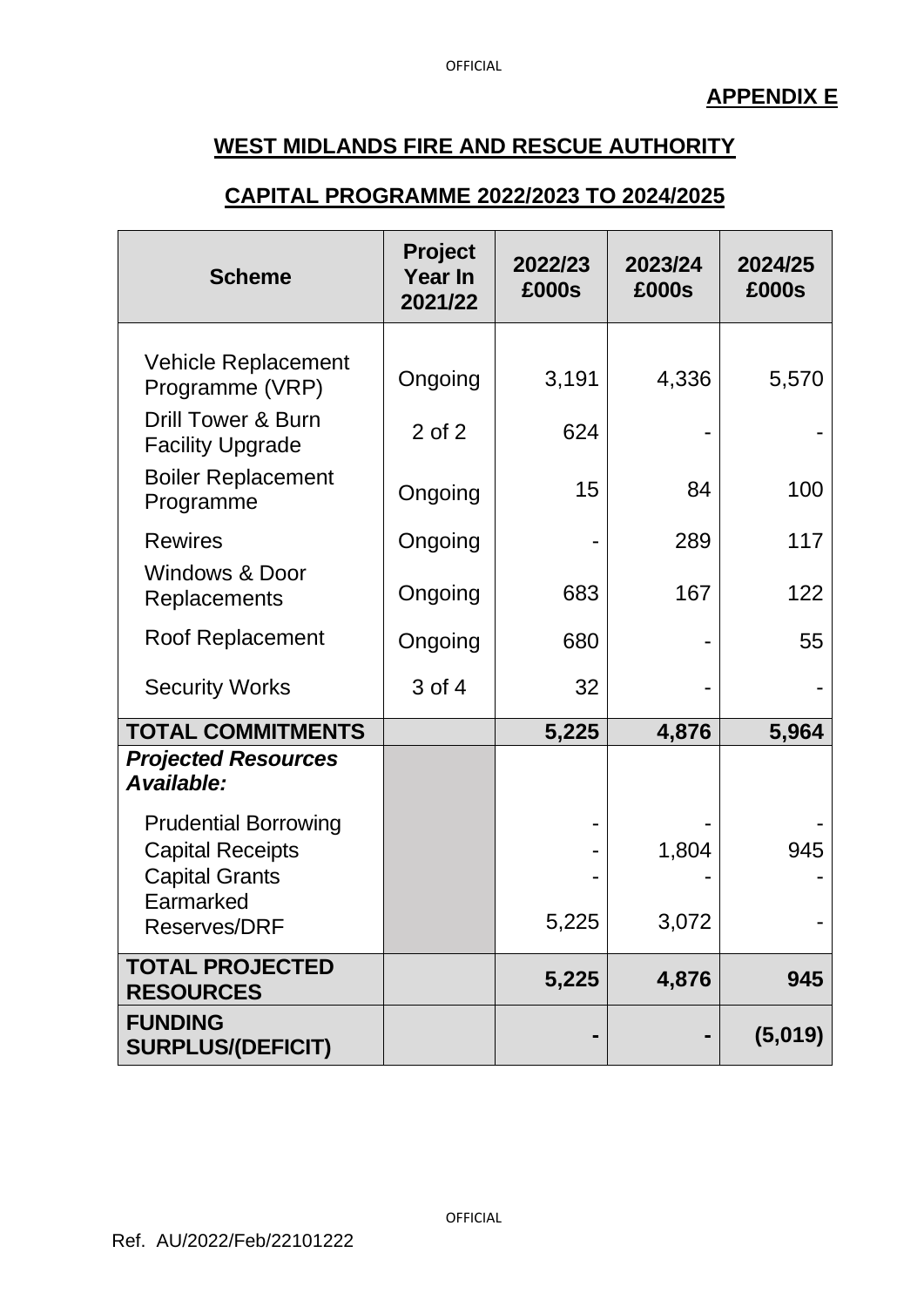#### **TREASURY MANAGEMENT STRATEGY 2022/23**

#### **1.1 Background**

The Authority is required to operate a balanced budget, which broadly means that cash raised during the year will meet cash expenditure. Part of the treasury management operation is to ensure that this cash flow is adequately planned, with cash being available when it is needed. Surplus monies are invested in low risk counterparties.

The second main function of the treasury management service is the funding of the Authority's capital plans. These capital plans provide a guide to the borrowing need of the Authority, essentially the longer term cash flow planning to ensure that the Authority can meet its capital spending obligations. This management of longer-term cash may involve arranging long or short-term loans or using longer-term cash flow surpluses. On occasion, when it is prudent and economic, any debt previously drawn may be restructured.

The contribution the treasury management function makes to the Authority is critical, as the balance of debt and investment operations ensure liquidity or the ability to meet spending commitments as they fall due, either on day-to-day revenue or for larger capital projects. The treasury operations will see a balance of the interest costs of debt and the investment income arising from cash deposits affecting the available budget. Since cash balances generally result from reserves and balances, it is paramount to ensure adequate security of the sums invested, as a loss of principal will in effect result in a loss to the General Fund Balance.

CIPFA defines treasury management as:

*"The management of the local authority's investments and cash flows, its banking, money market and capital market transactions; the effective control of the risks associated with those activities; and the pursuit of optimum performance consistent with those risks."*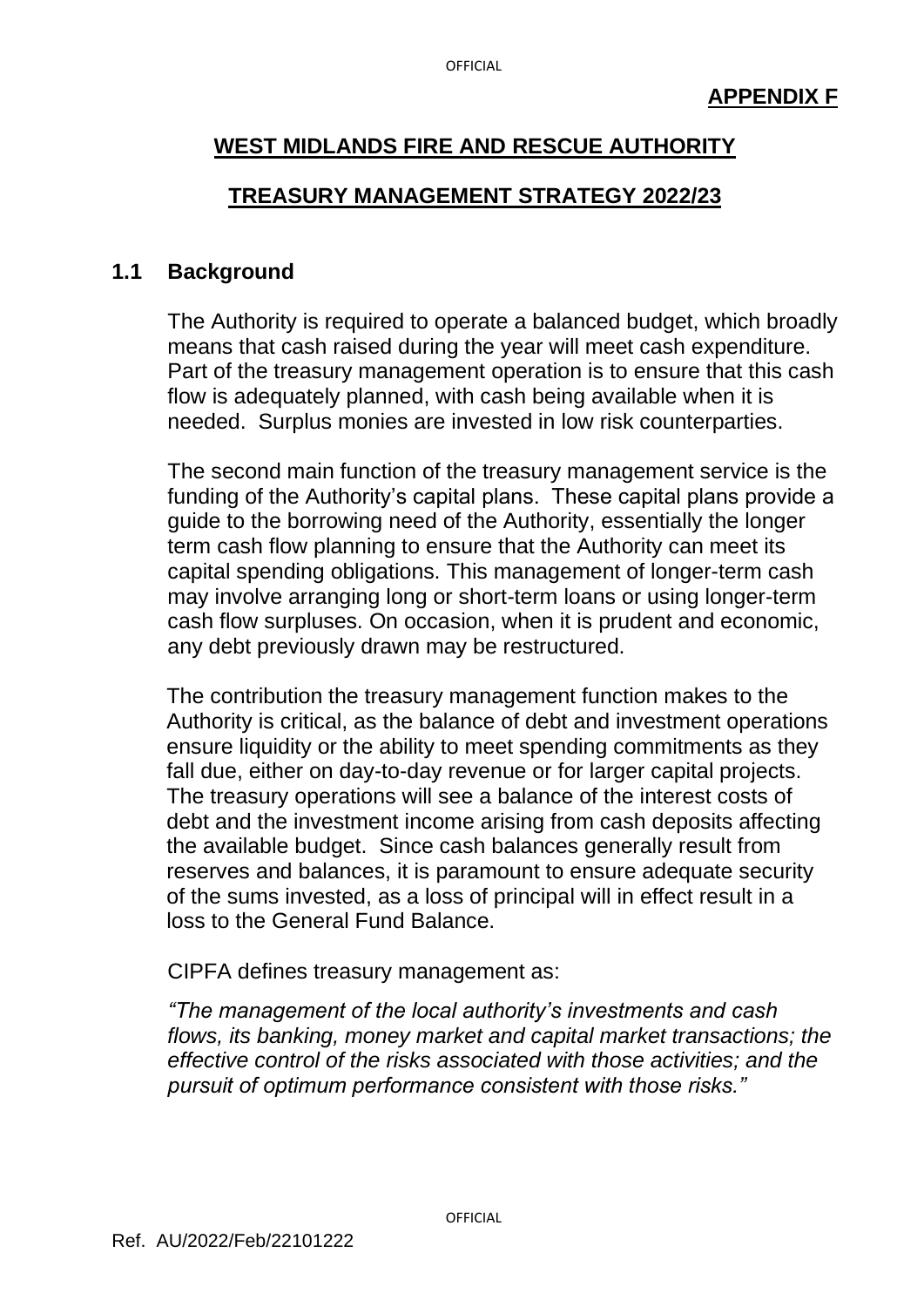CIPFA published the revised Treasury Management Code and Prudential Code on 20th December 2021 which stated that formal adoption is not required until the 2023/24 financial year. The Authority would need to have regard to these codes of practice when the Treasury Management Strategy Statement and Annual Investment Strategy are prepared, as well as any related reports.

# **1.2 Reporting Requirements**

# **1.2.1 Capital Strategy**

The CIPFA 2017 Prudential and Treasury Management Codes require all local authorities to prepare a capital strategy, which will provide the following:

- a high-level long-term overview of how capital expenditure, capital financing and treasury management activity contribute to the provision of services
- an overview of how the associated risk is managed
- the implications for future financial sustainability

The aim of the capital strategy is to ensure that Members of the Authority fully understand the overall long-term policy objectives and resulting capital strategy requirements, governance procedures and risk appetite.

# **1.2.2 Treasury Management Reporting**

The Authority is required to receive and approve the following main reports each year. These reports are required to be adequately scrutinised by the Audit and Risk Committee before being recommended to the Authority.

#### **Prudential and Treasury Indicators and Treasury Strategy** – This report covers:

- the capital plans (including prudential indicators);
- a Minimum Revenue Provision (MRP) Policy (how residual capital expenditure is charged to revenue over time);
- the Treasury Management Strategy (how the investments and borrowings are to be organised) including treasury indicators; and
- an investment strategy (the parameters on how investments are to be managed).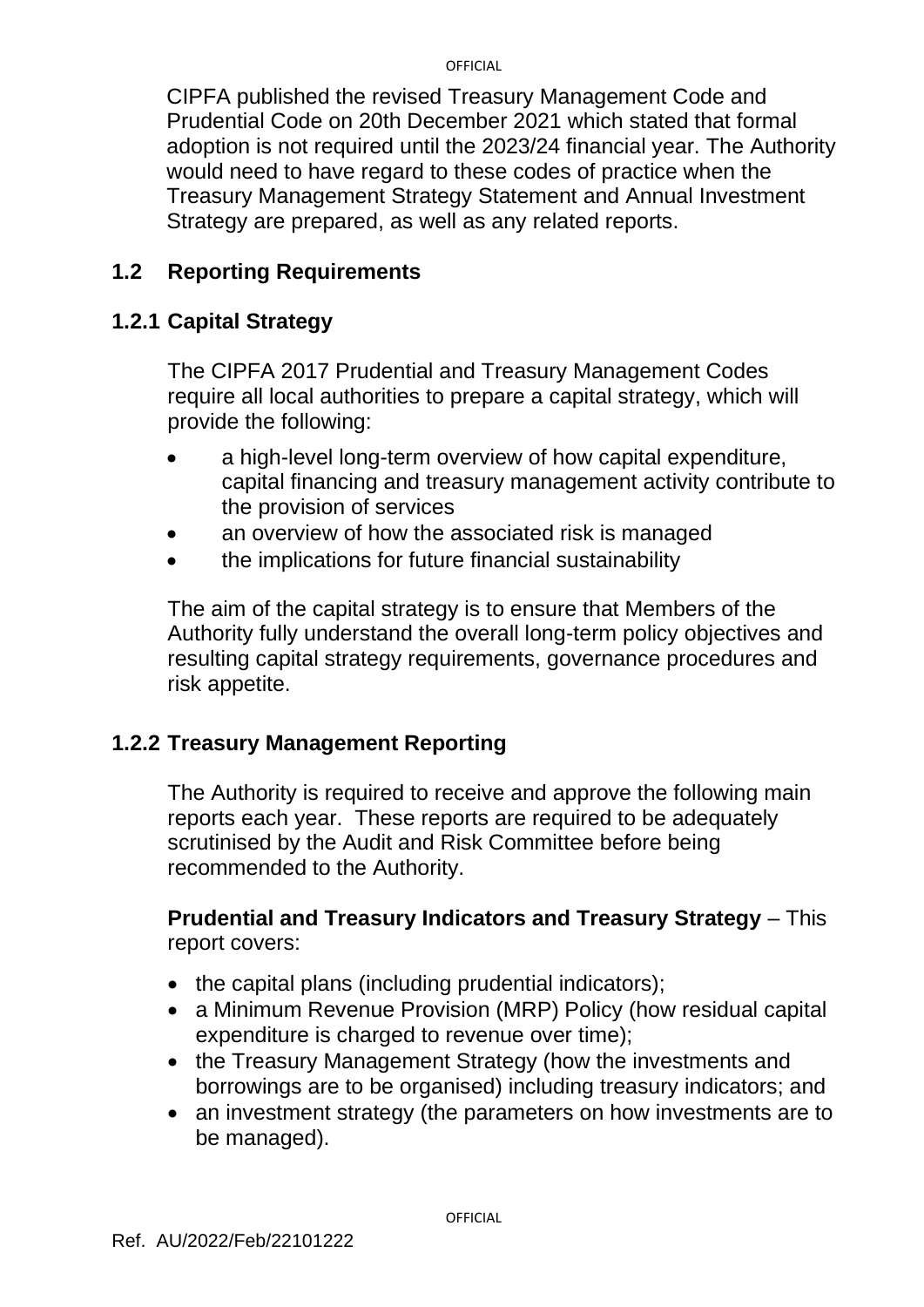**A Mid Year Treasury Management Report** – This will update Members with the progress of the capital position, amending prudential indicators as necessary, and whether any policies require revision.

**An Annual Treasury Report** – This is a backward looking review document and provides details of a selection of actual prudential and treasury indicators and actual treasury operations compared to the estimates within the strategy.

### **1.3 Treasury Management Strategy for 2022/23**

The strategy for 2022/23 covers two main areas:

#### **Capital Issues**

- the capital expendiyure plans and the associated prudential indicators;
- the MRP policy.

### **Treasury Management Issues**

- the current treasury position;
- treasury indicators which will limit the treasury risk and activities of the Authority;
- prospects for interest rates;
- the borrowing strategy;
- policy on borrowing in advance of need;
- debt rescheduling;
- the investment strategy;
- creditworthiness policy; and
- the policy on use of external service providers.

These elements cover the requirements of the Local Government Act 2003, DLUHC Investment Guidance, DLUHC MRP Guidance, the CIPFA Prudential Code and the CIPFA Treasury Management Code.

# **1.4 Treasury Management Consultants**

The Authority's treasury management function is provided by Sandwell MBC who have appointed Link Group, Treasury solutions as its external treasury management advisors.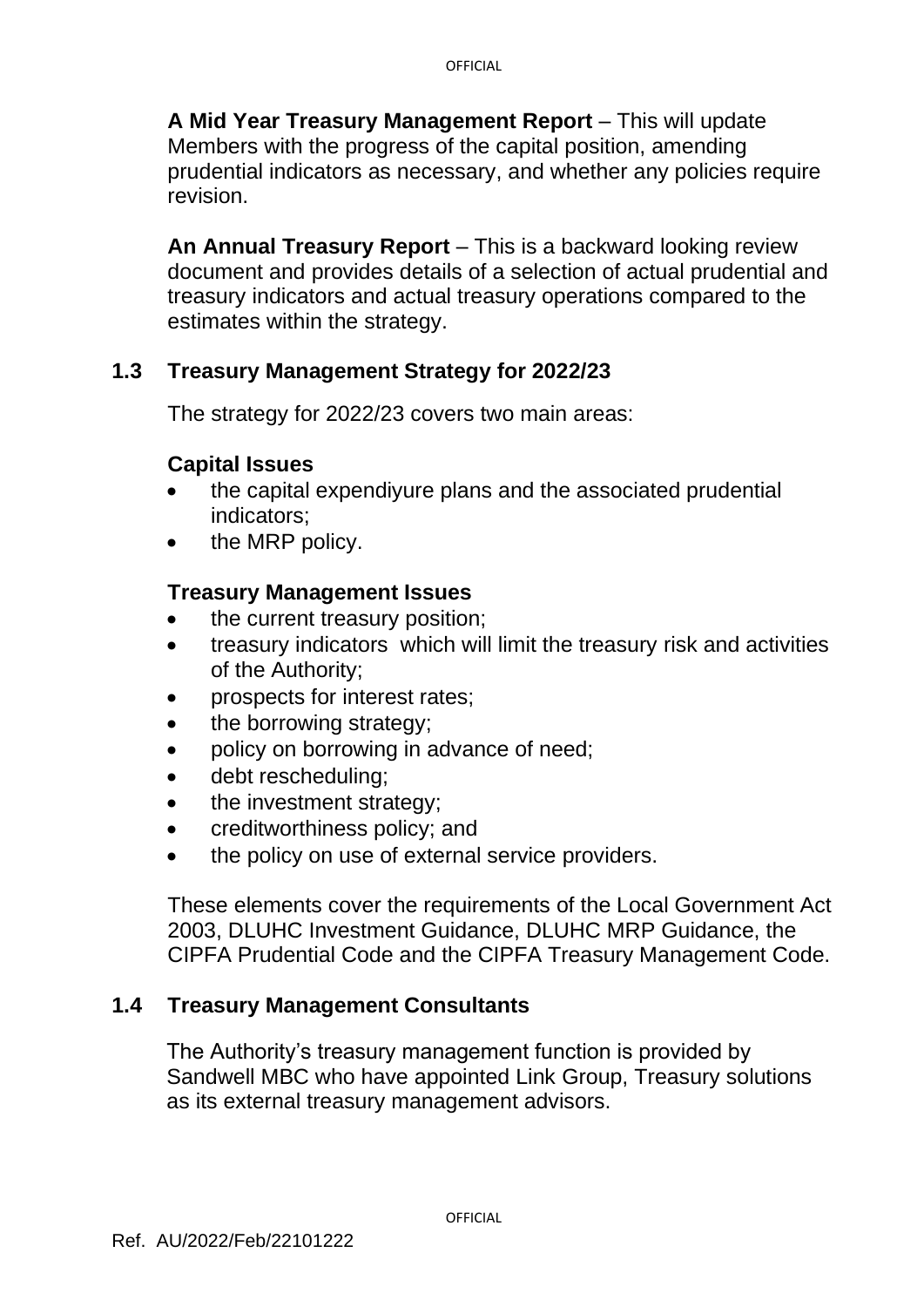The Authority recognises that responsibility for treasury management decisions remains with the organisation at all times and will ensure that undue reliance is not placed upon Sandwell MBC and the external service providers. All decisions will be undertaken with regards to all available information, including, but not solely, the treasury advisers.

It also recognises that there is value in employing external providers of treasury management services in order to acquire access to specialist skills and resources. Sandwell MBC will ensure that the terms of their appointment and the methods by which their value will be assessed are properly agreed and documented, and subjected to regular review.

#### **2. Capital Prudential Indicators 2022/23 – 2024/25**

The Authority's capital expenditure plans are the key driver of treasury management activity. The output of the capital expenditure plans are reflected in prudential indicators:

#### **2.1 Capital Expenditure**

This prudential Indicator (Appendix E) is a summary of the Authority's capital expenditure plans, both those agreed previously, and those forming part of this budget cycle.

#### **2.2 The Authority's Borrowing Need (the Capital Financing Requirement)**

The second prudential indicator is the Authority's Capital Financing Requirement (CFR). The CFR is simply the total historic outstanding capital expenditure which has not yet been paid for from either revenue or capital resources. It is essentially a measure of the Authority's indebtedness and so its underlying borrowing need. Any capital expenditure, which has not immediately been paid for, will increase the CFR, details are provided in Appendix G.

The CFR does not increase indefinitely, as the MRP is a statutory annual revenue charge which broadly reduces the indebtedness in line with each assets life, and so charges the economic consumption of capital assets as they are used.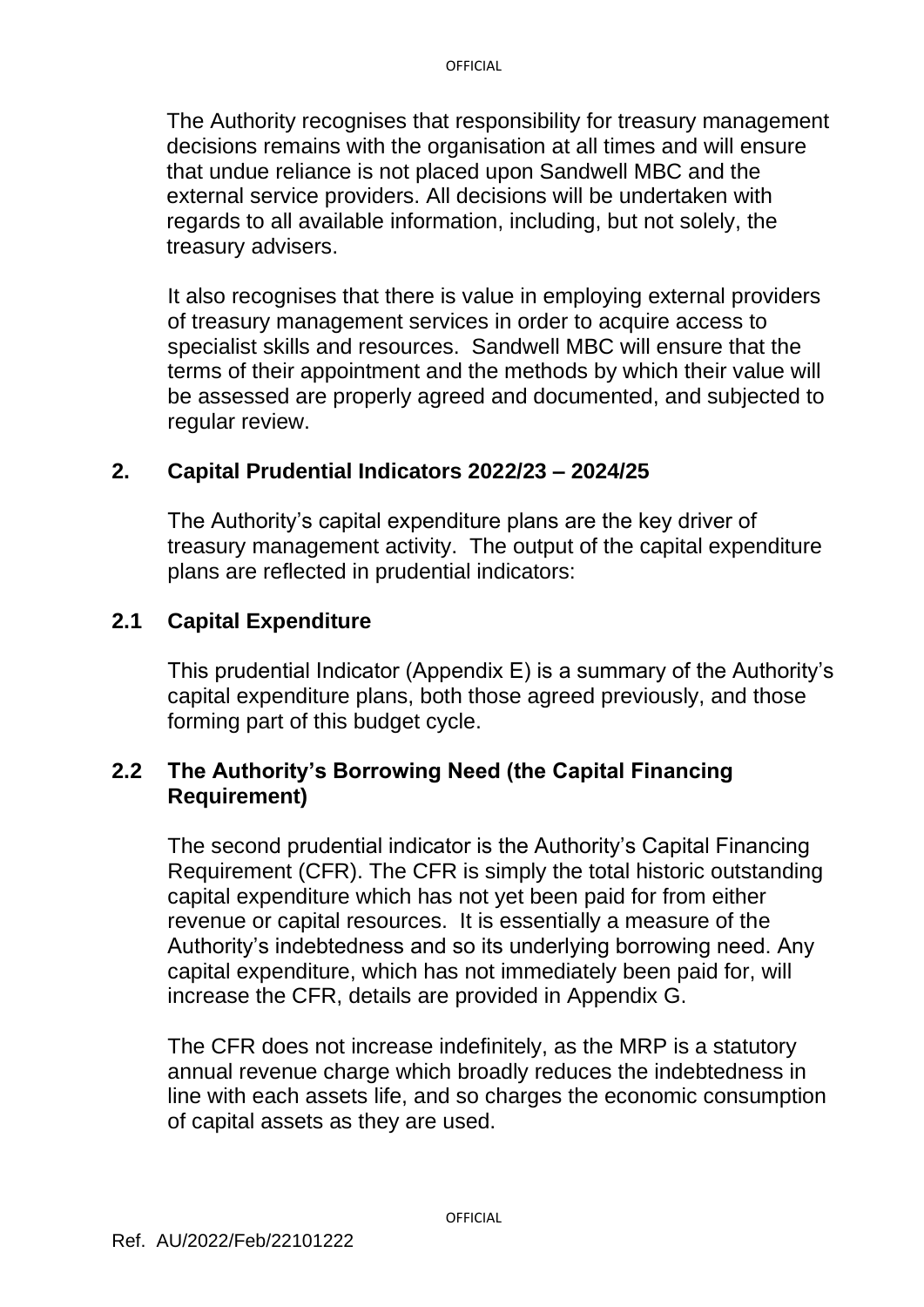#### **2.3 Minimum Revenue Provision Statement**

The Authority is required to pay off an element of the accumulated General Fund capital spend each year (the CFR) through a revenue charge (the minimum revenue provision - MRP), although it is also allowed to undertake additional voluntary payments if required (voluntary revenue provision - VRP).

DLUHC Regulations have been issued which require the full Authority to approve an MRP Statement in advance of each year. A variety of options are provided to Authorities, so long as there is a prudent provision. The Authority is recommended to approve the following MRP Statement

For all borrowing the MRP policy will be*:*

• **Asset Life Method** (Option 3) – MRP will be based on the estimated life of the assets, in accordance with the proposed regulations (this option must be applied for any expenditure capitalised under a Capitalisation Direction).

This option provides for a reduction in the borrowing need over approximately the assets life.

For 2015/16 onwards the proposed MRP policy has been amended to an Annuity basis which results in a reduction to the amount of revenue applied to provide for debt in the period 2015/16 to 2033/34 after which point the revenue applied increases compared to the current MRP approach through to 2054/55. The change does not increase the level of debt but means that the level of capital expenditure financed by borrowing, the Capital Financing Requirement will reduce more slowly in the earlier years as the amount of MRP is lower than the policy in 2014/15. However, the revised policy would ensure that the CFR would be repaid over a period of 40 years. If the current MRP approach continued there would be a balance outstanding of approximately £7m at the end of the 40-year period. It is not proposed to amend retrospectively any MRP recognised in previous years; this policy would apply from 2015/16 onwards.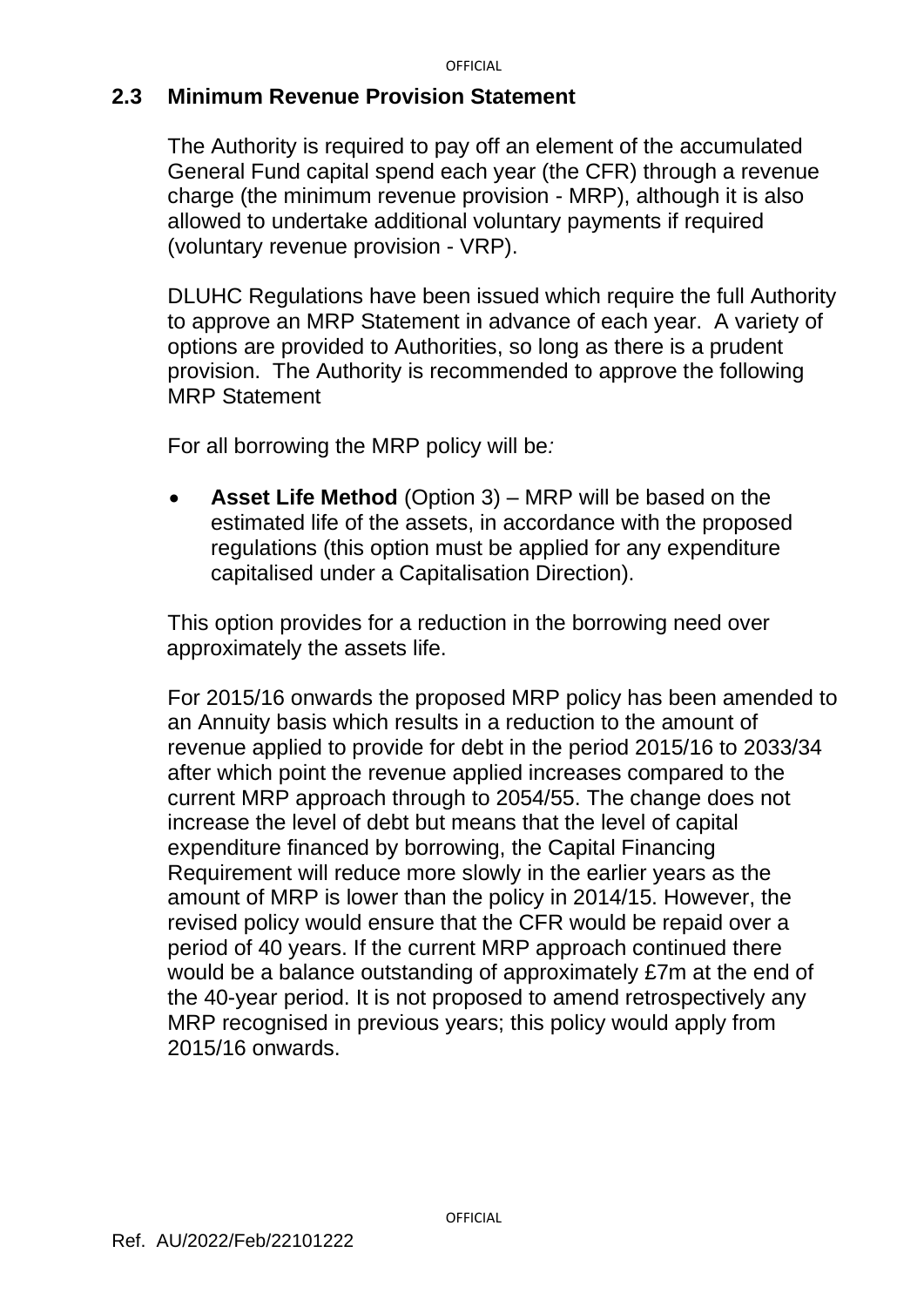In addition, the Authority can set aside amounts in excess of the minimum required. Consideration will continue to be given to more closely aligning external debt with the capital financing requirement by making a voluntary MRP contribution and/or using capital receipts. This would reduce the Authority's expenditure commitments in future years.

### **3. Treasury Management Strategy - Borrowing**

The capital expenditure plans provide details of the activity of the Authority. The treasury management function ensures that the Authority's cash is organised in accordance with the relevant professional codes, so that sufficient cash is available to meet this activity. This will involve both the organisation of the cash flow and, where capital plans require, the organisation of approporiate borrowing facilities. The strategy covers the relevant treasury / prudential indicators, the current and projected debt positions and the annual investment strategy.

# **3.1 Current Portfolio Position**

Within the prudential indicators there are a number of key indicators to ensure that the Authority operates its activities within well defined limits. One of these is that the Authority needs to ensure that its gross debt, does not, except in the short term, exceed the total of the CFR in the preceding year plus the estimates of any additional CFR for 2022/23 and the following two financial years. This allows some flexibility for limited early borrowing for future years but ensures that borrowing is not undertaken for revenue or speculative purposes.

The Authority complied with this prudential indicator in the current year and does not envisage difficulties for the future. This view takes into account current commitments, existing plans, and the proposals in this report.

#### **3.2 Treasury Indicators: Limits to Borrowing Activity**

**The Operational Boundary.** This is the limit beyond which external debt is not normally expected to exceed. In most cases, this would be a similar figure to the CFR, but may be lower or higher depending on the levels of actual debt and the ability to fund under-borrowing by other cash resources.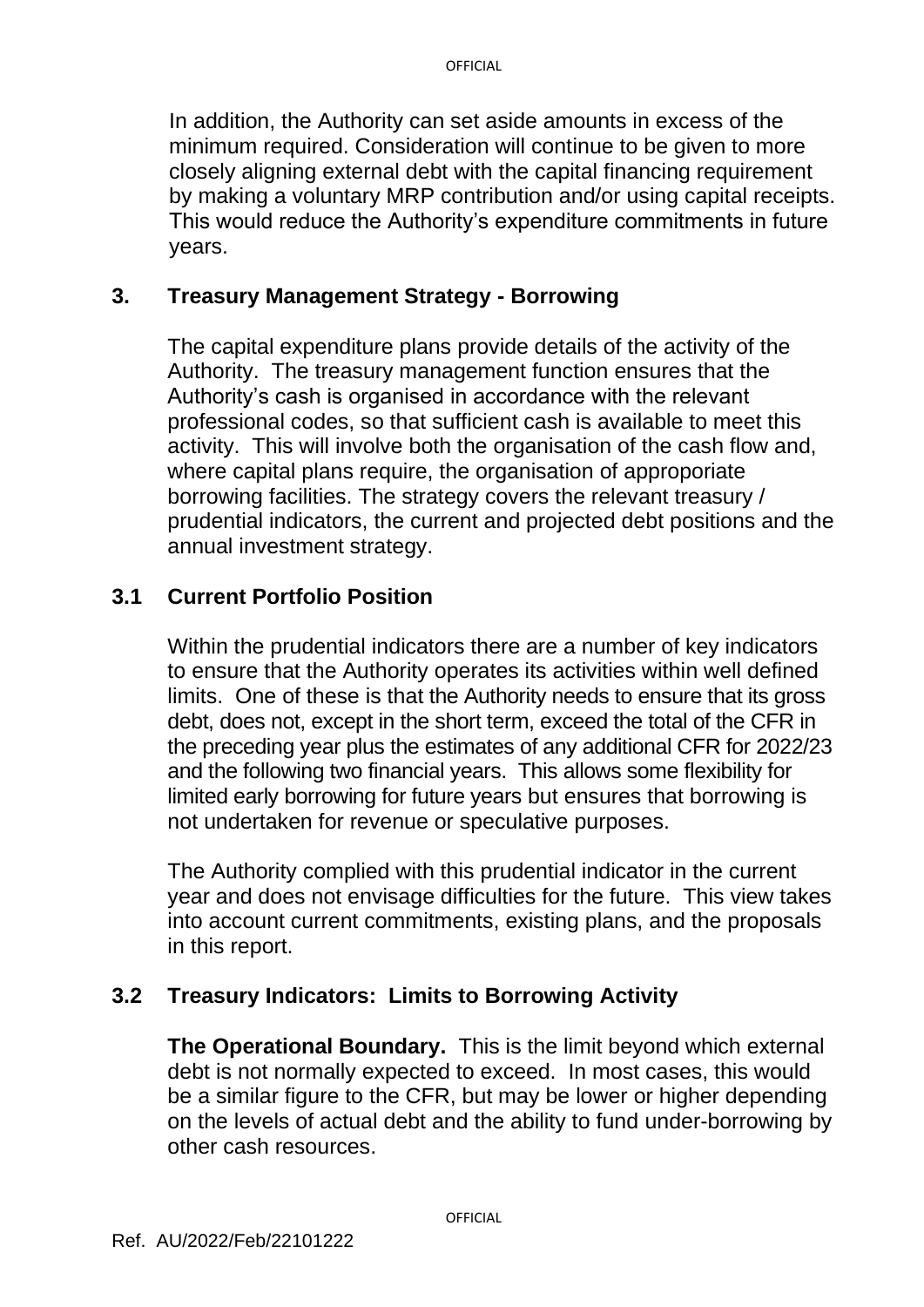| 2021/22         | 2022/23         | 2023/24         | 2024/25         |  |  |
|-----------------|-----------------|-----------------|-----------------|--|--|
| <b>Estimate</b> | <b>Estimate</b> | <b>Estimate</b> | <b>Estimate</b> |  |  |
| £38m            | £37m            | £36m            | £35m            |  |  |

**The Authorised Limit for External Debt.** A further key prudential indicator represents a control on the maximum level of borrowing. This represents a limit beyond which external debt is prohibited, and this limit needs to be set or revised by the Authority. It reflects the level of external debt which, while not desired, could be afforded in the short term, but is not sustainable in the longer term.

- 1. This is the statutory limit determined under section 3 (1) of the Local Government Act 2003. The Government retains an option to control either the total of all Authority's plans, or those of a specific Authority, although this power has not yet been exercised.
- 2. The Authority is asked to approve the following Authorised Limits:

| 2021/22         | 2022/23         | 2023/24         | 2024/25         |
|-----------------|-----------------|-----------------|-----------------|
| <b>Estimate</b> | <b>Estimate</b> | <b>Estimate</b> | <b>Estimate</b> |
| f42m            | 240m            | £39m            | £38m            |

# **3.3 Prospects for Interest Rates**

The Authority's Treasury Management functions are provided by Sandwell MBC who have appointed Link Asset Services as its treasury advisor and part of their service is to assist with formulating a view on interest rates. The following table and Appendix F1 gives Link Asset Services central view.

| <b>Link Group Interest Rate View</b><br>20.12.21 |        |               |               |               |        |               |          |          |        |               |          |          |          |          |
|--------------------------------------------------|--------|---------------|---------------|---------------|--------|---------------|----------|----------|--------|---------------|----------|----------|----------|----------|
|                                                  | Dec-21 | <b>Mar-22</b> | <b>Jun-22</b> | <b>Sep-22</b> | Dec-22 | <b>Mar-23</b> | $Jun-23$ | $Sep-23$ | Dec-23 | <b>Mar-24</b> | $Jun-24$ | $Sep-24$ | $Dec-24$ | $Mar-25$ |
| <b>BANK RATE</b>                                 | 0.25   | 0.25          | 0.50          | 0.50          | 0.50   | 0.75          | 0.75     | 0.75     | 0.75   | 1.00          | 1.00     | 1.00     | 1.00     | 1.25     |
| 3 month ave earnings                             | 0.20   | 0.30          | 0.50          | 0.50          | 0.60   | 0.70          | 0.80     | 0.90     | 0.90   | 1.00          | 1.00     | 1.00     | 1.00     | 1.00     |
| 6 month ave earnings                             | 0.40   | 0.50          | 0.60          | 0.60          | 0.70   | 0.80          | 0.90     | 1.00     | 1.00   | 1.10          | 1.10     | 1.10     | 1.10     | 1.10     |
| 12 month ave earnings                            | 0.70   | 0.70          | 0.70          | 0.70          | 0.80   | 0.90          | 1.00     | 1.10     | 1.10   | 1.20          | 1.20     | 1.20     | 1.20     | 1,20     |
| 5 yr PWLB                                        | 1.40   | 1.50          | 1.50          | 1.60          | 1.60   | 1.70          | 1.80     | 1.80     | 1.80   | 1.90          | 1.90     | 1.90     | 2.00     | 2.00     |
| 10 yr PWLB                                       | 1.60   | 1.70          | 1.80          | 1.80          | 1.90   | 1.90          | 2.00     | 2.00     | 2.00   | 2.10          | 2.10     | 2.10     | 2.20     | 2.30     |
| 25 yr PWLB                                       | 1.80   | 1.90          | 2.00          | 2.10          | 2.10   | 2.20          | 2.20     | 2.20     | 2.30   | 2.30          | 2.40     | 2.40     | 2.50     | 2.50     |
| 50 yr PWLB                                       | 1.50   | 1.70          | 1.80          | 1.90          | 1.90   | 2.00          | 2.00     | 2.00     | 2.10   | 2.10          | 2.20     | 2.20     | 2.30     | 2.30     |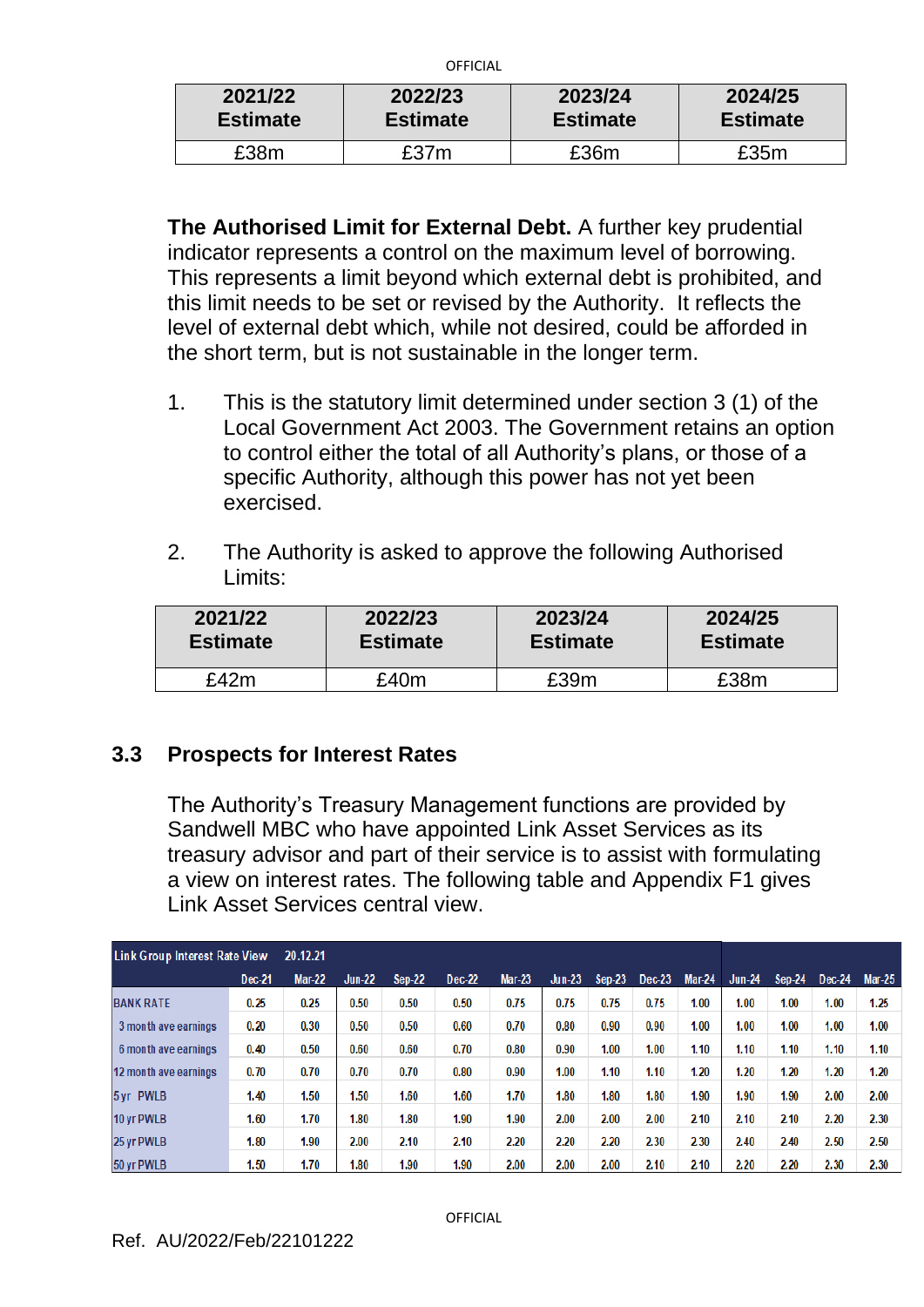Over the last two years, the coronavirus outbreak has done huge economic damage to the UK and to economies around the world. After the Bank of England took emergency action in March 2020 to cut Bank Rate to 0.10%, it left Bank Rate unchanged at its subsequent meetings until raising it to 0.25% at its meeting on 16th December 2021.

As shown in the forecast table above, the forecast for Bank Rate now includes four increases, one in December 2021 to 0.25%, then quarter 2 of 2022 to 0.50%, quarter 1 of 2023 to 0.75%, quarter 1 of 2024 to 1.00% and, finally, one in quarter 1 of 2025 to 1.25%.

#### **Investment and borrowing rates**

Investment returns are expected to improve in 2022/23. However, while markets are pricing in a series of Bank Rate hikes, actual economic circumstances may see the MPC fall short of these elevated expectations.

Borrowing interest rates fell to historically very low rates as a result of the COVID crisis and the quantitative easing operations of the Bank of England and still remain at historically low levels. The policy of avoiding new borrowing by running down spare cash balances has served local authorities well over the last few years.

There will remain a cost of carry, (the difference between higher borrowing costs and lower investment returns), to any new long-term borrowing that causes a temporary increase in cash balances.

#### **3.4 Borrowing Strategy**

The Authority is currently maintaining an under-borrowed position. This means that the capital borrowing need (the Capital Financing Requirement), has not been fully funded with loan debt as cash supporting the Authority's reserves, balances and cash flow has been used as a temporary measure. This strategy is prudent as investment returns are low and counterparty risk is still an issue that needs to be considered.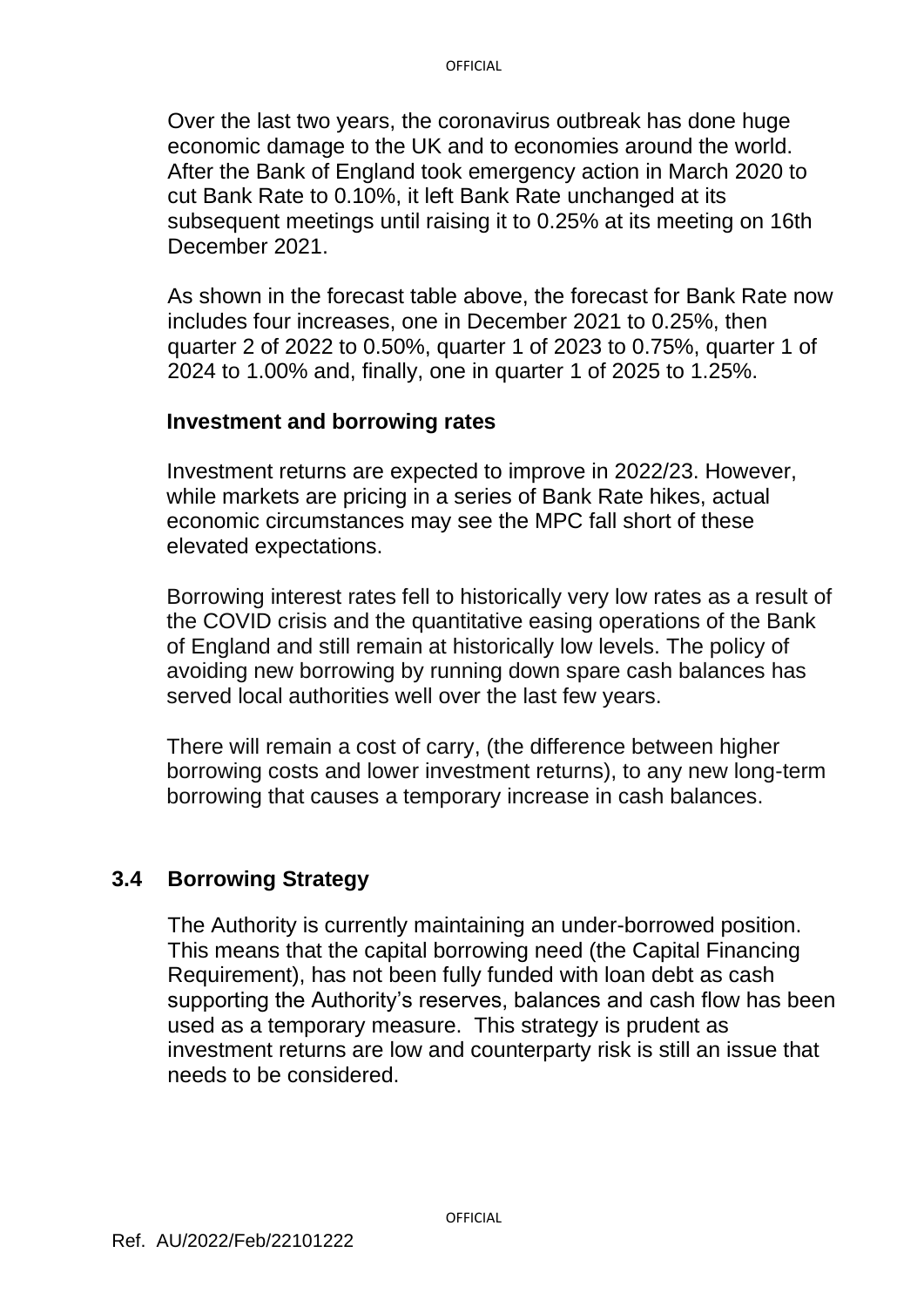Against this background and the risks within the economic forecast, caution will be adopted with the 2022/23 treasury operations. Interest rates in financial markets will be monitored alongside other economic indicators.

### **Treasury Management Limits on Activity**

There are three debt related treasury activity limits. The purpose of these are to restrain the activity of the treasury function within certain limits, thereby managing risk and reducing the impact of any adverse movement in interest rates. However, if these are set to be too restrictive they will impair the opportunities to reduce costs/improve performance*.* The indicators are:

- Upper limits on variable interest rate exposure. This identifies a maximum limit for variable interest rates based upon the debt position net of investments
- Upper limits on fixed interest rate exposure. This is similar to the previous indicator and covers a maximum limit on fixed interest rates;
- Maturity structure of borrowing. These gross limits are set to reduce the Authority's exposure to large fixed rate sums falling due for refinancing and are required for upper and lower limits.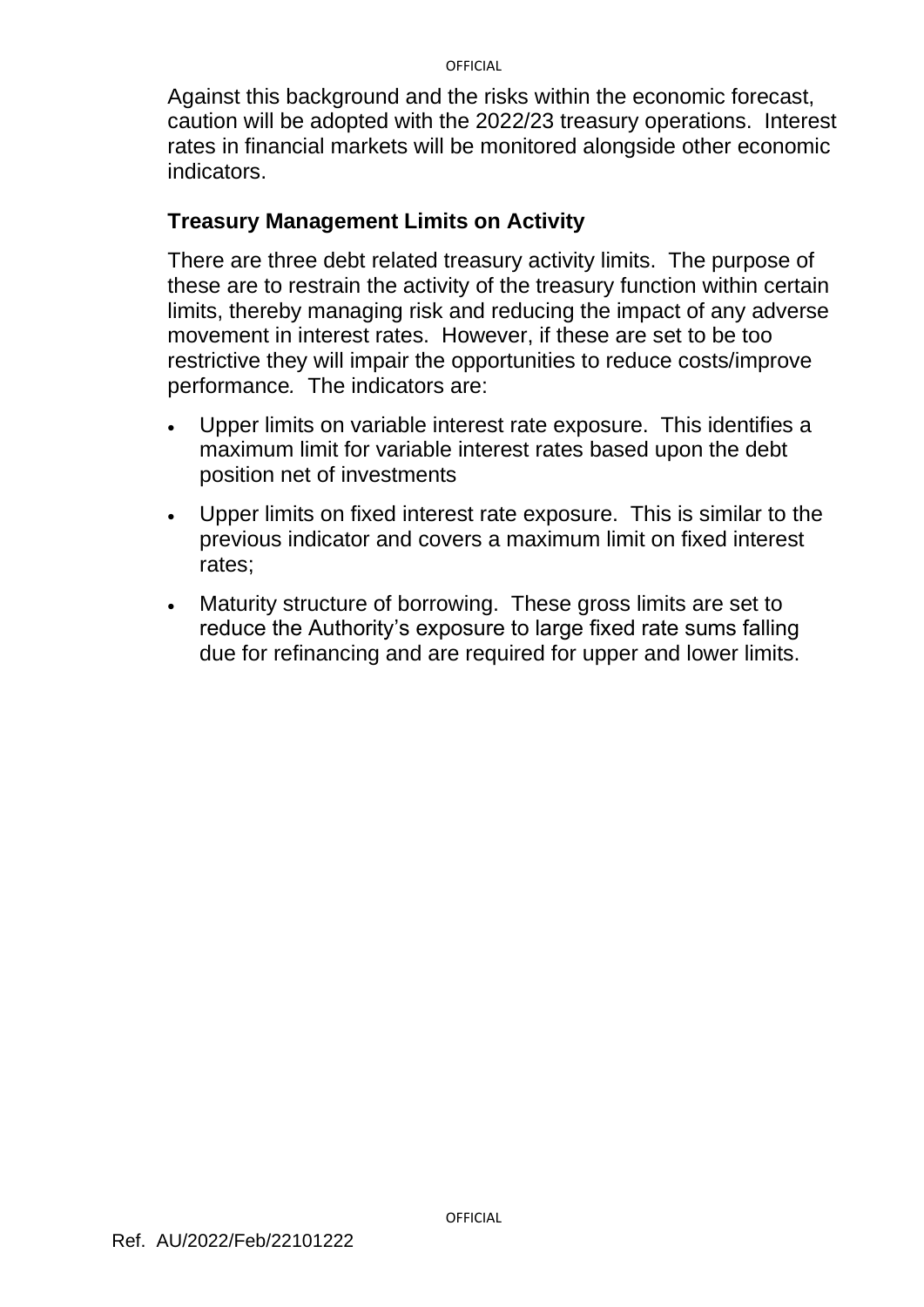The Authority is asked to approve the following treasury indicators and limits:

|                                                                    | 2022/23      | 2023/24      | 2024/25      |  |  |  |  |  |  |
|--------------------------------------------------------------------|--------------|--------------|--------------|--|--|--|--|--|--|
| <b>Interest rate Exposures</b>                                     |              |              |              |  |  |  |  |  |  |
|                                                                    | <b>Upper</b> | <b>Upper</b> | <b>Upper</b> |  |  |  |  |  |  |
| <b>Limits on fixed interest</b><br>rates based on net debt         | 160%         | 160%         | 160%         |  |  |  |  |  |  |
| <b>Limits on variable</b><br>interest rates based on<br>net debt   | 30%          | 30%          | 30%          |  |  |  |  |  |  |
| <b>Maturity Structure of fixed interest rate borrowing 2021/22</b> |              |              |              |  |  |  |  |  |  |
|                                                                    |              | Lower        | Upper        |  |  |  |  |  |  |
| Under 12 months                                                    | $0\%$        | 20%          |              |  |  |  |  |  |  |
| 12 months to 2 years                                               |              | $0\%$        | 20%          |  |  |  |  |  |  |
| 2 years to 5 years                                                 |              | $0\%$        | 25%          |  |  |  |  |  |  |
| 5 years to 10 years                                                |              | $0\%$        | 50%          |  |  |  |  |  |  |
| 10 years and above                                                 |              | $0\%$        | 90%          |  |  |  |  |  |  |
| Maturity Structure of variable interest rate borrowing 2022/23     |              |              |              |  |  |  |  |  |  |
|                                                                    |              | Lower        | <b>Upper</b> |  |  |  |  |  |  |
| Under 12 months                                                    |              | $0\%$        | 20%          |  |  |  |  |  |  |
| 12 months to 2 years                                               |              | $0\%$        | 20%          |  |  |  |  |  |  |
| 2 years to 5 years                                                 |              | 0%           | 25%          |  |  |  |  |  |  |
| 5 years to 10 years                                                |              | 0%           | 50%          |  |  |  |  |  |  |
| 10 years and above                                                 |              | 0%           | 90%          |  |  |  |  |  |  |

# **3.5 Policy on Borrowing in Advance of Need**

The Authority will not borrow more than, or in advance of, its needs purely in order to profit from the investment of the extra sums borrowed. Any decision to borrow in advance will be within forward approved Capital Financing Requirement estimates, and will be considered carefully to ensure that value for money can be demonstrated and that the Authority can ensure the security of such funds.

Borrowing in advance will be made within the constraints that it will be limited to no more than 20% of the expected increase in borrowing need (CFR) over the three-year planning period. Risks associated with any borrowing in advance activity will be subject to prior appraisal and subsequent reporting through the mid-year or annual reporting mechanism.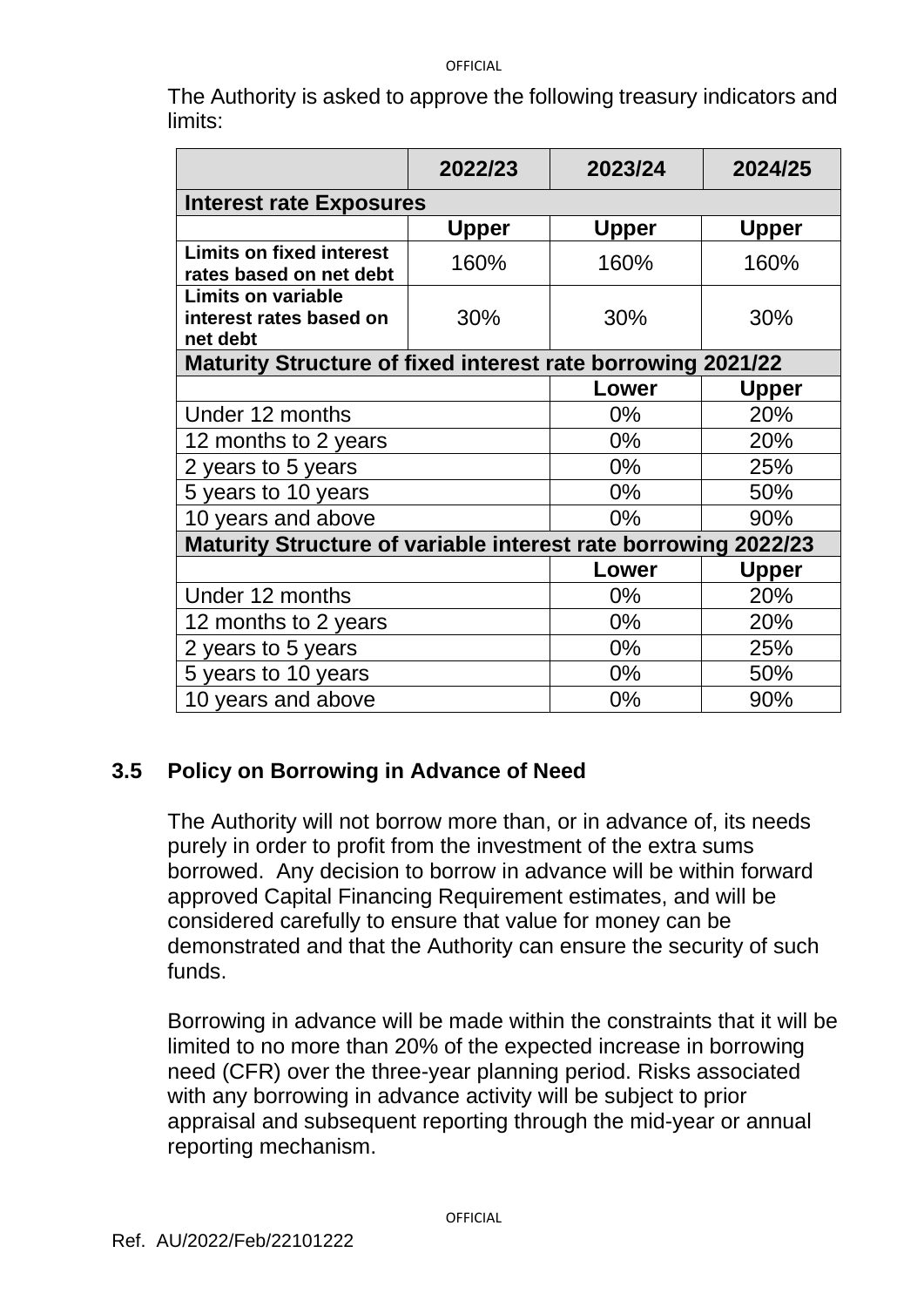### **3.6 Debt Rescheduling**

Rescheduling of current borrowing in our debt portfolio is unlikely to occur as there is still a very large difference between premature redemption rates and new borrowing rates, even though the general margin of PWLB rates over gilt yields was reduced by 100 bps in November 2020.

The reasons for any rescheduling to take place will include:

- the generation of cash savings and / or discounted cash flow savings;
- helping to fulfil the treasury strategy;
- enhance the balance of the portfolio (amend the maturity profile and/or the balance of volatility).

Consideration will also be given to identify if there is any residual potential for making savings by running down investment balances to repay debt prematurely as short term rates on investments are likely to be lower than rates paid on current debt.

All rescheduling will be reported to the Audit and Risk Committee through the mid-year or annual reporting mechanism.

### **3.7 New financial institutions as a source of borrowing and/or types of borrowing**

Currently the PWLB Certainty Rate is set at gilts + 80 basis points for borrowing. However, consideration may still need to be given to sourcing funding from the following sources for the following reasons:

- Local authorities (primarily shorter dated maturities).
- Financial institutions (primarily insurance companies and pension funds).
- Municipal Bonds Agency (possibly still a viable alternative depending on market circumstances prevailing at the time).

Our advisors will keep us informed as to the relative merits of each of these alternative funding sources.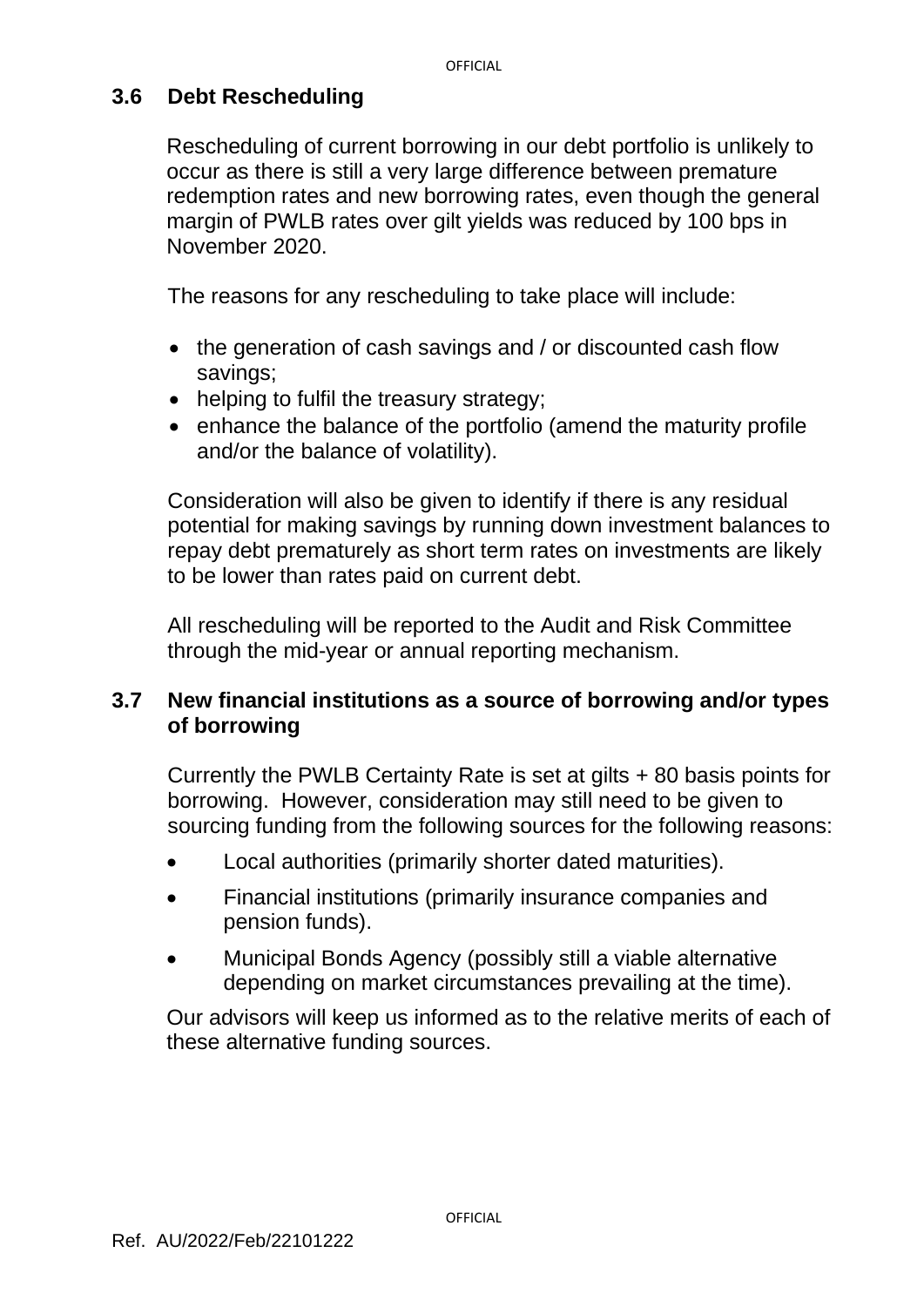### **4 Annual Investment Strategy**

### **4.1 Investment Policy**

The Authority's investment policy has regard to the following:

- DLUHC's Guidance on Local Government Investments ("the Guidance").
- CIPFA Treasury Management in Public Services Code of Practice and Cross Sectoral Guidance Notes 2017 ("the Code").
- CIPFA Treasury Management Guidance Notes 2018.

The Authority's investment priorities will be security first, portfolio liquidity second and then yield (return).

The guidance from DLUHC and CIPFA place a high priority on the management of risk. The Authority will adopt a prudent approach to managing risk and defines its risk appetite by the following means:

Minimum acceptable credit criteria are applied in order to generate a list of highly creditworthy counterparties. This also enables diversification and thus avoidance of concentration risk. The key ratings used to monitor counterparties are the short term and longterm ratings.

Further, the Authority's and Sandwell MBC's officers recognise that ratings should not be the sole determinant of the quality of an institution and that it is important to continually assess and monitor the financial sector on both a micro and macro basis and in relation to the economic and political environments in which institutions operate. The assessment will also take account of information that reflects the opinion of the markets. To this end the Authority and Sandwell MBC will engage with its advisors to monitor the market.

Other information sources used will include the financial press, share price and other such information pertaining to the banking sector in order to establish the most robust scrutiny process on the suitability of potential investment counterparties.

Investment instruments identified for use in the financial year are listed in Appendix F2 under the 'Specified' and 'Non-Specified' Investments categories. Counterparty limits will be as set through the Authority's Treasury Management Practices – Schedules.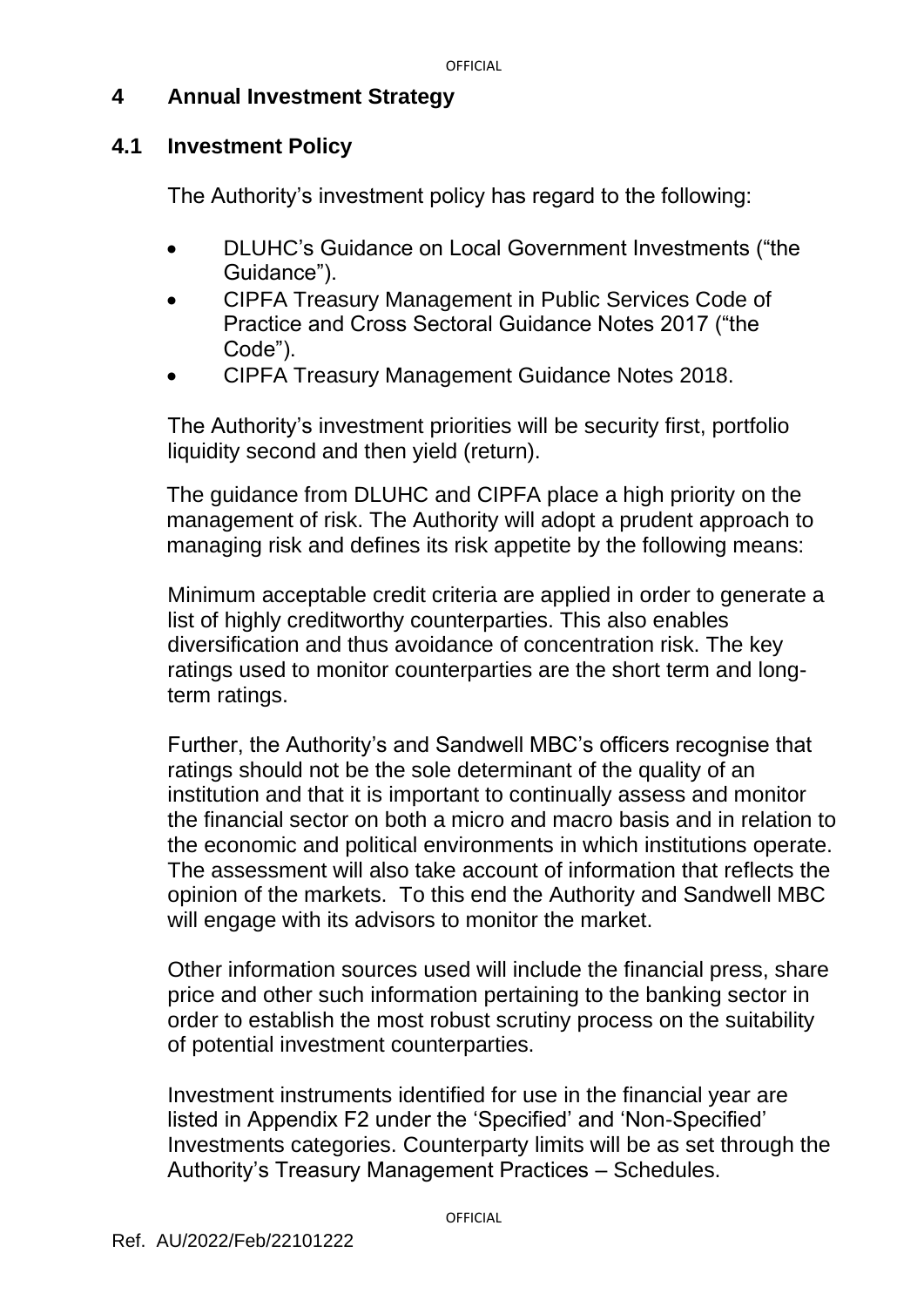### **4.2 Creditworthiness policy**

The primary principle governing the Authority's investment criteria is the security of its investments, although the yield or return on the investment is also a key consideration. After this main principle the Authority will ensure that:

- It maintains a policy covering both the categories of investment types it will invest in, criteria for choosing investment counterparties with adequate security, and monitoring their security. This is set out in the Specified and Non-Specified investment sections below; and
- It has sufficient liquidity in its investments. For this purpose, it will set out procedures for determining the maximum periods for which funds may prudently be committed. These procedures also apply to the Authority's prudential indicators covering the maximum principal sums invested.

A counterparty list will be maintained in compliance with the following criteria. These criteria are separate to that which determines which types of investment instrument are either Specified or Non-Specified as it provides an overall pool of counterparties considered high quality which the Authority may use, rather than defining what types of investment instruments are to be used.

Credit rating information is supplied by the Link Group, treasury consultants, on all active counterparties that comply with the criteria below. Any counterparty failing to meet the criteria would be omitted from the counterparty (dealing) list. Any rating changes, rating Watches (notification of a likely change), rating Outlooks (notification of a possible longer term change) are provided to Officers almost immediately after they occur and this information is considered before dealing. For instance, a negative rating Watch applying to a counterparty at the minimum Authority criteria will be suspended from use, with all others being reviewed in light of market conditions.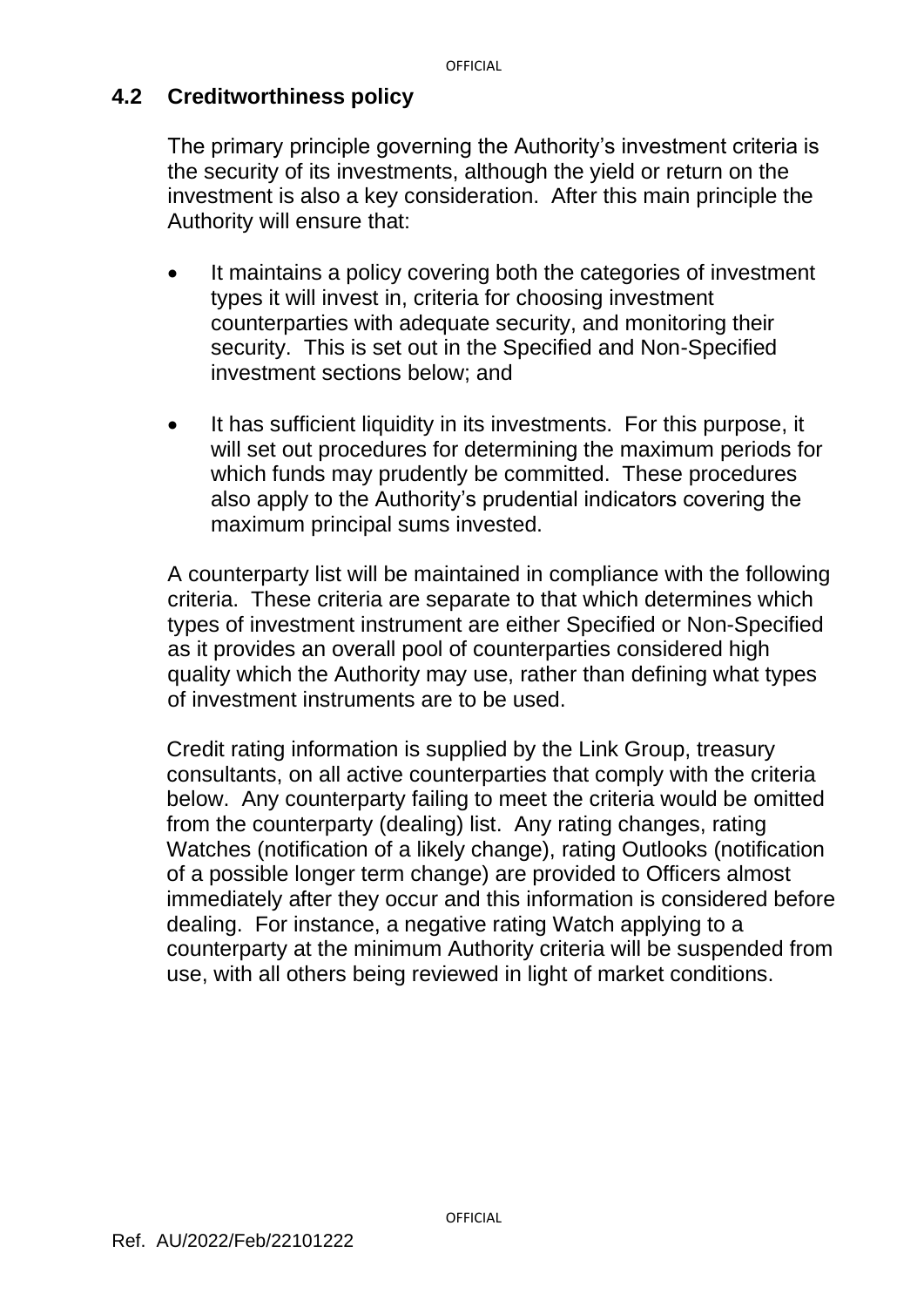The criteria for providing a pool of high quality investment counterparties (both Specified and Non-specified investments) is:

- Banks 1 good credit quality the Authority will only use banks which:
	- i. are UK banks; and/or
	- ii. are non-UK and domiciled in a country which has a minimum sovereign long-term rating of AA+

and have, as a minimum, the following Fitch, Moody's and Standard & Poor's (S&P) credit ratings (where rated):

- i. short term  $F1$ , P-1, A-1 (Fitch, Moody's and S&P) respectively
- ii. long term  $-$  A, A1 and A (Fitch, Moody's and S&P) respectively
- Banks 2 Part nationalised UK banks Royal Bank of Scotland. This bank can be included provided it continues to be part nationalised or it meets the ratings in Banks 1 above.
- Banks 3 The Authority's own banker for transactional purposes if the bank falls below the above criteria, although in this case balances will be minimised in both monetary size and time invested.
- Building Societies. The Authority will use all Societies which meet the ratings for banks outlined above.
- Money Market Funds AAA rated
- UK Government (including gilts, Treasury Bills and the Debt Management Account Deposit Facility (DMADF))
- Local Authorities, Parish Authorities, CCLA, etc
- Housing Associations
- Supranational institutions

#### **Use of additional information other than credit ratings**

Additional requirements under the Code require the Authority to supplement credit rating information. Whilst the above criteria relies primarily on the application of credit ratings to provide a pool of appropriate counterparties for officers to use, additional operational market information will be applied before making any specific investment decision from the agreed pool of counterparties. This additional market information (for example Credit Default Swaps, negative rating Watches/Outlooks) will be applied to compare the relative security of differing investment counterparties.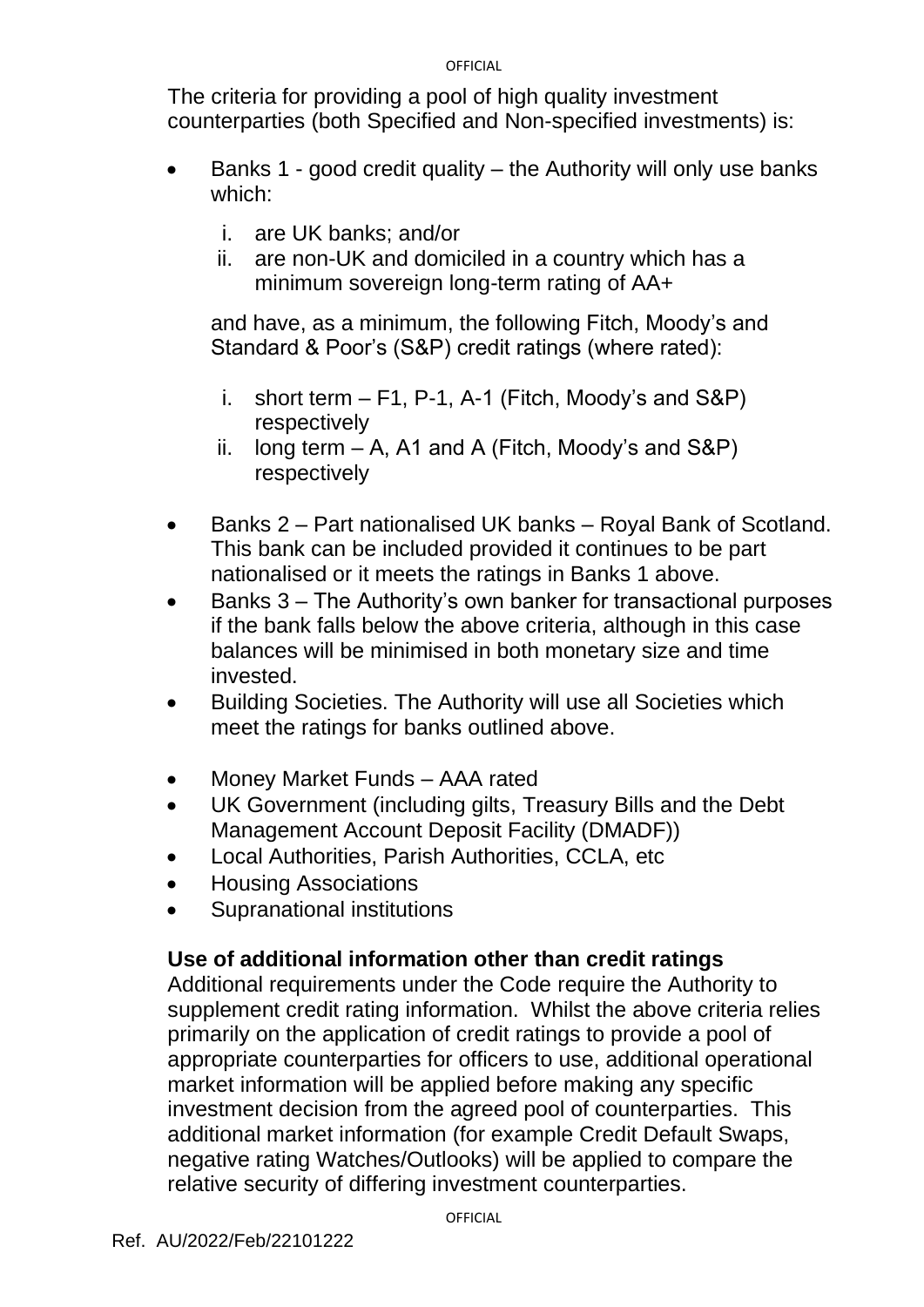#### **Creditworthiness**

Significant levels of downgrades to short- and long-term credit ratings have not materialised since the crisis in March 2020. In the main, where they did change, any alterations were limited to Outlooks. However, as economies are beginning to reopen, there have been some instances of previous lowering of Outlooks being reversed.

- **4.3 Country and sector considerations** Due care will be taken to consider the country, group and sector exposure of the Authority's investments. In part the country selection will be chosen by the credit rating of the sovereign state in Banks 1 above. In addition:
	- no more than 25% will be placed with any non-UK country at any time;
	- limits in place above will apply to a group of companies;
	- sector limits will be monitored regularly for appropriateness.

#### **4.4 Investment Strategy**

**In-house funds.** Investments will be made with reference to the core balance and cash flow requirements and the outlook for short-term interest rates (i.e. rates for investments up to 12 months).

**Investment returns expectations.** The current forecast includes a forecast for a first increase in Bank Rate in May 2022, though it could come in February

Link Asset Services suggested budgeted investment earnings rates for returns on investments placed for periods up to about three months during each financial year are as follows:

| Average earnings in each<br>year |       |
|----------------------------------|-------|
| 2022/23                          | 0.50% |
| 2023/24                          | 0.75% |
| 2024/25                          | 1.00% |
| 2025/26                          | 1.25% |
| Long term later years            | 2.00% |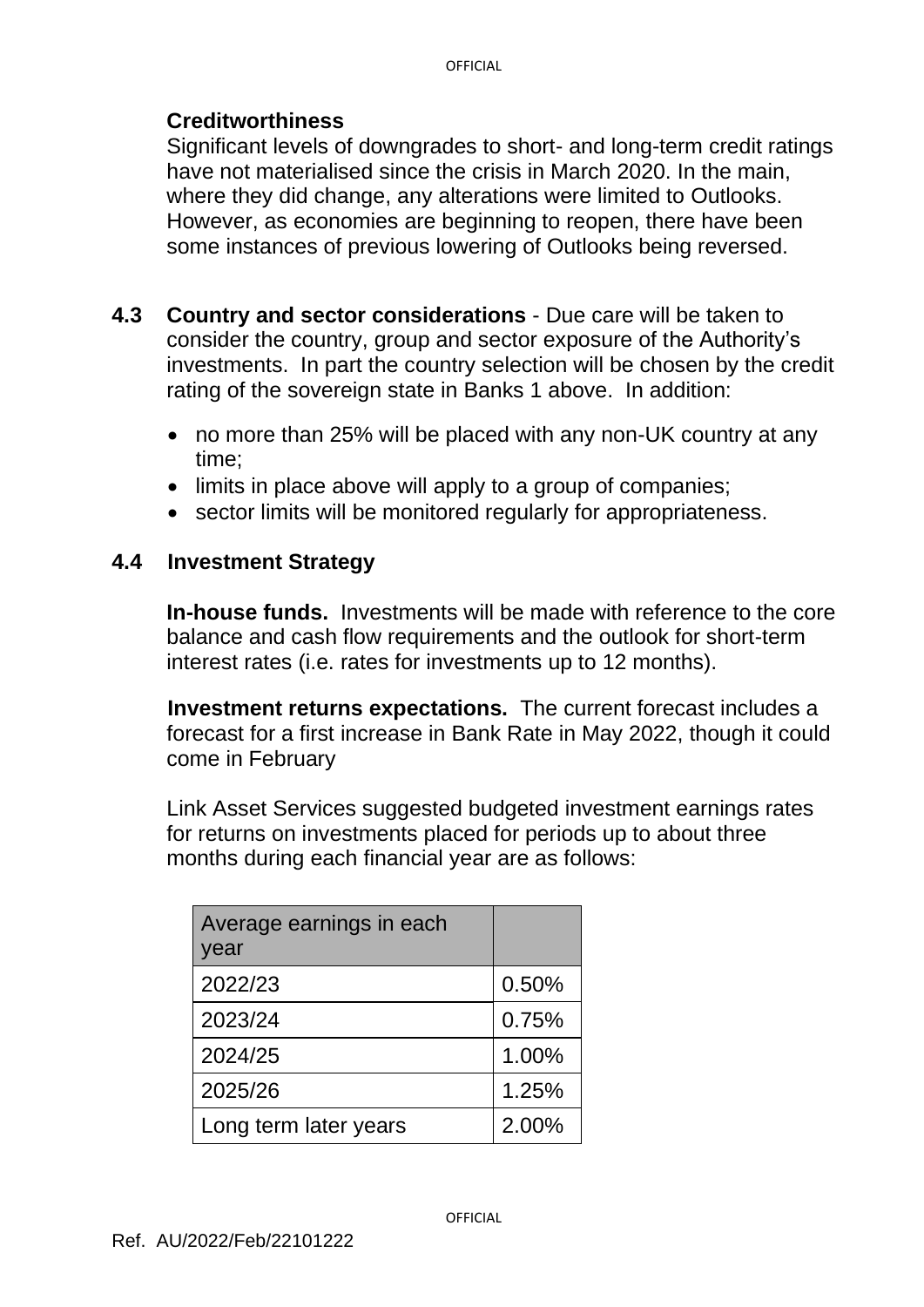**Invesment treasury indicator and limit** - total principal funds invested for greater than 364 days. These limits are set with regard to the Authority's liquidity requirements and to reduce the need for early sale of an investment, and are based on the availability of funds after each year-end.

The Authority is asked to approve the treasury indicator and limit: -

| Maximum principal sums invested > 365 days     |         |         |         |  |  |  |  |  |
|------------------------------------------------|---------|---------|---------|--|--|--|--|--|
| £m                                             | 2022/23 | 2023/24 | 2024/25 |  |  |  |  |  |
| <b>Principal sums</b><br>invested $>$ 365 days | £25m    | £25m    | £25 $m$ |  |  |  |  |  |

**4.5 Investment Risk Benchmarking.** These benchmarks are simple guides to maximum risk, so they may be breached from time to time, depending on movements in interest rates and counterparty criteria. The purpose of the benchmark is that officers will monitor the current and trend position and amend the operational strategy to manage risk as conditions change. Any breach of the benchmarks will be reported, with supporting reasons in the Mid-Year or Annual Report.

Security - The Authority's maximum security risk benchmark for the current portfolio, when compared to these historic default tables, is:

• 0.03% historic risk of default when compared to the whole portfolio.

Liquidity – in respect of this area the Authority seeks to maintain:

- Liquid short-term deposits of at least £20m available with a week's notice.
- Weighted Average Life benchmark is expected to be 0.25 years, with a maximum of 1.0 years.

Yield – local measures of yield benchmarks are:

• Investments – internal returns above the 7-day LIBID rate

And in addition, that the security benchmark for each individual year is:

|                | vear  | ! vears             | 3 years | vears<br>$\overline{4}$ | 5 years |
|----------------|-------|---------------------|---------|-------------------------|---------|
| <b>Maximum</b> | 0.03% | $\degree$ 12%<br>0. | 0.10%   | 0.08%                   | 0.06%   |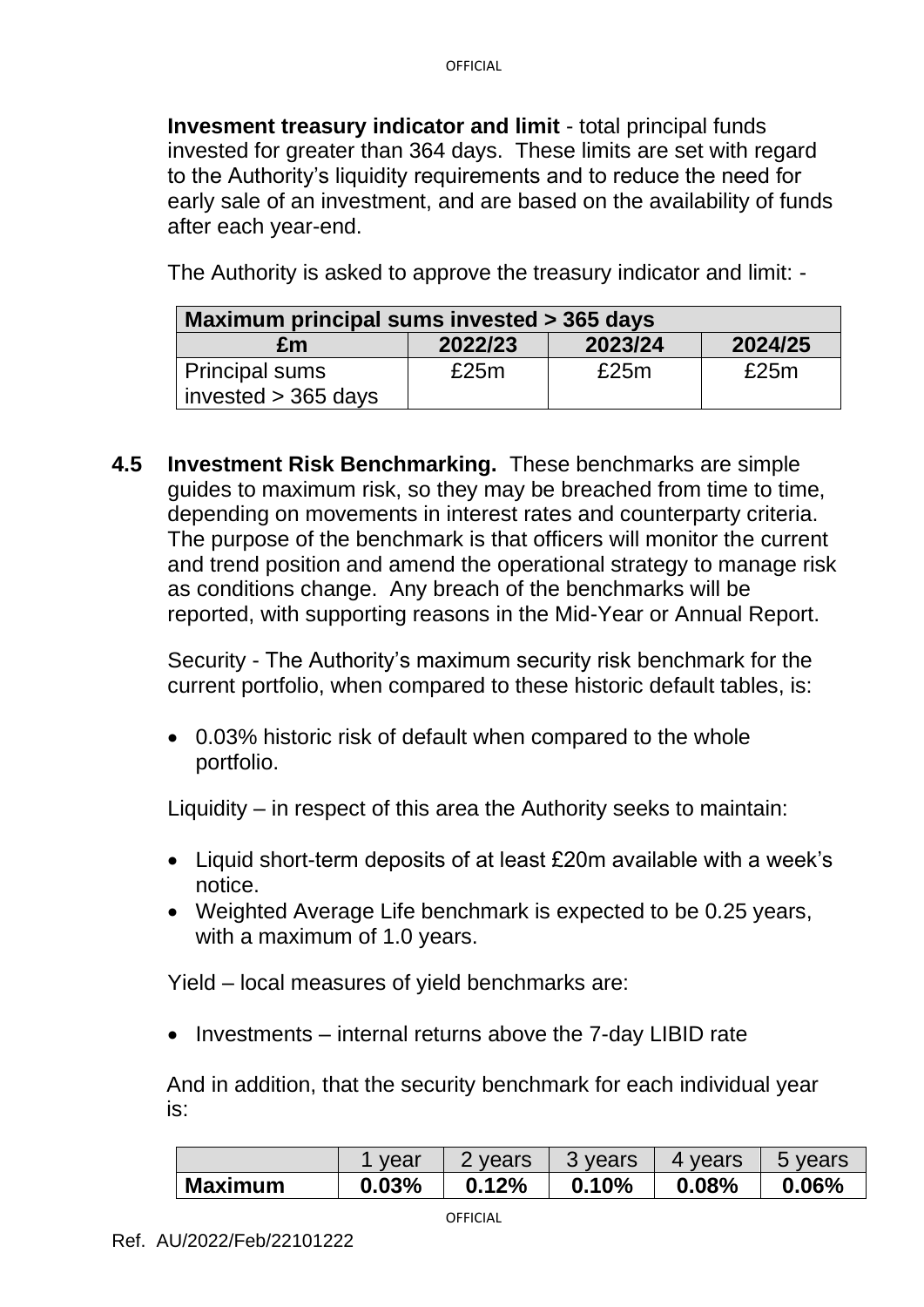- Note: This benchmark is an average risk of default measure and would not constitute an expectation of loss against a particular investment.
- **4.6 End of year investment report.** At the end of the financial year, the Authority will report on its investment activity as part of its Annual Treasury Report.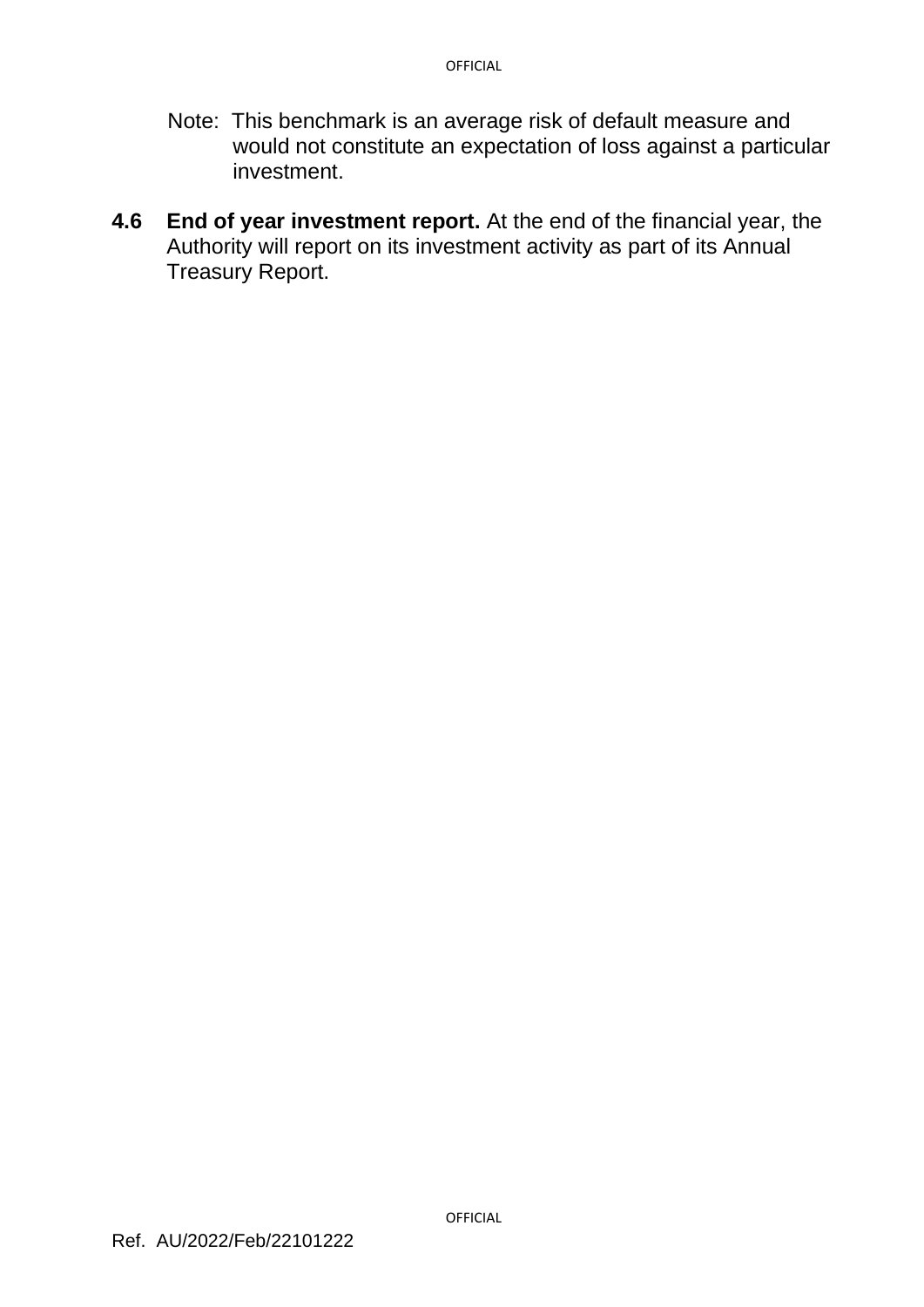### **APPENDIX F1**

| <b>Link Group Interest Rate View</b> |               | 20.12.21      |               |               |               |               |          |               |               |                |          |                |                |                |
|--------------------------------------|---------------|---------------|---------------|---------------|---------------|---------------|----------|---------------|---------------|----------------|----------|----------------|----------------|----------------|
|                                      | <b>Dec-21</b> | <b>Mar-22</b> | <b>Jun-22</b> | <b>Sep-22</b> | <b>Dec-22</b> | <b>Mar-23</b> | $Jun-23$ | <b>Sep-23</b> | <b>Dec-23</b> | Mar-24         | $Jun-24$ | <b>Sep-24</b>  | <b>Dec-24</b>  | <b>Mar-25</b>  |
| <b>BANK RATE</b>                     | 0.25          | 0.25          | 0.50          | 0.50          | 0.50          | 0.75          | 0.75     | 0.75          | 0.75          | 1.00           | 1.00     | 1.00           | 1.00           | 1.25           |
| 3 month ave earnings                 | 0.20          | 0.30          | 0.50          | 0.50          | 0.60          | 0.70          | 0.80     | 0.90          | 0.90          | 1.00           | 1.00     | 1.00           | 1.00           | 1.00           |
| 6 month ave earnings                 | 0.40          | 0.50          | 0.60          | 0.60          | 0.70          | 0.80          | 0.90     | 1.00          | 1.00          | 1.10           | 1.10     | 1.10           | 1.10           | 1.10           |
| 12 month ave earnings                | 0.70          | 0.70          | 0.70          | 0.70          | 0.80          | 0.90          | 1.00     | 1.10          | 1.10          | 1.20           | 1.20     | 1.20           | 1.20           | 1.20           |
| 5 yr PWLB                            | 1.40          | 1.50          | 1.50          | 1.60          | 1.60          | 1.70          | 1.80     | 1.80          | 1.80          | 1.90           | 1.90     | 1.90           | 2.00           | 2.00           |
| 10 yr PWLB                           | 1.60          | 1.70          | 1.80          | 1.80          | 1.90          | 1.90          | 2.00     | 2.00          | 2.00          | 2.10           | 2.10     | 2.10           | 2.20           | 2.30           |
| 25 yr PWLB                           | 1.80          | 1.90          | 2.00          | 2.10          | 2.10          | 2.20          | 2.20     | 2.20          | 2.30          | 2.30           | 2.40     | 2.40           | 2.50           | 2.50           |
| 50 yr PWLB                           | 1.50          | 1.70          | 1.80          | 1.90          | 1.90          | 2.00          | 2.00     | 2.00          | 2.10          | 2.10           | 2.20     | 2.20           | 2.30           | 2.30           |
| <b>Bank Rate</b>                     |               |               |               |               |               |               |          |               |               |                |          |                |                |                |
| Link                                 | 0.25          | 0.25          | 0.50          | 0.50          | 0.50          | 0.75          | 0.75     | 0.75          | 0.75          | 1.00           | 1.00     | 1.00           | 1.00           | 1.25           |
| <b>Capital Economics</b>             | 0.25          | 0.25          | 0.50          | 0.75          | 0.75          | 0.75          | 0.75     | 1.00          | 1.00          |                |          |                |                | $\blacksquare$ |
| 5yr PWLB Rate                        |               |               |               |               |               |               |          |               |               |                |          |                |                |                |
| <b>Link</b>                          | 1.40          | 1.50          | 1.50          | 1.60          | 1.60          | 1.70          | 1.80     | 1.80          | 1.80          | 1.90           | 1.90     | 1.90           | 2.00           | 2.00           |
| <b>Capital Economics</b>             | 1.40          | 1.40          | 1.50          | 1.50          | 1.60          | 1.70          | 1.70     | 1.80          | 1.90          | $\blacksquare$ |          |                |                | $\blacksquare$ |
| 10yr PWLB Rate                       |               |               |               |               |               |               |          |               |               |                |          |                |                |                |
| <b>Link</b>                          | 1.60          | 1.70          | 1.80          | 1.80          | 1.90          | 1.90          | 2.00     | 2.00          | 2.00          | 2.10           | 2.10     | 2.10           | 2.20           | 2.30           |
| <b>Capital Economics</b>             | 1.60          | 1.60          | 1.70          | 1.70          | 1.80          | 1.80          | 1.90     | 2.00          | 2.00          |                |          | $\blacksquare$ | $\blacksquare$ | $\blacksquare$ |
| 25yr PWLB Rate                       |               |               |               |               |               |               |          |               |               |                |          |                |                |                |
| <b>Link</b>                          | 1.80          | 1.90          | 2.00          | 2.10          | 2.10          | 2.20          | 2.20     | 2.20          | 2.30          | 2.30           | 2.40     | 2.40           | 2.50           | 2.50           |
| <b>Capital Economics</b>             | 1.80          | 1.80          | 1.90          | 1.90          | 2.00          | 2.10          | 2.10     | 2.20          | 2.30          |                |          | $\blacksquare$ | $\blacksquare$ | $\blacksquare$ |
| 50yr PWLB Rate                       |               |               |               |               |               |               |          |               |               |                |          |                |                |                |
| Link                                 | 1.50          | 1.70          | 1.80          | 1.90          | 1.90          | 2.00          | 2.00     | 2.00          | 2.10          | 2.10           | 2.20     | 2.20           | 2.30           | 2.30           |
| <b>Capital Economics</b>             | 1.40          | 1.50          | 1.60          | 1.70          | 1.80          | 1.90          | 2.00     | 2.20          | 2.30          |                |          |                |                |                |

**Interest Rate Forecast 2021 – 2025**

Ref. AU/2022/Feb/22101222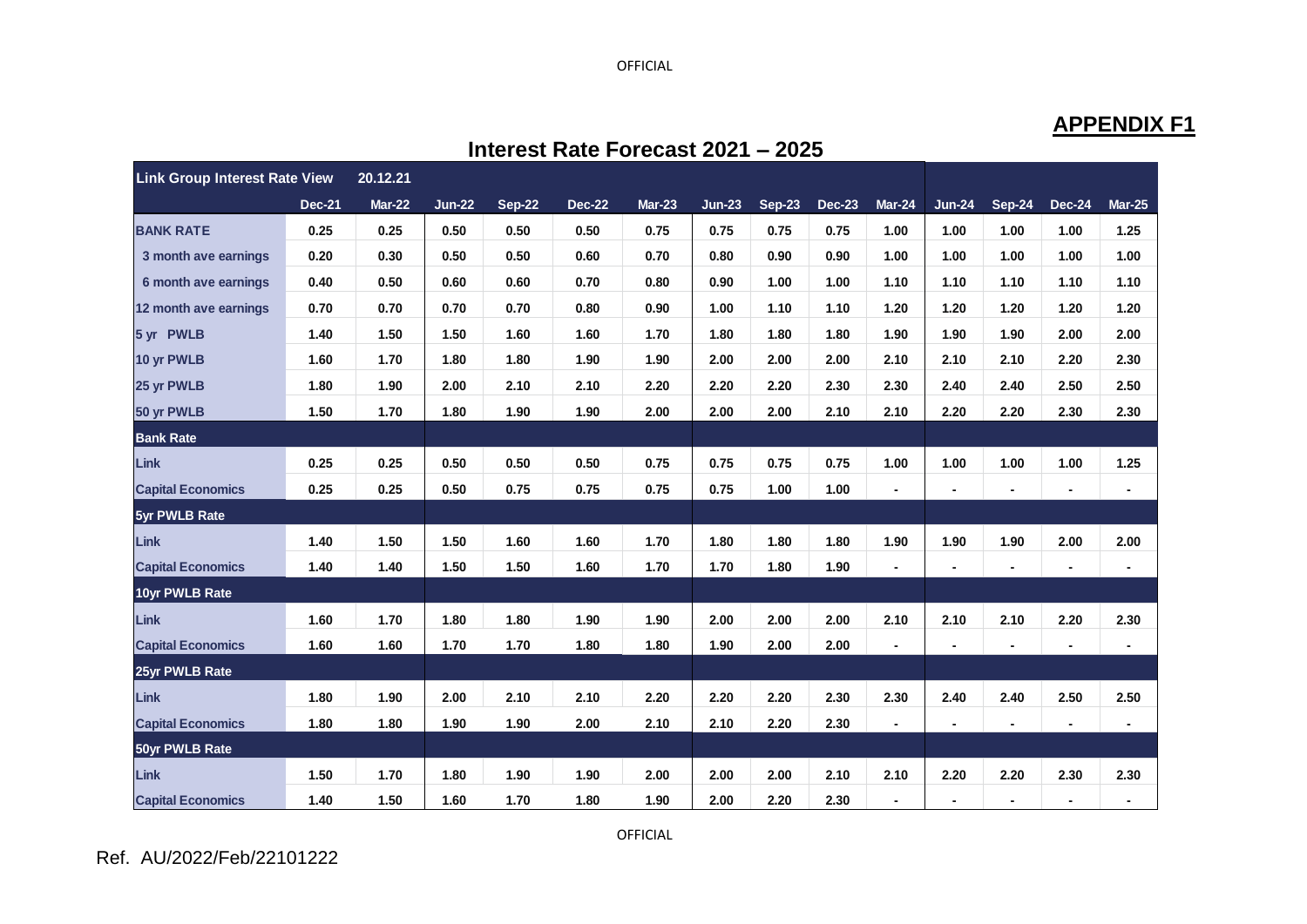# **TREASURY MANAGEMENT PRACTICE (TMP1) – CREDIT AND COUNTERPARTY RISK MANAGEMENT**

The DLUHC issued Investment Guidance in 2018, and this forms the structure of the Authority's policy below. These guidelines do not apply to either trust funds or pension funds which operate under a different regulatory regime*.*

The key intention of the Guidance is to maintain the current requirement for Authorities to invest prudently, and that priority is given to security and liquidity before yield. In order to facilitate this objective, the guidance requires this Authority to have regard to the CIPFA publication Treasury Management in the Public Services: Code of Practice and Cross-Sectoral Guidance Notes. This Authority has adopted the Code and will continue to apply its principles to all investment activity. In accordance with the Code, the Treasurer has produced its Treasury Management Practices (TMPs). This part, TMP1, covering investment counterparty policy requires approval each year.

**Annual Investment Strategy** – The key requirements of both the Code and the investment guidance are to set an annual investment strategy, as part of its annual treasury strategy for the following year*,* covering the identification and approval of following:

- The strategy guidelines for choosing and placing investments, particularly non-specified investments.
- The principles to be used to determine the maximum periods for which funds can be committed.
- Specified investments that the Authority will use. These are high security (i.e. high credit rating, although this is defined by the Authority, and no guidelines are given), and high liquidity investments in sterling and with a maturity of no more than a year.
- Non-specified investments, clarifying the greater risk implications, identifying the general types of investment that may be used and a limit to the overall amount of various categories that can be held at any time.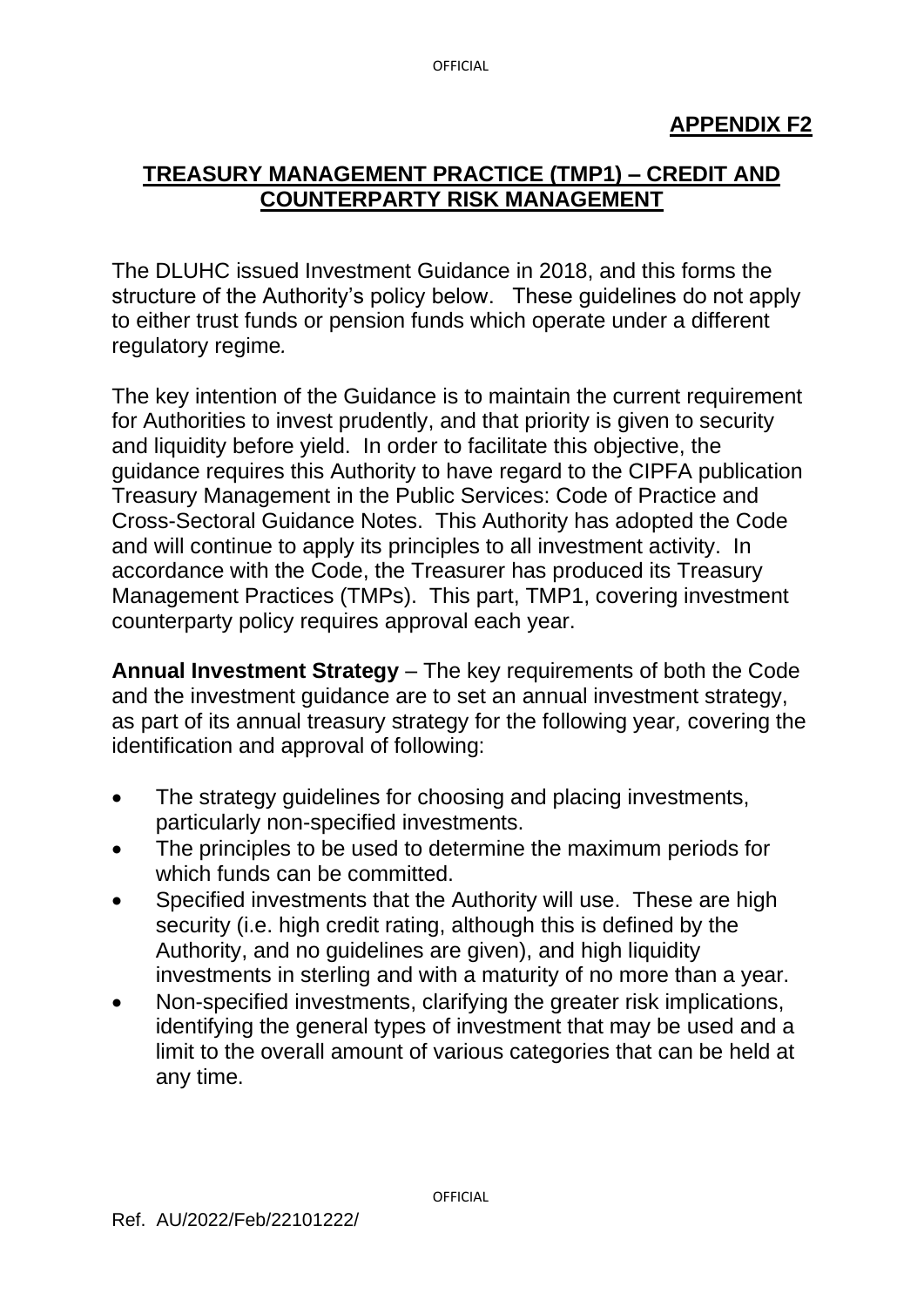The investment policy proposed for the Authority is:

**Strategy Guidelines** – The main strategy guidelines are contained in the body of the treasury strategy statement.

**Specified Investments** – These investments are sterling investments of not more than one-year maturity, or those which could be for a longer period but where the Authority has the right to be repaid within 12 months if it wishes. These are considered low risk assets where the possibility of loss of principal or investment income is small. These would include sterling investments which would not be defined as capital expenditure with:

- 1. The UK Government (such as the Debt Management Account deposit facility, UK Treasury Bills or a Gilt with less than one year to maturity).
- 2. Supranational bonds of less than one year's duration.
- 3. A local authority, housing association, parish Authority, CCLA or community Authority.
- 4. Pooled investment vehicles (such as money market funds) that have been awarded a high credit rating by a credit rating agency.
- 5. A body that is considered of a high credit quality (such as a bank or building society).

For category 5 this covers bodies with a minimum short-term rating of AA (or the equivalent) as rated by Standard and Poor's, Moody's or Fitch rating agencies. Within these bodies, and in accordance with the Code, the Authority has set additional criteria to set the time and amount of monies which will be invested in these bodies. This criteria is as per the "Investment Counter Party and Liquidity Framework".

**Non-Specified Investments** – Non-specified investments are any other type of investment (i.e. not defined as Specified above). The identification and rationale supporting the selection of these other investments and the maximum limits to be applied are set out below. Non-specified investments would include any sterling investments with: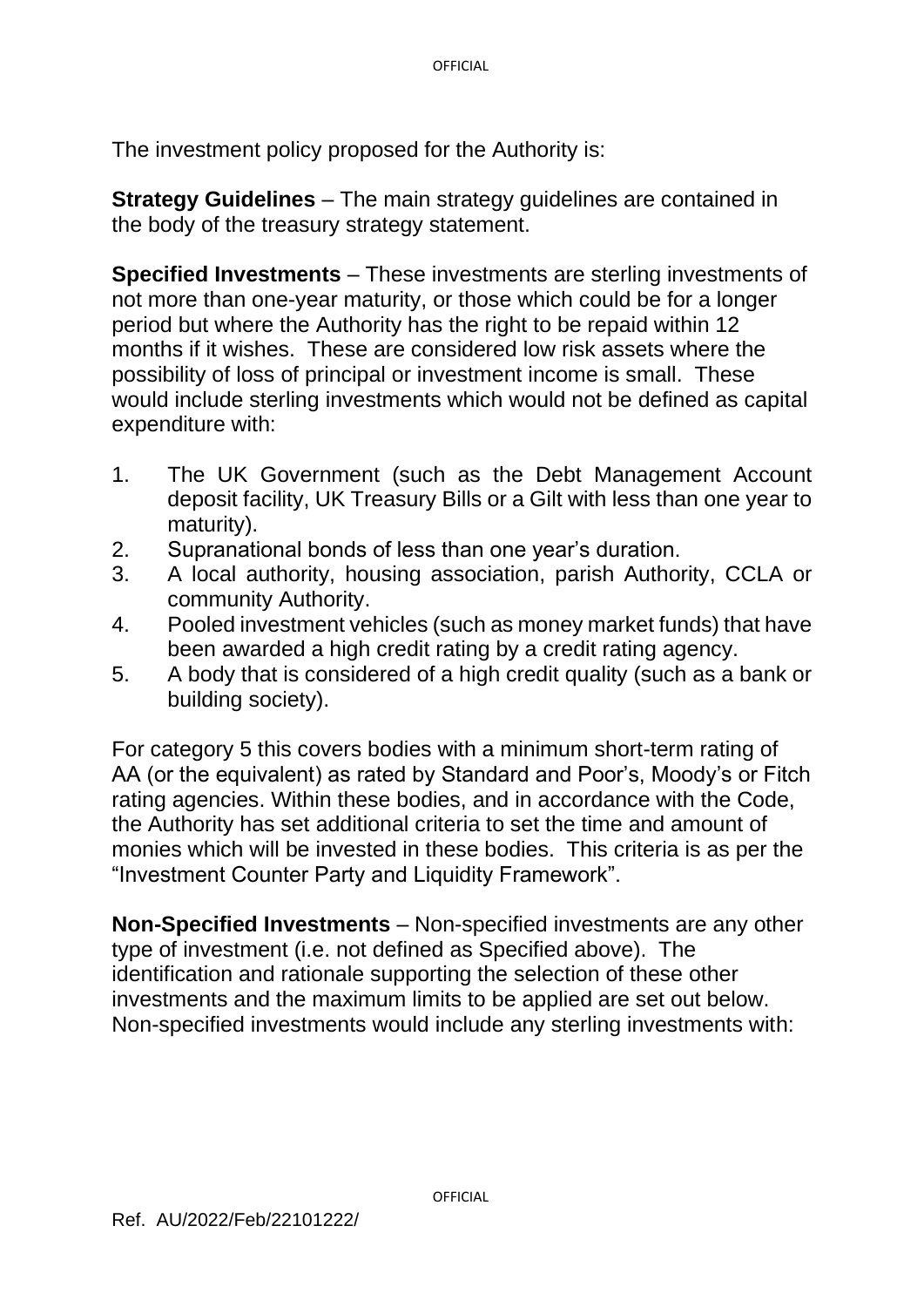| <b>Non-Specified Investment Category</b>                                                               | Limit (£ or<br>%) |
|--------------------------------------------------------------------------------------------------------|-------------------|
| a Supranational Bonds greater than 1 year to                                                           | 30%               |
| maturity                                                                                               |                   |
| (a) Multilateral development bank bonds -                                                              | AAA long          |
| These are bonds defined as an international                                                            | term ratings      |
| financial institution having as one of its objects<br>economic development, either generally or in any |                   |
| region of the world (e.g. European Reconstruction                                                      |                   |
| and Development Bank etc.).                                                                            |                   |
| (b) A financial institution that is guaranteed by                                                      |                   |
| the United Kingdom Government (e.g. National                                                           |                   |
| Rail)                                                                                                  |                   |
| The security of interest and principal on maturity is                                                  |                   |
| on a par with the Government and so very secure.                                                       |                   |
| These bonds usually provide returns above                                                              |                   |
| equivalent gilt-edged securities. However, the                                                         |                   |
| value of the bond may rise or fall before maturity                                                     |                   |
| and losses may accrue if the bond is sold before                                                       |                   |
| maturity.                                                                                              |                   |
| $\mathbf{b}$ Gilt edged securities with a maturity of greater                                          | 30%               |
| than one year. These are Government bonds and                                                          |                   |
| so provide the highest security of interest and the                                                    |                   |
| repayment of principal on maturity. Similar to                                                         |                   |
| category (a) above, the value of the bond may rise                                                     |                   |
| or fall before maturity and losses may accrue if the                                                   |                   |
| bond is sold before maturity.                                                                          |                   |
| The Authority's own banker if it fails to meet the                                                     | 20%               |
| basic credit criteria. In this instance balances will                                                  |                   |
| be minimised as far as is possible.                                                                    |                   |
| d Building societies not meeting the basic                                                             | 20%               |
| security requirements under the specified<br><b>investments</b> . The operation of some building       |                   |
| societies does not require a credit rating, although                                                   |                   |
| in every other respect the security of the society                                                     |                   |
| would match similarly sized societies with ratings.                                                    |                   |
| The Authority may use such building societies                                                          |                   |
| which were originally considered Eligible                                                              |                   |
| Institutions.                                                                                          |                   |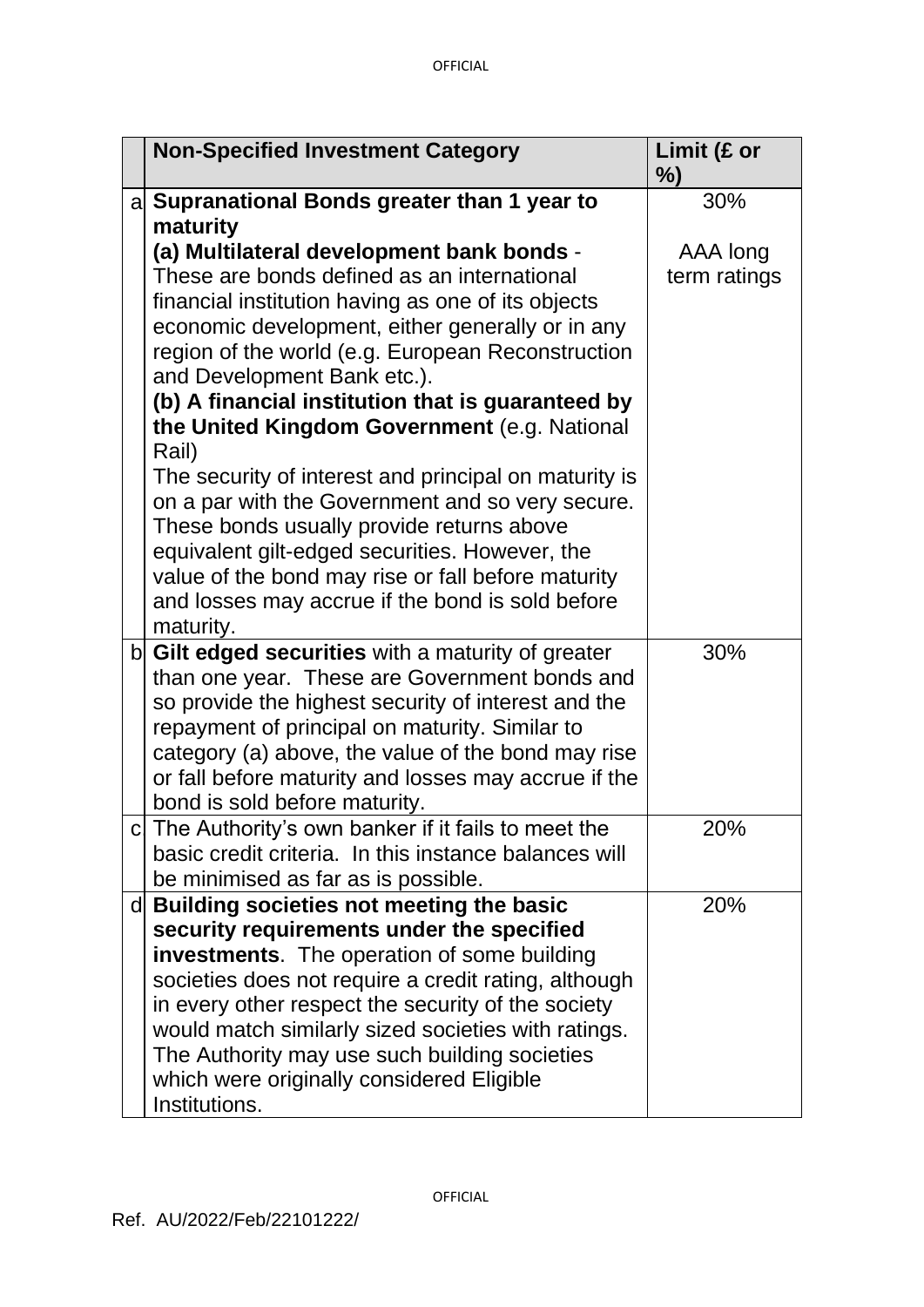| e Any bank or building society that has a         | 3 years and |
|---------------------------------------------------|-------------|
| minimum long-term credit rating of AA-, for       | £30m        |
| deposits with a maturity of greater than one year |             |

**The Monitoring of Investment Counterparties** – The credit rating of counterparties will be monitored regularly. The Authority receives credit rating information (changes, rating watches and rating outlooks) from the Link Group as and when ratings change, and counterparties are checked promptly. On occasion ratings may be downgraded when an investment has already been made. The criteria used are such that a minor downgrading should not affect the full receipt of the principal and interest. Any counterparty failing to meet the criteria will be removed from the list immediately, and if required new counterparties which meet the criteria will be added to the list.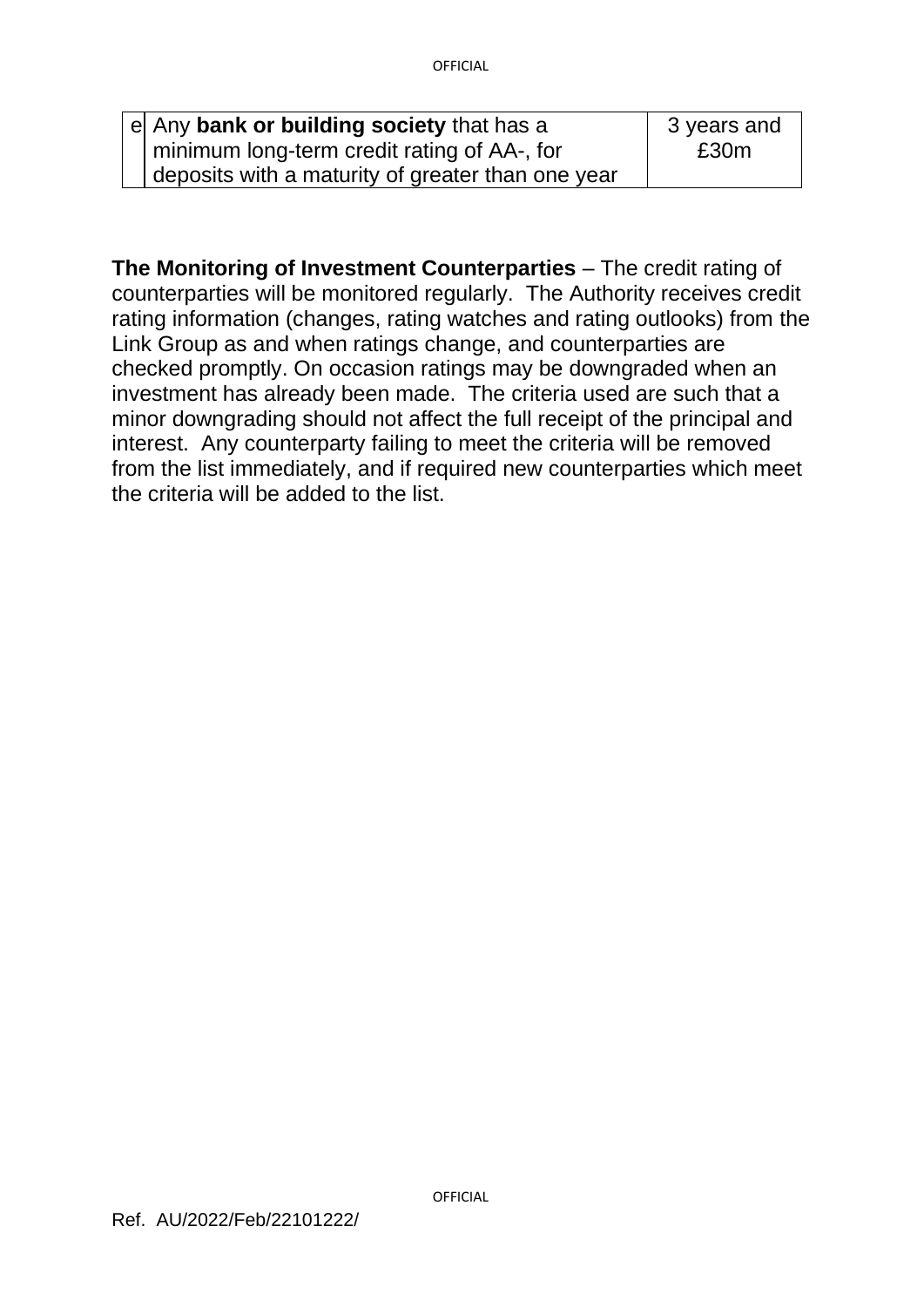# **PRUDENTIAL INDICATORS**

1. The actual capital expenditure that was incurred in 2020/21 and the estimates of capital expenditure to be incurred for the current and future years that are recommended for approval are:

| 2020/21       | 2021/22         | 2022/23         | 2023/24         | 2024/25         |
|---------------|-----------------|-----------------|-----------------|-----------------|
| £000          | £000            | £000            | £000            | £000            |
| <b>Actual</b> | <b>Estimate</b> | <b>Estimate</b> | <b>Estimate</b> | <b>Estimate</b> |
| 2,304         | 4,610           | 5,225           | 4,876           | 5.964           |

2. Estimates of the ratio of financing costs to net revenue stream for the current and future years, and the actual figures for 2020/21 are:

| 2020/21       | 2021/22         | 2022/23         | 2023/24         | 2024/25         |
|---------------|-----------------|-----------------|-----------------|-----------------|
| $\frac{0}{0}$ | ℅               | ℅               | $\%$            | ℅               |
| <b>Actual</b> | <b>Estimate</b> | <b>Estimate</b> | <b>Estimate</b> | <b>Estimate</b> |
| 2.57          | 2.63            | 2.37            | 2.42            | 2.43            |

The estimates of financing costs include current commitments and the proposals in this budget report.

- 3. All borrowing forecasts contained within this report relate only to supported capital expenditure, which receives Government grant support. Consequently, the incremental impact of any borrowing arising from new capital investment decisions has been reflected within the overall budget projections, although the impact specifically on the level of precept cannot be quantified.
- 4. Estimates of the end of year capital financing requirement for the Authority for the current and future years and the actual financing requirements at 31 March 2021 are:

| 31/03/21      | 31/03/22        | 31/03/23        | 31/03/24        | 31/03/25        |
|---------------|-----------------|-----------------|-----------------|-----------------|
| £000          | £000            | £000            | £000            | £000            |
| <b>Actual</b> | <b>Estimate</b> | <b>Estimate</b> | <b>Estimate</b> | <b>Estimate</b> |
| 35,322        | 34,327          | 33,270          | 32,147          | 30,951          |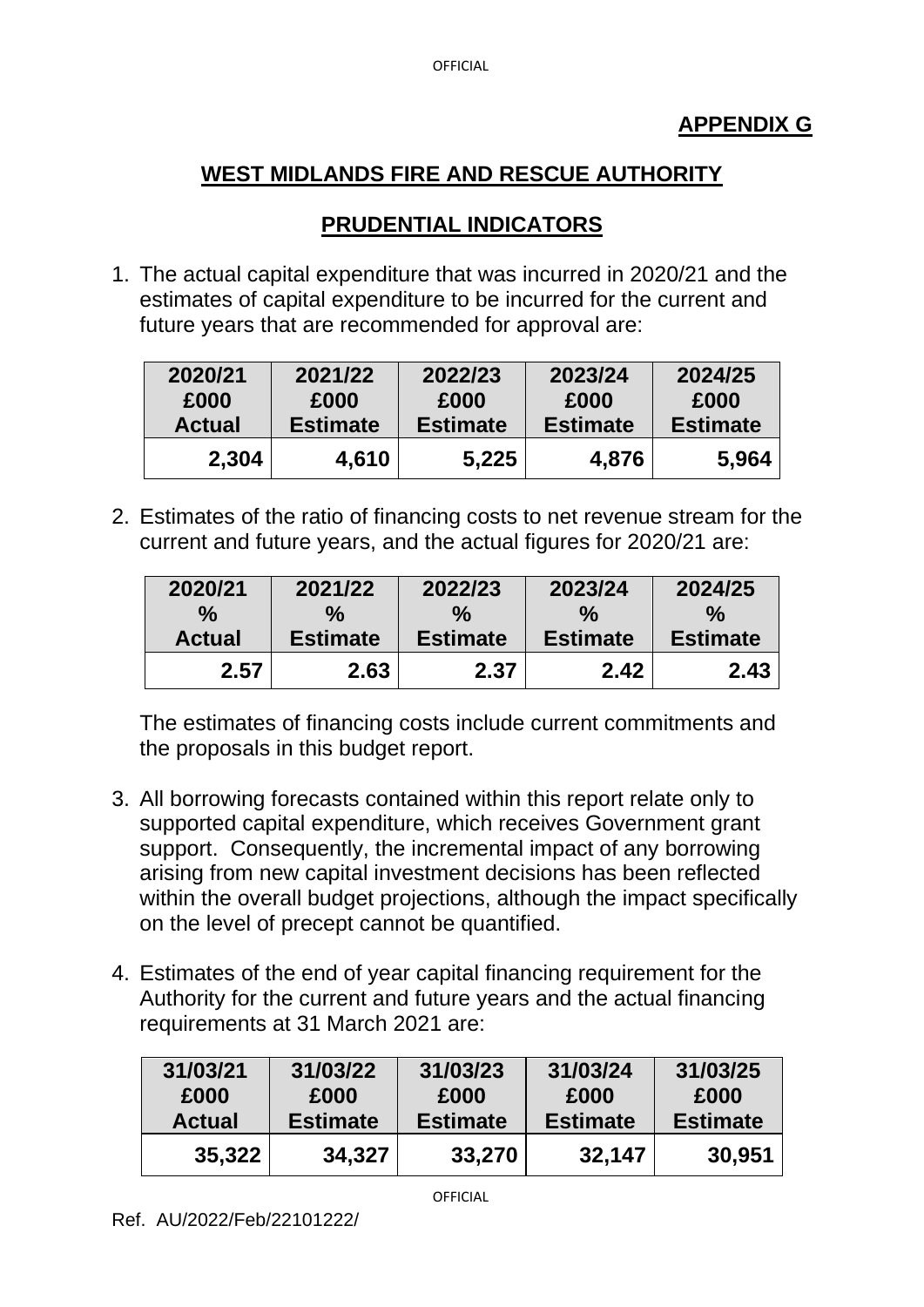- 5. The capital financing requirement measures the Authority's underlying need to borrow for a capital purpose. In accordance with best professional practice, West Midlands Fire & Rescue Authority does not associate borrowing with particular items or types of expenditure. The Authority relies upon Sandwell Metropolitan Borough Council to undertake its treasury management function, which has an integrated treasury management strategy and has adopted the CIPFA Code of Practice for Treasury Management in the Public Service. West Midlands Fire & Rescue Authority has, at any point in time, a number of cash flows both positive and negative and Sandwell Metropolitan Borough Council manages its treasury position in terms of its borrowings and investments in accordance with its approved treasury management strategy and practices. In day to day cash management, no distinction can be made between revenue cash and capital cash. External borrowing arises as a consequence of all the financial transactions of the Authority and not simply those arising from capital spending. In contrast, the capital financing requirement reflects the Authority's underlying need to borrow for a capital purpose.
- 6. CIPFA's Prudential Code for Capital Finance in Local Authorities includes the following as a key indicator of prudence.

"In order to ensure that over the medium-term net borrowing will only be for a capital purpose, the local authority should ensure that net external borrowing does not, except in the short term, exceed the total of capital financing requirement in the preceding year plus the estimates of any additional capital financing requirement for the current and next two financial years."

The Authority had no difficulty meeting this requirement in 2020/21, nor are any difficulties envisaged for the current or future years. This view takes into account current commitments, existing plans, and the proposals in this budget report.

7. In respect of its external debt, it is recommended that the Authority approves the following authorised limits for its total external debt gross of investments for the next three financial years and agrees the continuation of the previously agreed limit for the current year since no change to this is necessary.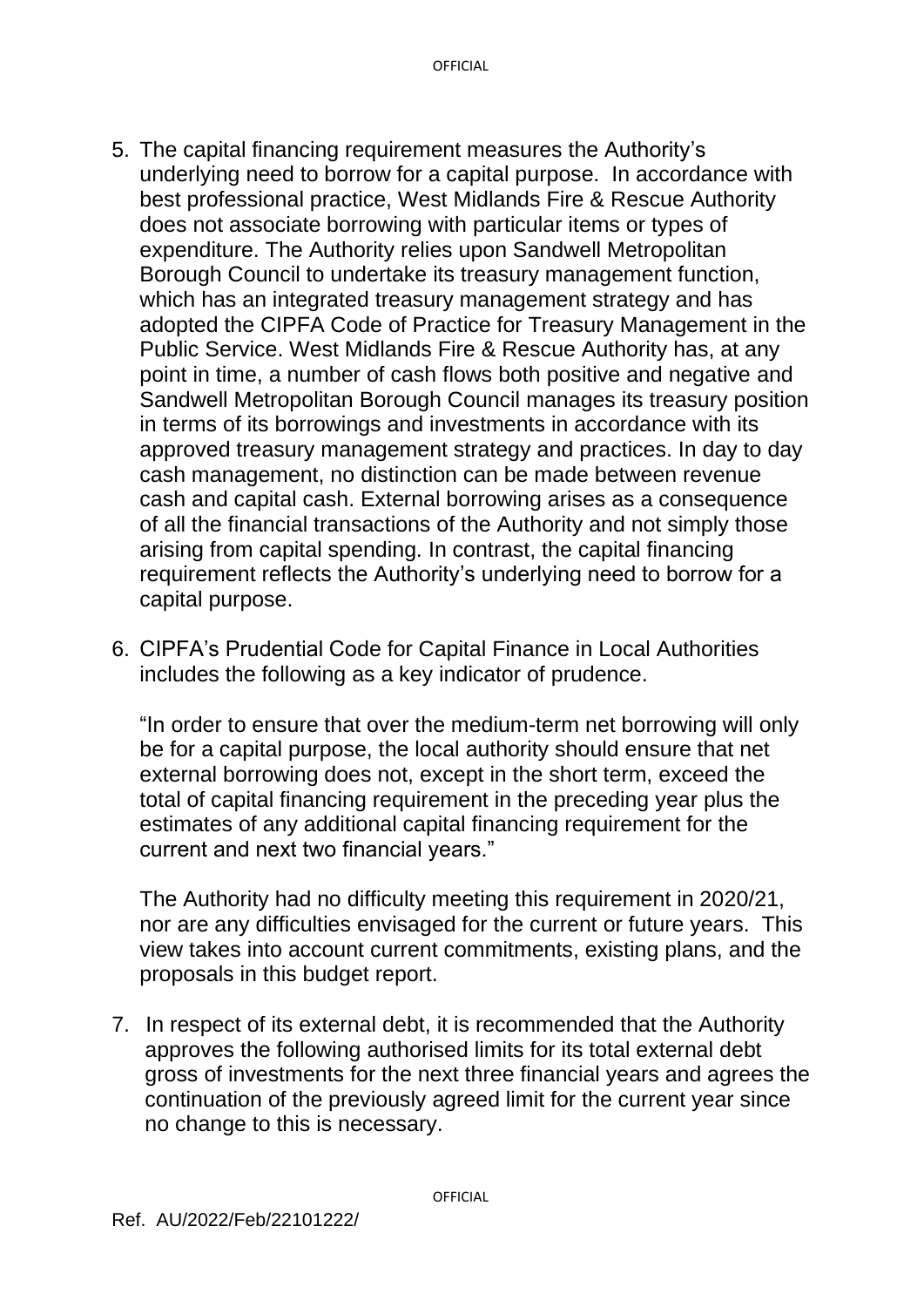| 2020/21 | 2021/22 | 2022/23 | 2023/24 | 2024/25 |
|---------|---------|---------|---------|---------|
| £000    | £000    | £000    | £000    | £000    |
| 43,000  | 42,000  | 40,000  | 39,000  | 38,000  |

- 8. These authorised limits are consistent with the Authority's current commitments, existing plans and the proposals in this budget report for capital expenditure and financing and with approved treasury management policy statement and practices. They are based on the estimate of most likely, prudent but not worst case scenario, with in addition sufficient headroom over and above this to allow for operational management, for example unusual cash movements. Risk analysis and risk management strategies have been taken into account; as have plans for capital expenditure, estimates of the capital financing requirement and estimates of cash flow requirements for all purposes.
- 9. The Authority is also asked to approve the following operational boundary for external debt for the same time period. The proposed operational boundary for external debt is based on the same estimates as the authorised limit but reflects directly the estimate of the most likely, prudent but not worst case scenario, without the additional headroom included within the authorised limit to allow for example for unusual cash movement, and equates to the maximum of external debt projected by this estimate. The operational boundary represents a key management tool for in year monitoring.

| 2020/21 | 2021/22 | 2022/23 | 2023/24 | 2024/25 |
|---------|---------|---------|---------|---------|
| £000    | £000    | £000    | £000    | £000    |
| 39,000  | 38,000  | 37,000  | 36,000  | 35,000  |

- 10. The Authority's actual borrowing at 31 March 2021 was £33.7m. It should be noted that actual long-term liabilities are not directly comparable to the authorised limit and operational boundary, since the actual long-term liabilities reflects the position at one point in time.
- 11. In taking its decisions on this budget report, the Authority is asked to note that the authorised limit determined for 2021/2022 (see paragraph 7 above) will be the statutory limit determined under section 3(1) of the Local Government Act 2003.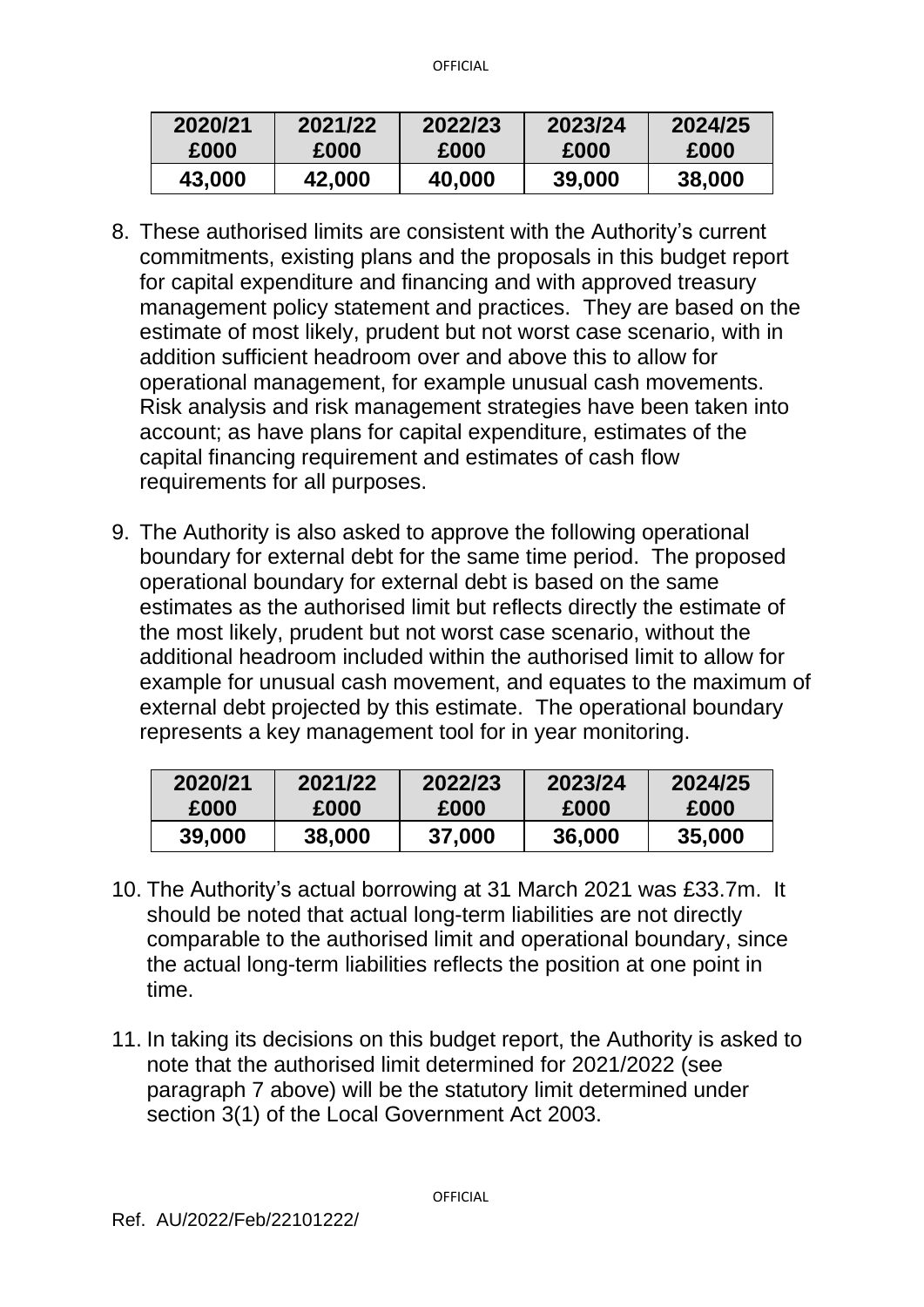### **APPENDIX H**

# **WEST MIDLANDS FIRE AND RESCUE AUTHORITY**

# **NET EXPENDITURE BUDGET FORECAST 2023/2024 TO 2024/2025**

|                                | <b>Budget</b><br>2023/24 | <b>Budget</b><br>2024/25 |
|--------------------------------|--------------------------|--------------------------|
| <b>Subjective Heading</b>      | £000s                    | £000s                    |
| <b>Employees</b>               | 99,000                   | 100,100                  |
| <b>Premises</b>                | 6,200                    | 6,400                    |
| Transport                      | 1,600                    | 1,700                    |
| <b>Supplies &amp; Services</b> | 8,700                    | 8,700                    |
| <b>Capital Financing</b>       | 7,900                    | 8,000                    |
| Income                         | (10, 200)                | (10,000)                 |
| Appropriations                 | (5,300)                  | (5,300)                  |
| <b>NET EXPENDITURE</b>         | 107,900                  | 109,600                  |
| <b>Available Funding</b>       | 107,900                  | 109,600                  |
| <b>Surplus/(Deficit)</b>       | -                        |                          |

#### **Note**

Budget forecast for 2023/24 and 2024/25 assume:

- A Council Tax increase of 2% in 2023/24 and 2024/25.
- Inflation assumptions as shown on Appendix H2.
- Continuation of Section 31 government grant to fund employer's firefighter pension contribution increase.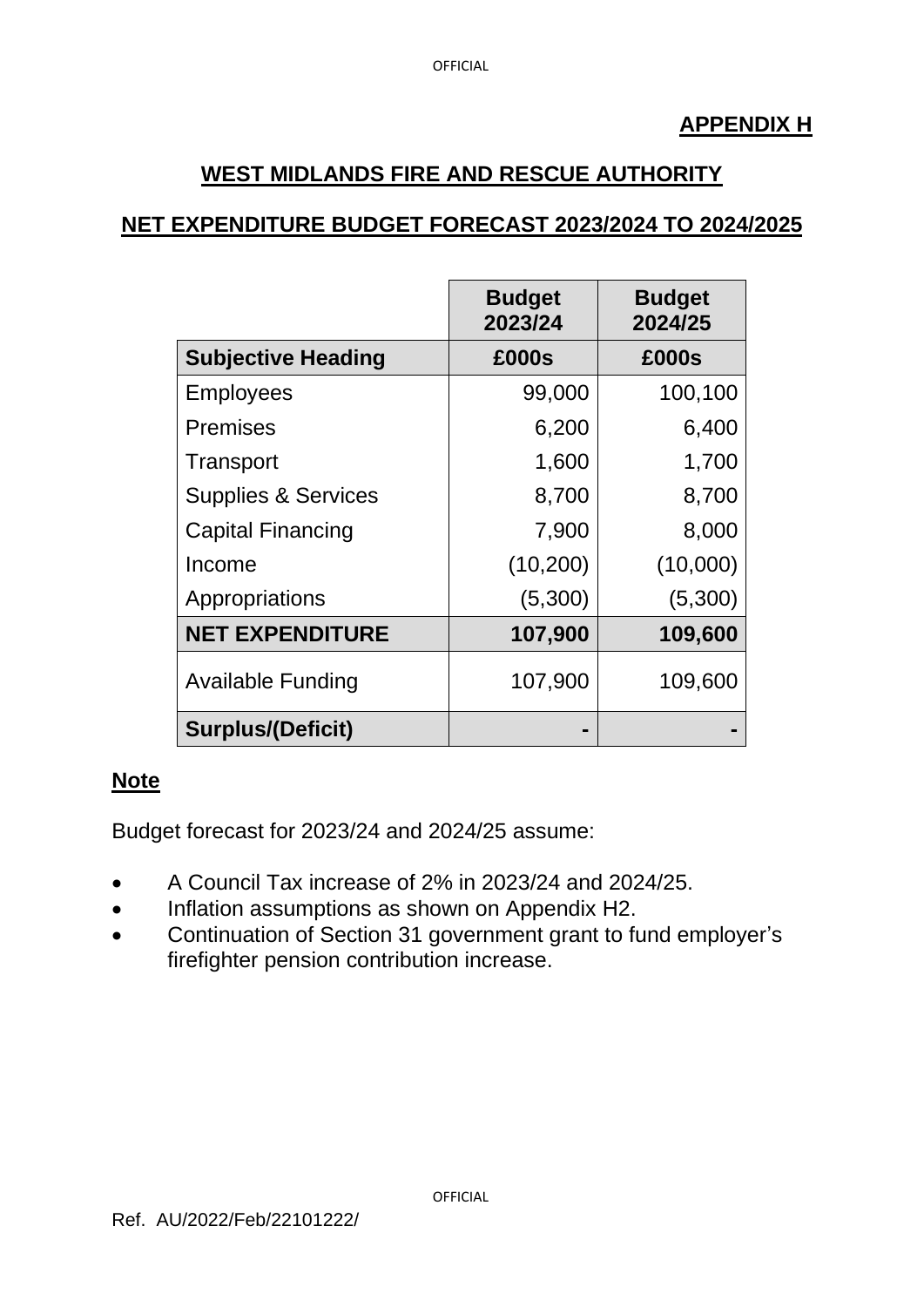# **APPENDIX H2**

# **WEST MIDLANDS FIRE AND RESCUE AUTHORITY**

# **INFLATION ASSUMPTIONS**

| Pay Awards:                     |                                      | $\%$              |
|---------------------------------|--------------------------------------|-------------------|
| - Uniformed Staff               | July 22<br>July 23<br>July 24        | 2.0<br>2.0<br>2.0 |
| - Non-Uniformed Staff           | April 22<br>April 23 2.0<br>April 24 | 2.0<br>2.0        |
| <b>General Prices:</b>          | April 22<br>April 23 2.0<br>April 24 | 2.0<br>2.0        |
| <b>Pensions Increase Order:</b> | April 22<br>April 23<br>April 24     | 3.1<br>2.0<br>2.0 |
| <b>Residential Rents:</b>       | April 22<br>April 23<br>April 24     | 3.8<br>2.0<br>2.0 |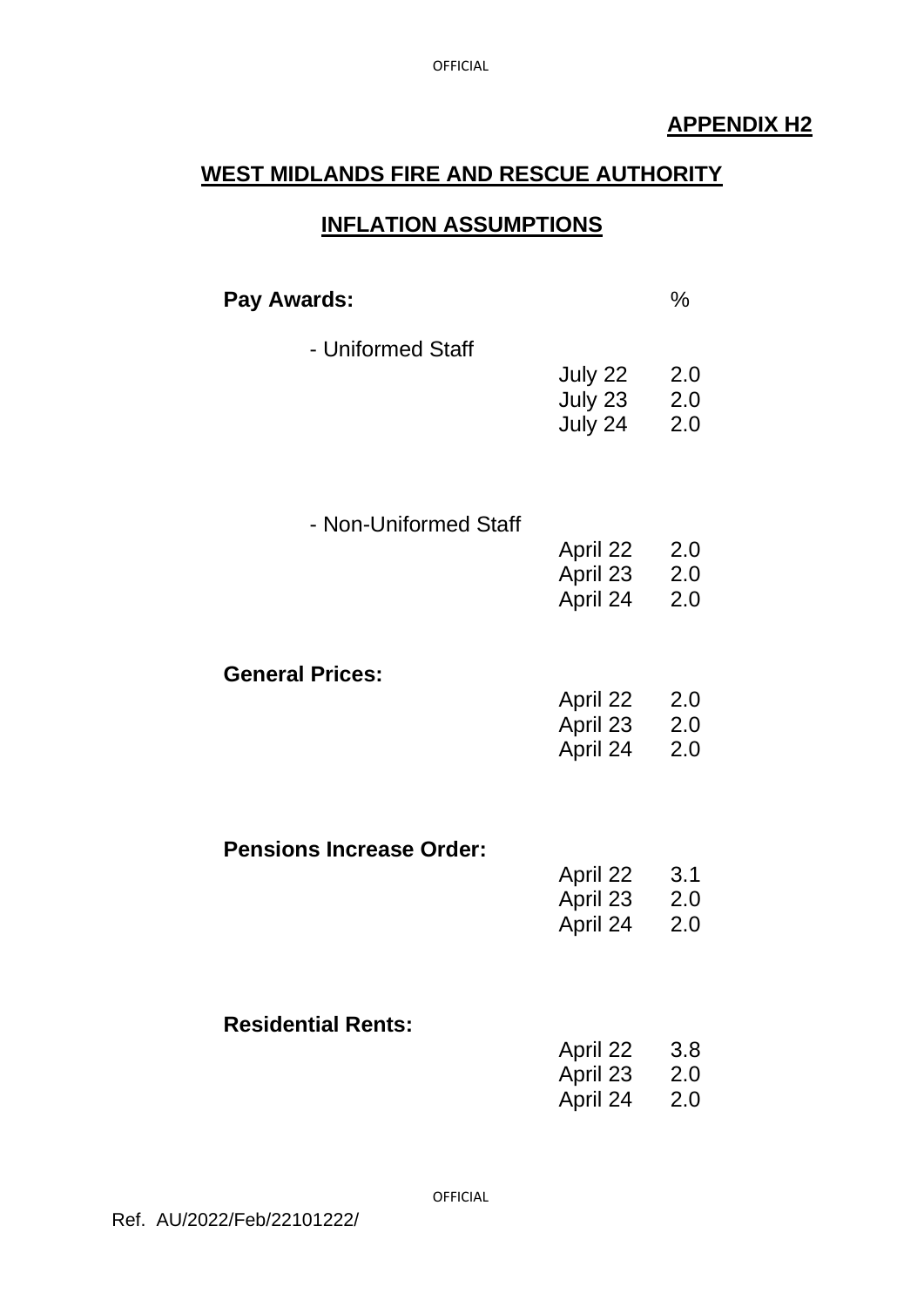# **APPENDIX H3**

# **WEST MIDLANDS FIRE AND RESCUE AUTHORITY**

# **SENSITIVITY ANALYSIS**

The approximate annual impact of a 1% variation in some of the key assumptions underpinning the budget projections is shown below:

#### **Expenditure**

| Uniformed pay awards                               |       | £750k (£560k part year) |
|----------------------------------------------------|-------|-------------------------|
| <b>Employers Firefighters Pension Contribution</b> | £455k |                         |
| Interest payable                                   | £313k |                         |
| Non-uniformed pay award                            | £160k |                         |
| <b>General inflation</b>                           | £86k  |                         |
| Energy costs                                       | £12k  |                         |
| Fuel                                               | £6k   |                         |
| <b>Income</b>                                      |       |                         |
| <b>Core Funding</b>                                | £536k |                         |
| <b>Council Tax</b>                                 | £494k |                         |
| Interest receivable                                | £340k |                         |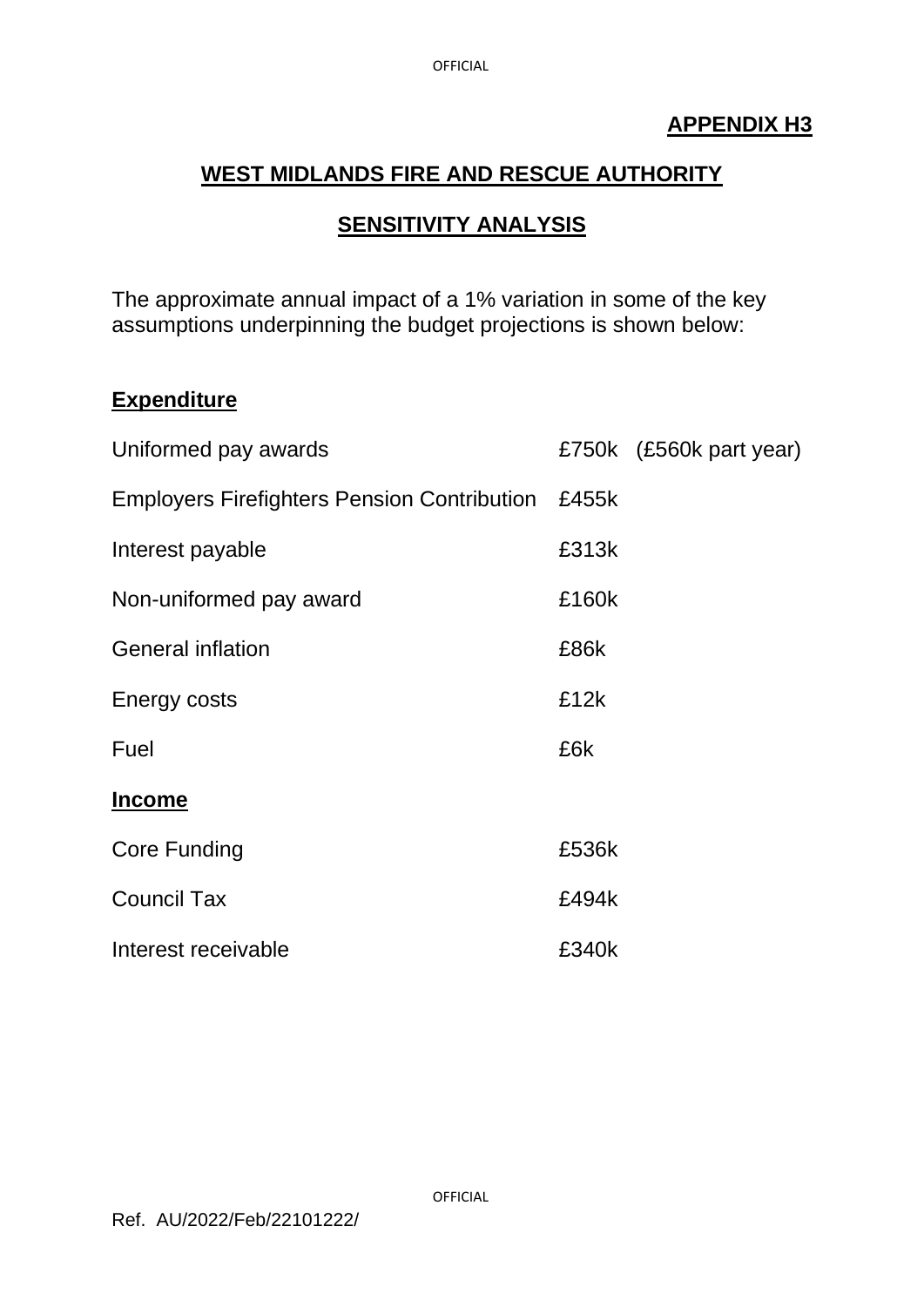# **SCENARIO ANALYSIS**

In the Secretary of State for DLUHC provisional settlement announcement in December 2021 for 2022/23, there was no indication of further funding levels beyond 2022/23. In planning for 2023/24 onwards, a year-on-year increase of 1% has been assumed in 2022/23 and 2023/24 to the core funding. However, it is recognised that funding may be at a higher or lower level than this. For illustration, the impact of a 2% increase or decrease to the core funding is shown below in the following Tables.

# **Core Funding Increases/Reductions**

| Financial<br>Year | £<br>Core<br>Funding | $\frac{0}{0}$<br>Increase/<br>(Reduction) | £<br>Increase/<br>(Reduction) |
|-------------------|----------------------|-------------------------------------------|-------------------------------|
| 2015/16           | 61,943,000           |                                           |                               |
| 2016/17           | 58,665,000           | $-5.3%$                                   | $-3,278,000$                  |
| 2017/18           | 54,703,000           | $-6.8%$                                   | $-3,962,000$                  |
| 2018/19           | 53,030,000           | $-3.1%$                                   | $-1,673,000$                  |
| 2019/20           | 52,048,000           | $-1.9%$                                   | $-982,000$                    |
| 2020/21           | 52,896,000           | $+1.6%$                                   | +848,000                      |
| 2021/22           | 53,002,000           | $+0.2%$                                   | +106,000                      |
| 2022/23           | 53,590,000           | $+1.1%$                                   | +588,000                      |
| 2023/24           | 54,126,000           | $+1.0%$                                   | +536,000                      |
| 2024/25           | 54,667,000           | $+1.0\%$                                  | +541,000                      |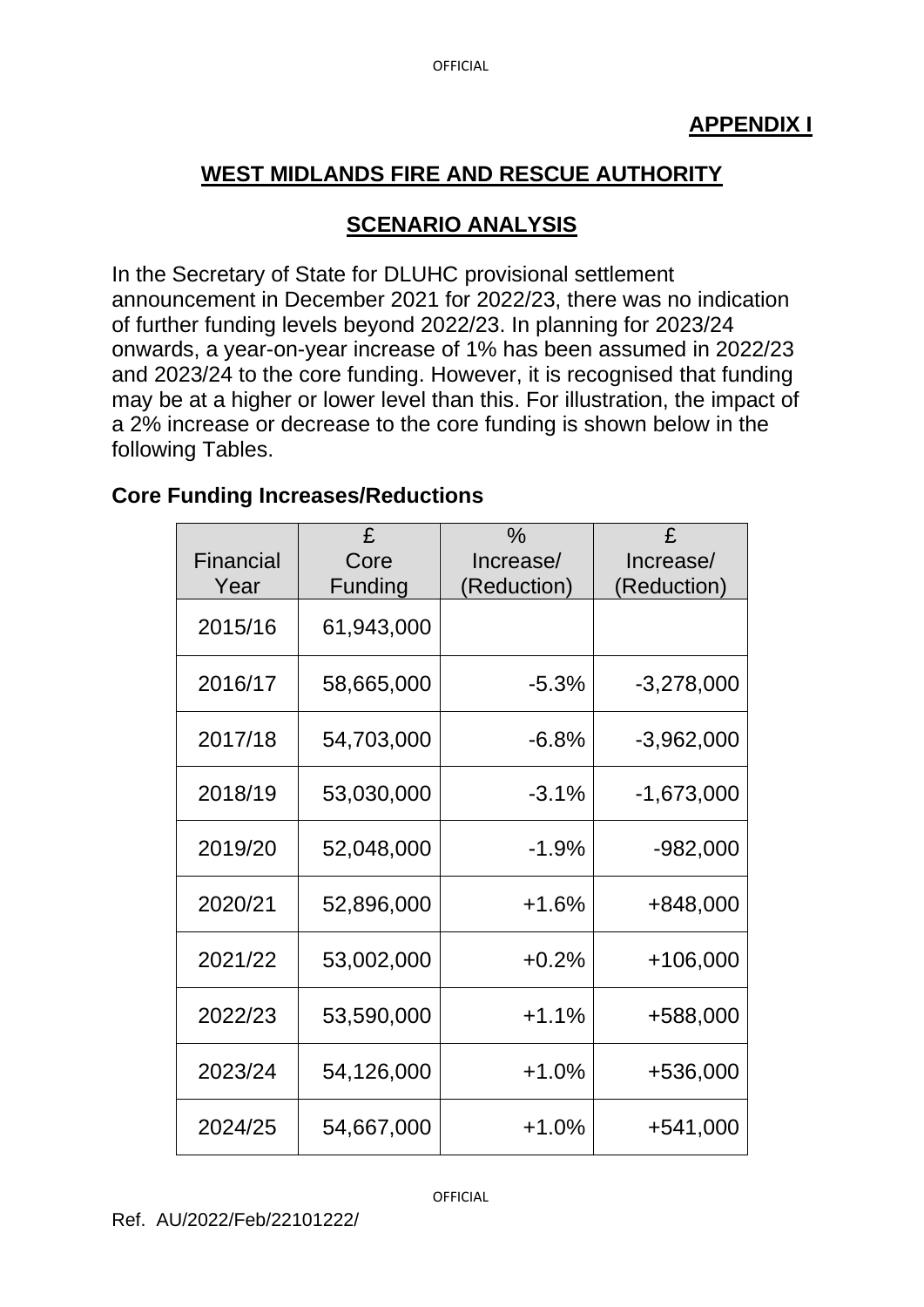|           | £          | $\%$        | £            |
|-----------|------------|-------------|--------------|
| Financial | Core       | Increase/   | Increase/    |
| Year      | Funding    | (Reduction) | (Reduction)  |
| 2022/23   | 53,590,000 |             |              |
| 2023/24   | 54,662,000 | $+2.0%$     | $+1,072,000$ |
| 2024/25   | 55,755,000 | $+2.0%$     | +1,093,000   |

### **Core Funding increase of 2% in 2023/24 and 2024/25**

# **Core Funding Reduction of 2% in 2023/24 and 2024/25**

|           | £          | $\%$        |              |
|-----------|------------|-------------|--------------|
| Financial | Core       | Increase/   | Increase/    |
| Year      | Funding    | (Reduction) | (Reduction)  |
| 2022/23   | 53,590,000 |             |              |
| 2023/24   | 52,518,000 | $-2.0%$     | $-1,072,000$ |
| 2024/25   | 51,468,000 | $-2.0%$     | $-1,050,000$ |

A 1% movement in 2022/23 core funding equates to approximately £536k.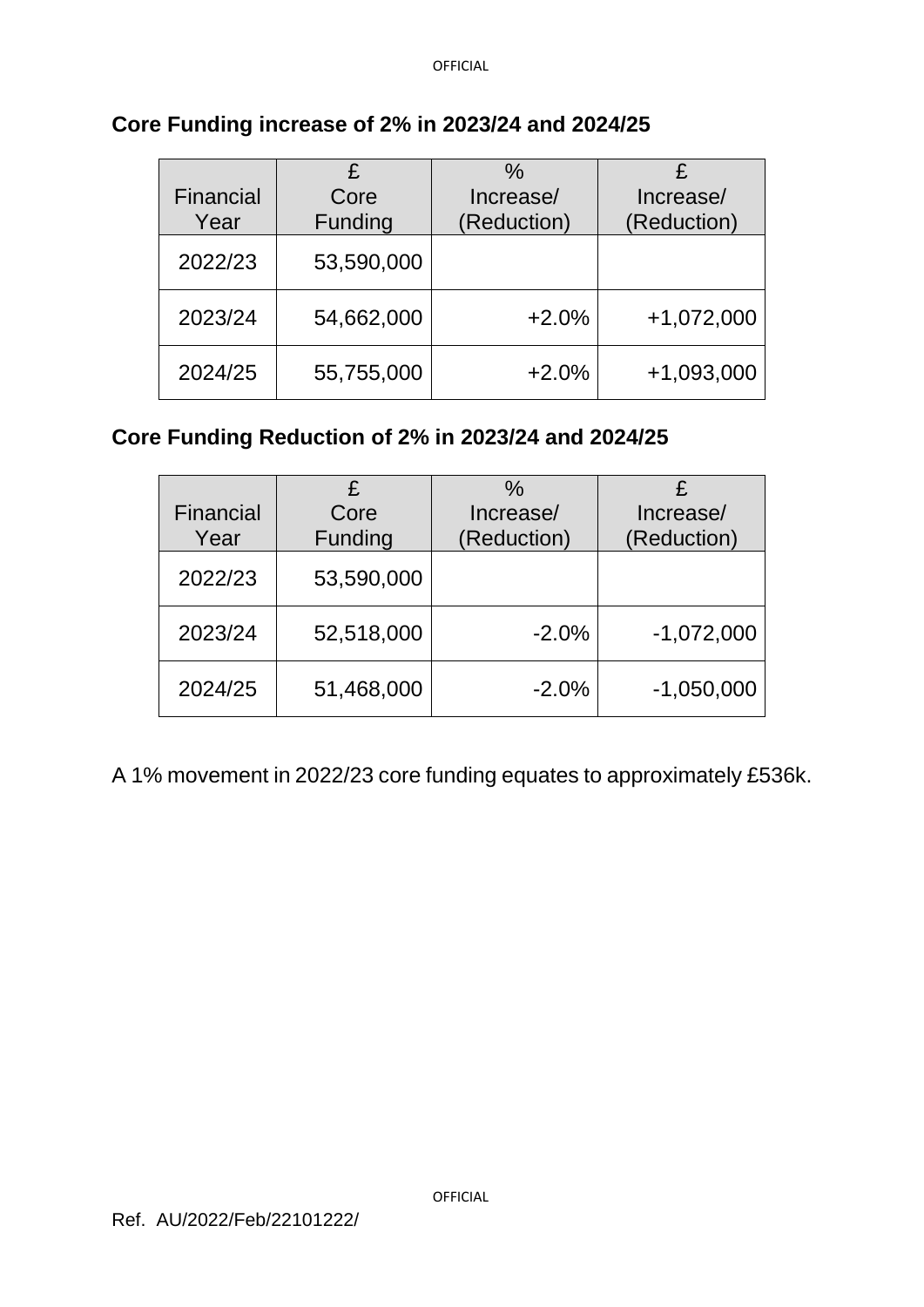# **APPENDIX J**

# **WEST MIDLANDS FIRE AND RESCUE AUTHORITY**

# **RESERVES STRATEGY**

|                                                      | 31/03/21<br>£000s | 31/03/22<br>£000s | 31/03/23<br>£000s | 31/03/24<br>£000s | 31/03/25<br>£000s | 31/03/26<br>£000s |
|------------------------------------------------------|-------------------|-------------------|-------------------|-------------------|-------------------|-------------------|
| <b>Corporate Funding</b>                             |                   |                   |                   |                   |                   |                   |
| Forecast Capital Program Shortfall                   | 12,339            | 8,765             | 2,093             | 0                 | $\Omega$          | $\Omega$          |
| <b>Insurance Reserve</b>                             | 6,805             | 6,805             | 6,805             | 6,805             | 6,805             | 6,805             |
| NNDR & Local Tax Income Guarantee                    | 4,857             | 0                 | 0                 | $\Omega$          | 0                 | 0                 |
| Portfolio & Org Intel.                               |                   |                   |                   |                   |                   |                   |
| Project Management/Support                           | 109               | $\Omega$          | $\Omega$          | 0                 | $\Omega$          | $\Omega$          |
| <b>New Risks</b>                                     | 41                | $\Omega$          | 0                 | 0                 | $\Omega$          | 0                 |
| Organisational Intel.                                | 37                | 0                 | 0                 | 0                 | 0                 | 0                 |
| <b>Operations North, Preparedness &amp; Response</b> |                   |                   |                   |                   |                   |                   |
| Procurement of Operational Equip                     | 2,305             | 2,235             | 0                 | 0                 | 0                 | 0                 |
| Project Management/Support                           | 482               | $\Omega$          | 0                 | 0                 | $\Omega$          | 0                 |
| <b>CBRN</b>                                          | 284               | 215               | 150               | 100               | 50                | 0                 |
| <b>Command Delivery</b>                              | 188               | 0                 | 0                 | 0                 | 0                 | 0                 |
| Partnerships                                         | 40                | 30                | 0                 | 0                 | 0                 | 0                 |
| <b>UK ISAR</b>                                       | 26                | $\Omega$          | 0                 | 0                 | $\Omega$          | 0                 |
| <b>Operations South &amp; Fire Control</b>           |                   |                   |                   |                   |                   |                   |
| <b>Tech Rescue</b>                                   | 175               | 130               | 0                 | 0                 | 0                 | 0                 |
| <b>Command Delivery</b>                              | 41                | 8                 | 0                 | 0                 | 0                 | 0                 |
| <b>Prevention</b>                                    |                   |                   |                   |                   |                   |                   |
| <b>Community Safety</b>                              | 127               | $\mathbf 0$       | 0                 | 0                 | $\mathbf 0$       | 0                 |
| <b>Community Partnerships</b>                        | 69                | 85                | 0                 | 0                 | 0                 | 0                 |
| <b>Education Materials/Facilities</b>                | 39                | 28                | 0                 | 0                 | $\Omega$          | $\Omega$          |
| <b>Protection</b>                                    |                   |                   |                   |                   |                   |                   |
| <b>Building Risk Review Programme</b>                | 968               | 350               | 0                 | 0                 | 0                 | 0                 |
| <b>Fire Safety</b>                                   | 75                | 75                | 0                 | 0                 | 0                 | 0                 |
| Project Management/Support                           | 70                | 60                | 0                 | 0                 | $\Omega$          | $\Omega$          |
| <b>Protection Fund Grant</b>                         | 0                 | 100               | 0                 | 0                 | 0                 | 0                 |
| <b>Resourcing</b>                                    |                   |                   |                   |                   |                   |                   |
| <b>Property Maintenance</b>                          | 673               | 679               | 272               | 0                 | 0                 | 0                 |
| Agile Working                                        | 300               | 0                 | 0                 | 0                 | 0                 | 0                 |
| Vehicle Chargers                                     | 180               | $\Omega$          | 0                 | 0                 | $\Omega$          | 0                 |
| <b>Pension Admin Grant</b>                           | 124               | 100               | 0                 | 0                 | 0                 | 0                 |
| Loss of Use Recovery                                 | 10                | 10                | 0                 | 0                 | 0                 | 0                 |